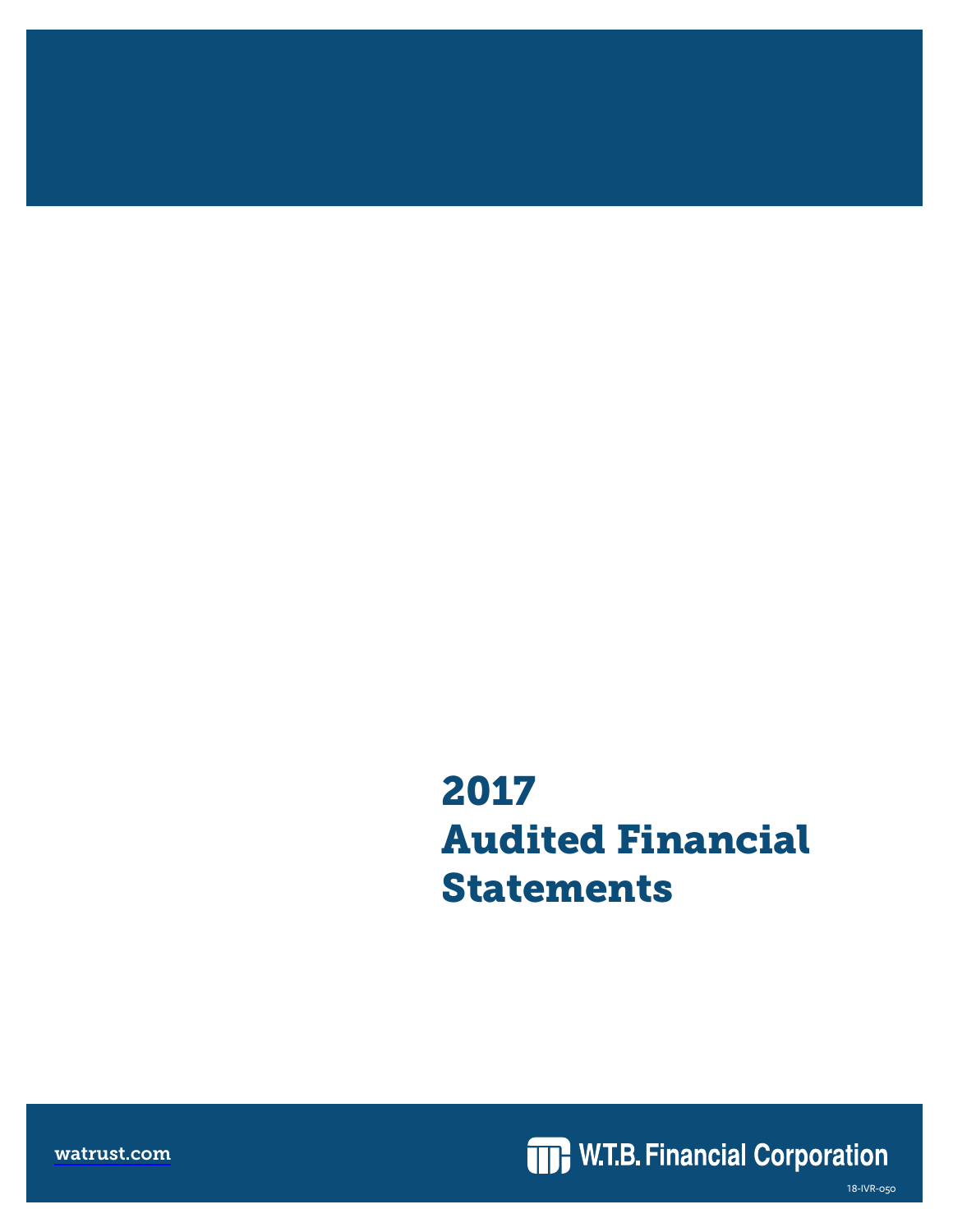# **W.T.B. FINANCIAL CORPORATION AND SUBSIDIARY Selected Consolidated Financial Highlights**

|                                                         |                                        |            |    |                  |    | (dollars in thousands, except per share data) |    |                  |    |                  |
|---------------------------------------------------------|----------------------------------------|------------|----|------------------|----|-----------------------------------------------|----|------------------|----|------------------|
|                                                         | At or for the Years Ended December 31, |            |    |                  |    |                                               |    |                  |    |                  |
|                                                         |                                        | 2017       |    | 2016             |    | 2015                                          |    | 2014             |    | 2013             |
| <b>PERFORMANCE</b>                                      |                                        |            |    |                  |    |                                               |    |                  |    |                  |
| Net interest revenue, fully tax-equivalent              | S                                      | 208,018    | \$ | 182,948          | \$ | 165,150                                       | \$ | 157,228          | \$ | 147,571          |
| Fully tax-equivalent adjustment<br>Net interest revenue |                                        | 1,249      |    | 1,387<br>181,561 |    | 1,349<br>163,801                              |    | 1,393<br>155,835 |    | 1,315<br>146,256 |
| Provision for loan losses                               |                                        | 206,769    |    | 2,250            |    | 2,667                                         |    | 6,000            |    | 6,767            |
| Net interest revenue after provision for loan losses    |                                        | 206,769    |    | 179,311          |    | 161,134                                       |    | 149,835          |    | 139,489          |
| Noninterest revenue                                     |                                        | 49,137     |    | 48,541           |    | 48,857                                        |    | 44,498           |    | 53,482           |
| Noninterest expense                                     |                                        | 167,832    |    | 148,429          |    | 140,369                                       |    | 130,542          |    | 126,210          |
| Income before income taxes                              |                                        | 88,074     |    | 79,423           |    | 69,622                                        |    | 63,791           |    | 66,761           |
| Income taxes                                            |                                        | 46,276     |    | 27,696           |    | 23,262                                        |    | 21,927           |    | 22,967           |
| Net income                                              |                                        | 41,798     |    | 51,727           |    | 46,360                                        |    | 41,864           |    | 43,794           |
| Preferred stock dividends                               |                                        |            |    |                  |    | 142                                           |    | 418              |    | 1,724            |
| Net income available to common                          |                                        |            |    |                  |    |                                               |    |                  |    |                  |
| shareholders                                            | S                                      | 41,798     | \$ | 51,727           | \$ | 46,218                                        | \$ | 41,446           | \$ | 42,070           |
| <b>SELECTED YEAR-END DATA</b>                           |                                        |            |    |                  |    |                                               |    |                  |    |                  |
| Interest-bearing deposits with banks                    | S                                      | 748,822    | \$ | 326,002          | \$ | 438,603                                       | \$ | 344,438          | \$ | 277,007          |
| Securities                                              |                                        | 1,387,176  |    | 1,384,817        |    | 1,162,292                                     |    | 907,333          |    | 809,325          |
| Total loans                                             |                                        | 3,932,076  |    | 3,785,076        |    | 3,556,598                                     |    | 3,351,052        |    | 3,175,764        |
| Allowance for loan losses                               |                                        | 86,784     |    | 85,787           |    | 84,969                                        |    | 81,210           |    | 82,427           |
| Earning assets                                          |                                        | 6,095,353  |    | 5,522,413        |    | 5,165,726                                     |    | 4,615,066        |    | 4,280,783        |
| Total assets                                            |                                        | 6,246,093  |    | 5,668,953        |    | 5,305,272                                     |    | 4,771,922        |    | 4,436,124        |
| Deposits                                                |                                        | 5,448,866  |    | 4,923,690        |    | 4,540,548                                     |    | 4,082,517        |    | 3,793,077        |
| Interest-bearing liabilities                            |                                        | 3,313,797  |    | 3,106,707        |    | 2,980,365                                     |    | 2,770,756        |    | 2,527,040        |
| Preferred equity                                        |                                        |            |    |                  |    |                                               |    | 19,571           |    | 44,571           |
| Common equity                                           |                                        | 530,791    |    | 496,286          |    | 464,407                                       |    | 422,027          |    | 393,498          |
| Total shareholders' equity                              |                                        | 530,791    |    | 496,286          |    | 464,407                                       |    | 441,598          |    | 438,069          |
| Full-time equivalent employees                          |                                        | 965        |    | 927              |    | 882                                           |    | 864              |    | 840              |
| PER COMMON SHARE                                        |                                        |            |    |                  |    |                                               |    |                  |    |                  |
| Net income available to common shareholders (basic)     | S                                      | 16.42      | \$ | 20.33            | \$ | 18.19                                         | \$ | 16.37            | \$ | 16.67            |
| Net income available to common shareholders (diluted)   |                                        | 16.36      |    | 20.29            |    | 18.01                                         |    | 16.21            |    | 16.52            |
| Common cash dividends                                   |                                        | 3.36       |    | 3.00             |    | 2.72                                          |    | 2.40             |    | 1.60             |
| Common shareholders' equity                             |                                        | 206.48     |    | 193.66           |    | 180.79                                        |    | 164.93           |    | 154.35           |
| PERFORMANCE RATIOS                                      |                                        |            |    |                  |    |                                               |    |                  |    |                  |
| Return on average assets                                |                                        | 0.72%      |    | 0.98%            |    | 0.94%                                         |    | 0.92%            |    | 1.00%            |
| Return on average shareholders' equity                  |                                        | 7.93%      |    | 10.53%           |    | 10.12%                                        |    | 9.14%            |    | 10.21%           |
| Margin on average earning assets                        |                                        | 3.66%      |    | 3.53%            |    | 3.42%                                         |    | 3.57%            |    | 3.48%            |
| Noninterest expense to average assets                   |                                        | 2.89%      |    | 2.81%            |    | 2.83%                                         |    | 2.87%            |    | 2.89%            |
| Efficiency ratio                                        |                                        | 65.3%      |    | 64.1%            |    | 65.6%                                         |    | 64.7%            |    | 62.8%            |
| Net loans to deposits                                   |                                        | 70.6%      |    | 75.1%            |    | 76.5%                                         |    | 80.1%            |    | 81.6%            |
| Total cash dividends to net income                      |                                        | 20.5%      |    | 14.8%            |    | 15.2%                                         |    | 15.5%            |    | 13.2%            |
| <b>CAPITAL RATIOS</b>                                   |                                        |            |    |                  |    |                                               |    |                  |    |                  |
| Common equity to total assets                           |                                        | 8.50%      |    | 8.75%            |    | 8.75%                                         |    | 8.84%            |    | 8.87%            |
| Total equity to total assets                            |                                        | 8.50%      |    | 8.75%            |    | 8.75%                                         |    | 9.25%            |    | 9.88%            |
| Tier 1 leverage                                         |                                        | 9.32%      |    | 9.59%            |    | 9.41%                                         |    | 9.87%            |    | 10.27%           |
| Common equity tier 1 capital                            |                                        | 12.41%     |    | 11.90%           |    | 11.98%                                        |    | N/A              |    | N/A              |
| Tier 1 risk-based capital                               |                                        | 12.41%     |    | $11.90\%$        |    | 11.98%                                        |    | 12.70%           |    | 12.91%           |
| Total risk-based capital                                |                                        | 13.67%     |    | 13.16%           |    | 13.24%                                        |    | 13.96%           |    | 14.17%           |
| <b>ASSET QUALITY RATIOS</b>                             |                                        |            |    |                  |    |                                               |    |                  |    |                  |
| Allowance for loan losses to total loans                |                                        | 2.21%      |    | 2.27%            |    | 2.39%                                         |    | 2.42%            |    | 2.60%            |
| Allowance for loan losses to noncurrent loans           |                                        | 755.32%    |    | 597.57%          |    | 453.98%                                       |    | 285.36%          |    | 260.64%          |
| Net charge-offs (recoveries) to total average loans     |                                        | $(0.03\%)$ |    | 0.04%            |    | $(0.03\%)$                                    |    | 0.22%            |    | 0.03%            |
| Noncurrent loans and ORE to assets                      |                                        | $0.19\%$   |    | 0.27%            |    | 0.36%                                         |    | 0.62%            |    | 0.84%            |
| Noncurrent loans, ORE and TDRs to assets                |                                        | 0.21%      |    | 0.33%            |    | 0.64%                                         |    | 0.95%            |    | $1.38\%$         |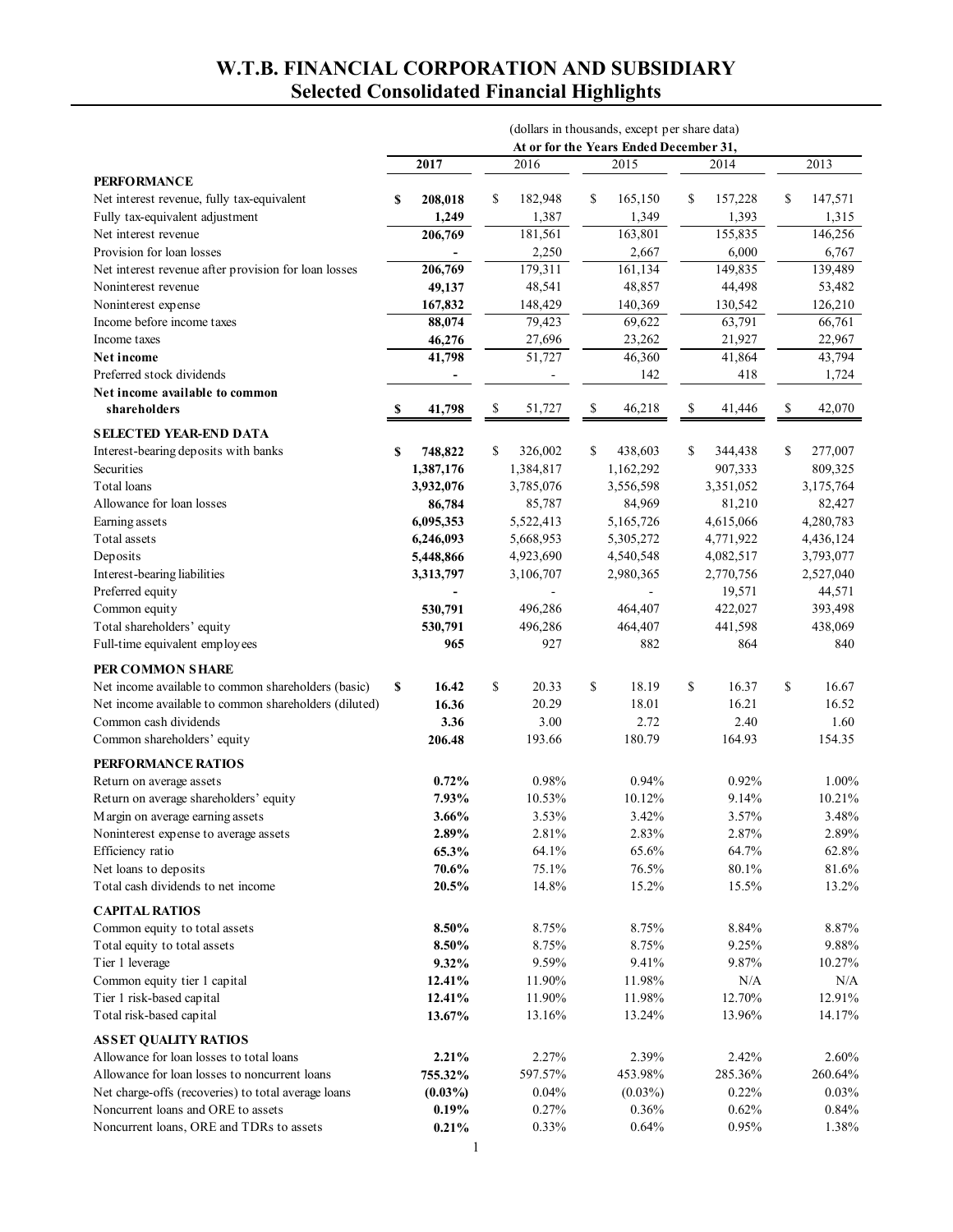# **W.T.B. FINANCIAL CORPORATION AND SUBSIDIARY Consolidated Statements of Financial Condition**

|                                                                                          | December 31,        |                  |
|------------------------------------------------------------------------------------------|---------------------|------------------|
|                                                                                          | 2017                | 2016             |
| <b>ASSETS</b>                                                                            |                     |                  |
| Cash and due from banks                                                                  | \$<br>106, 151, 555 | \$<br>97,412,042 |
| Interest-bearing deposits with banks                                                     | 748,821,952         | 326,001,529      |
| Securities available for sale, at fair value                                             | 906,663,938         | 932,788,461      |
| Securities held to maturity, at amortized cost                                           | 480,511,844         | 452,029,006      |
| Federal Home Loan Bank and Pacific Coast Bankers' Bancshares stock, at cost              | 6,857,600           | 6,421,500        |
| Loans receivable:                                                                        |                     |                  |
| Held for sale                                                                            | 21,068,365          | 27,972,608       |
| Held in portfolio                                                                        | 3,911,007,180       | 3,757,103,510    |
| Total loans                                                                              | 3,932,075,545       | 3,785,076,118    |
| Allowance for loan losses                                                                | (86, 784, 229)      | (85, 786, 743)   |
| Loans net of allowance for loan losses                                                   | 3,845,291,316       | 3,699,289,375    |
| Premises and equipment, net                                                              | 50,888,675          | 42,986,615       |
| Other real estate, net                                                                   | 310,500             | 870,500          |
| Deferred income taxes, net                                                               | 25,539,866          | 41,799,884       |
| Cash surrender value of life insurance                                                   | 7,859,504           | 21,331,668       |
| Accrued interest receivable                                                              | 19,574,352          | 17,061,492       |
| Prepaid expenses and other assets                                                        | 47,621,692          | 30,961,127       |
| Total assets                                                                             | \$6,246,092,794     | \$5,668,953,199  |
| <b>LIABILITIES</b>                                                                       |                     |                  |
| Deposits:                                                                                |                     |                  |
| Noninterest-bearing                                                                      | \$2,357,204,208     | \$2,028,445,434  |
| Interest-bearing                                                                         | 3,091,661,772       | 2,895,244,374    |
| Total deposits                                                                           | 5,448,865,980       | 4,923,689,808    |
| Securities sold under agreements to repurchase                                           | 222, 135, 525       | 211,462,438      |
| Accrued interest payable                                                                 | 570,243             | 439,921          |
| Other liabilities                                                                        | 43,730,063          | 37,075,124       |
| Total liabilities                                                                        | 5,715,301,811       | 5,172,667,291    |
| <b>COMMITMENTS AND CONTINGENCIES (NOTE 18)</b>                                           |                     |                  |
| <b>SHAREHOLDERS' EQUITY</b>                                                              |                     |                  |
| Class A common stock, no par value, 25,000 shares authorized, issued and outstanding     | 250,000             | 250,000          |
| Class B common stock, no par value, 3,475,000 shares authorized; 2,545,614 shares issued |                     |                  |
| and outstanding at December 31, 2017; 2,537,618 shares issued and outstanding            |                     |                  |
| at December $31, 2016$                                                                   | 29,919,275          | 28,292,925       |
| <b>Surp</b> lus                                                                          | 32,665,000          | 32,665,000       |
| Undivided profits                                                                        | 513,131,560         | 471,885,130      |
|                                                                                          | 575,965,835         | 533,093,055      |
| Accumulated other comprehensive loss                                                     | (45, 174, 852)      | (36,807,147)     |
| Total shareholders' equity                                                               | 530,790,983         | 496,285,908      |
| Total liabilities and shareholders' equity                                               | \$6,246,092,794     | \$5,668,953,199  |
|                                                                                          |                     |                  |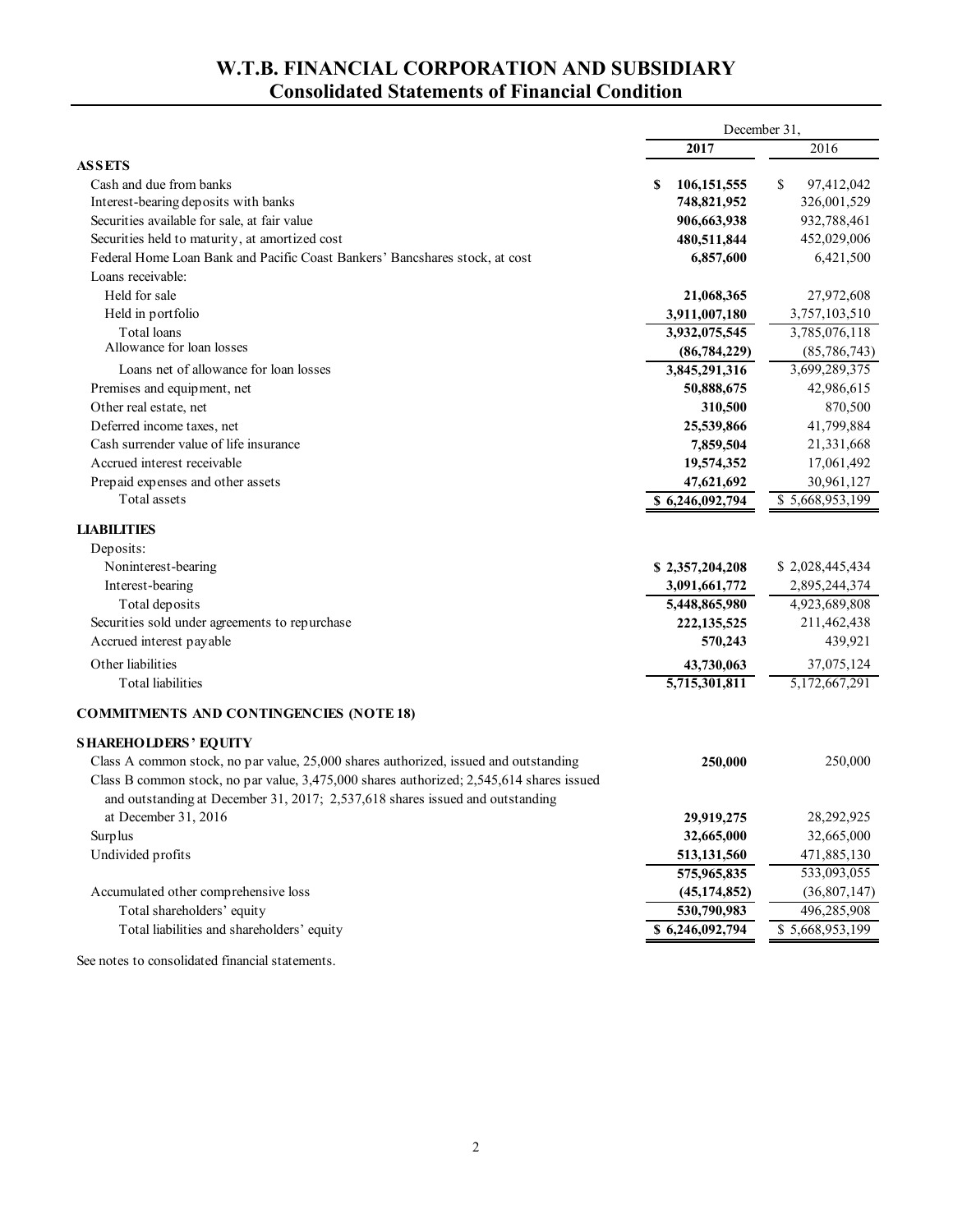# **W.T.B. FINANCIAL CORPORATION AND SUBSIDIARY Consolidated Statements of Income**

| 2017<br>2016<br>2015<br><b>INTEREST REVENUE</b><br>Loans, including fees<br>\$179,649,629<br>\$161,242,023<br>\$151,464,308<br>Deposits with banks<br>989,400<br>4,173,196<br>1,446,623<br>Securities:<br>Taxable<br>27,029,269<br>22,571,811<br>15,665,705<br>110,020<br>Tax-exempt<br>104,953<br>86,878<br>Other interest and dividend income<br>91,610<br>129,549<br>31,418<br>211,048,657<br>Total interest revenue<br>185,500,026<br>168,237,709<br><b>INTEREST EXPENSE</b><br>Demand and savings deposits<br>2,581,128<br>2,361,846<br>2,931,580<br>Time deposits<br>1,164,993<br>1,164,870<br>1,838,692<br>Securities sold under agreements to repurchase<br>182,867<br>181,777<br>235,953<br>Other borrowings<br>11,262<br>32<br>69<br>3,939,037<br>4,279,509<br>4,436,523<br>Total interest expense<br>181,560,989<br>163,801,186<br>Net interest revenue<br>206,769,148<br>Provision for loan losses<br>2,250,000<br>2,666,700<br>179,310,989<br>206,769,148<br>161,134,486<br>Net interest revenue after provision for loan losses<br><b>NONINTEREST REVENUE</b><br>Fiduciary income<br>14,643,254<br>13,565,832<br>13,864,892<br>Investment services fees<br>3,999,719<br>4,009,562<br>4,420,838<br>Bank card and credit card fees, net<br>11,667,417<br>11,444,237<br>11,020,060<br>6,184,067<br>8,253,908<br>Mortgage banking revenue, net<br>5,751,736<br>Other fees on loans<br>974,228<br>1,124,701<br>1,221,989<br>Service charges on deposits<br>6,909,474<br>6,698,751<br>6,464,820<br>Other service charges, commissions and fees<br>816,082<br>761,017<br>796,613<br>Net gains (losses) on other real estate<br>742,204<br>(11, 649)<br>56,418<br>Gains on sale of securities, net<br>1,000,753<br>605,669<br>Other income<br>1,626,011<br>3,968,336<br>3,954,696<br>48,541,190<br>48,857,157<br>Total noninterest revenue<br>49,137,288<br><b>NONINTEREST EXPENSE</b><br>71,631,756<br>64,479,547<br><b>Salaries</b><br>81,343,395<br>Pension and employee benefits<br>19,058,371<br>17,408,294<br>19,653,965<br>Occupancy expense<br>7,821,361<br>7,504,188<br>9,187,992<br>Furniture and equipment expense<br>6,459,633<br>6,236,960<br>6,399,417<br>Software expense<br>8,549,694<br>7,305,595<br>6,887,709<br>Data processing expense<br>9,506,732<br>8,963,687<br>8,834,374<br>4,627,305<br>Marketing and public relations<br>6,751,104<br>5,318,014<br>Professional fees<br>3,817,597<br>3,337,492<br>3,528,142<br>State revenue taxes<br>1,986,543<br>1,672,319<br>1,473,916<br>FDIC assessments<br>2,382,974<br>2,491,772<br>2,845,366<br>80,699<br>Other real estate operations<br>87,470<br>87,483<br>14,972,219<br>18,172,305<br>15,765,948<br>Other expense<br>148,428,980<br>Total noninterest expense<br>167,832,417<br>140,369,941<br>79,423,199<br>Income before income taxes<br>88,074,019<br>69,621,702<br>Income taxes<br>27,696,541<br>23,261,988<br>46,276,428<br><b>NET INCOME</b><br>\$<br>41,797,591<br>\$<br>51,726,658<br>46,359,714<br>\$ | Years Ended December 31, |  |  |  |  |
|---------------------------------------------------------------------------------------------------------------------------------------------------------------------------------------------------------------------------------------------------------------------------------------------------------------------------------------------------------------------------------------------------------------------------------------------------------------------------------------------------------------------------------------------------------------------------------------------------------------------------------------------------------------------------------------------------------------------------------------------------------------------------------------------------------------------------------------------------------------------------------------------------------------------------------------------------------------------------------------------------------------------------------------------------------------------------------------------------------------------------------------------------------------------------------------------------------------------------------------------------------------------------------------------------------------------------------------------------------------------------------------------------------------------------------------------------------------------------------------------------------------------------------------------------------------------------------------------------------------------------------------------------------------------------------------------------------------------------------------------------------------------------------------------------------------------------------------------------------------------------------------------------------------------------------------------------------------------------------------------------------------------------------------------------------------------------------------------------------------------------------------------------------------------------------------------------------------------------------------------------------------------------------------------------------------------------------------------------------------------------------------------------------------------------------------------------------------------------------------------------------------------------------------------------------------------------------------------------------------------------------------------------------------------------------------------------------------------------------------------------------------------------------------------------------------------------------------------------------------------------------------------------------------------------------------------------------------------------------------------|--------------------------|--|--|--|--|
|                                                                                                                                                                                                                                                                                                                                                                                                                                                                                                                                                                                                                                                                                                                                                                                                                                                                                                                                                                                                                                                                                                                                                                                                                                                                                                                                                                                                                                                                                                                                                                                                                                                                                                                                                                                                                                                                                                                                                                                                                                                                                                                                                                                                                                                                                                                                                                                                                                                                                                                                                                                                                                                                                                                                                                                                                                                                                                                                                                                             |                          |  |  |  |  |
|                                                                                                                                                                                                                                                                                                                                                                                                                                                                                                                                                                                                                                                                                                                                                                                                                                                                                                                                                                                                                                                                                                                                                                                                                                                                                                                                                                                                                                                                                                                                                                                                                                                                                                                                                                                                                                                                                                                                                                                                                                                                                                                                                                                                                                                                                                                                                                                                                                                                                                                                                                                                                                                                                                                                                                                                                                                                                                                                                                                             |                          |  |  |  |  |
|                                                                                                                                                                                                                                                                                                                                                                                                                                                                                                                                                                                                                                                                                                                                                                                                                                                                                                                                                                                                                                                                                                                                                                                                                                                                                                                                                                                                                                                                                                                                                                                                                                                                                                                                                                                                                                                                                                                                                                                                                                                                                                                                                                                                                                                                                                                                                                                                                                                                                                                                                                                                                                                                                                                                                                                                                                                                                                                                                                                             |                          |  |  |  |  |
|                                                                                                                                                                                                                                                                                                                                                                                                                                                                                                                                                                                                                                                                                                                                                                                                                                                                                                                                                                                                                                                                                                                                                                                                                                                                                                                                                                                                                                                                                                                                                                                                                                                                                                                                                                                                                                                                                                                                                                                                                                                                                                                                                                                                                                                                                                                                                                                                                                                                                                                                                                                                                                                                                                                                                                                                                                                                                                                                                                                             |                          |  |  |  |  |
|                                                                                                                                                                                                                                                                                                                                                                                                                                                                                                                                                                                                                                                                                                                                                                                                                                                                                                                                                                                                                                                                                                                                                                                                                                                                                                                                                                                                                                                                                                                                                                                                                                                                                                                                                                                                                                                                                                                                                                                                                                                                                                                                                                                                                                                                                                                                                                                                                                                                                                                                                                                                                                                                                                                                                                                                                                                                                                                                                                                             |                          |  |  |  |  |
|                                                                                                                                                                                                                                                                                                                                                                                                                                                                                                                                                                                                                                                                                                                                                                                                                                                                                                                                                                                                                                                                                                                                                                                                                                                                                                                                                                                                                                                                                                                                                                                                                                                                                                                                                                                                                                                                                                                                                                                                                                                                                                                                                                                                                                                                                                                                                                                                                                                                                                                                                                                                                                                                                                                                                                                                                                                                                                                                                                                             |                          |  |  |  |  |
|                                                                                                                                                                                                                                                                                                                                                                                                                                                                                                                                                                                                                                                                                                                                                                                                                                                                                                                                                                                                                                                                                                                                                                                                                                                                                                                                                                                                                                                                                                                                                                                                                                                                                                                                                                                                                                                                                                                                                                                                                                                                                                                                                                                                                                                                                                                                                                                                                                                                                                                                                                                                                                                                                                                                                                                                                                                                                                                                                                                             |                          |  |  |  |  |
|                                                                                                                                                                                                                                                                                                                                                                                                                                                                                                                                                                                                                                                                                                                                                                                                                                                                                                                                                                                                                                                                                                                                                                                                                                                                                                                                                                                                                                                                                                                                                                                                                                                                                                                                                                                                                                                                                                                                                                                                                                                                                                                                                                                                                                                                                                                                                                                                                                                                                                                                                                                                                                                                                                                                                                                                                                                                                                                                                                                             |                          |  |  |  |  |
|                                                                                                                                                                                                                                                                                                                                                                                                                                                                                                                                                                                                                                                                                                                                                                                                                                                                                                                                                                                                                                                                                                                                                                                                                                                                                                                                                                                                                                                                                                                                                                                                                                                                                                                                                                                                                                                                                                                                                                                                                                                                                                                                                                                                                                                                                                                                                                                                                                                                                                                                                                                                                                                                                                                                                                                                                                                                                                                                                                                             |                          |  |  |  |  |
|                                                                                                                                                                                                                                                                                                                                                                                                                                                                                                                                                                                                                                                                                                                                                                                                                                                                                                                                                                                                                                                                                                                                                                                                                                                                                                                                                                                                                                                                                                                                                                                                                                                                                                                                                                                                                                                                                                                                                                                                                                                                                                                                                                                                                                                                                                                                                                                                                                                                                                                                                                                                                                                                                                                                                                                                                                                                                                                                                                                             |                          |  |  |  |  |
|                                                                                                                                                                                                                                                                                                                                                                                                                                                                                                                                                                                                                                                                                                                                                                                                                                                                                                                                                                                                                                                                                                                                                                                                                                                                                                                                                                                                                                                                                                                                                                                                                                                                                                                                                                                                                                                                                                                                                                                                                                                                                                                                                                                                                                                                                                                                                                                                                                                                                                                                                                                                                                                                                                                                                                                                                                                                                                                                                                                             |                          |  |  |  |  |
|                                                                                                                                                                                                                                                                                                                                                                                                                                                                                                                                                                                                                                                                                                                                                                                                                                                                                                                                                                                                                                                                                                                                                                                                                                                                                                                                                                                                                                                                                                                                                                                                                                                                                                                                                                                                                                                                                                                                                                                                                                                                                                                                                                                                                                                                                                                                                                                                                                                                                                                                                                                                                                                                                                                                                                                                                                                                                                                                                                                             |                          |  |  |  |  |
|                                                                                                                                                                                                                                                                                                                                                                                                                                                                                                                                                                                                                                                                                                                                                                                                                                                                                                                                                                                                                                                                                                                                                                                                                                                                                                                                                                                                                                                                                                                                                                                                                                                                                                                                                                                                                                                                                                                                                                                                                                                                                                                                                                                                                                                                                                                                                                                                                                                                                                                                                                                                                                                                                                                                                                                                                                                                                                                                                                                             |                          |  |  |  |  |
|                                                                                                                                                                                                                                                                                                                                                                                                                                                                                                                                                                                                                                                                                                                                                                                                                                                                                                                                                                                                                                                                                                                                                                                                                                                                                                                                                                                                                                                                                                                                                                                                                                                                                                                                                                                                                                                                                                                                                                                                                                                                                                                                                                                                                                                                                                                                                                                                                                                                                                                                                                                                                                                                                                                                                                                                                                                                                                                                                                                             |                          |  |  |  |  |
|                                                                                                                                                                                                                                                                                                                                                                                                                                                                                                                                                                                                                                                                                                                                                                                                                                                                                                                                                                                                                                                                                                                                                                                                                                                                                                                                                                                                                                                                                                                                                                                                                                                                                                                                                                                                                                                                                                                                                                                                                                                                                                                                                                                                                                                                                                                                                                                                                                                                                                                                                                                                                                                                                                                                                                                                                                                                                                                                                                                             |                          |  |  |  |  |
|                                                                                                                                                                                                                                                                                                                                                                                                                                                                                                                                                                                                                                                                                                                                                                                                                                                                                                                                                                                                                                                                                                                                                                                                                                                                                                                                                                                                                                                                                                                                                                                                                                                                                                                                                                                                                                                                                                                                                                                                                                                                                                                                                                                                                                                                                                                                                                                                                                                                                                                                                                                                                                                                                                                                                                                                                                                                                                                                                                                             |                          |  |  |  |  |
|                                                                                                                                                                                                                                                                                                                                                                                                                                                                                                                                                                                                                                                                                                                                                                                                                                                                                                                                                                                                                                                                                                                                                                                                                                                                                                                                                                                                                                                                                                                                                                                                                                                                                                                                                                                                                                                                                                                                                                                                                                                                                                                                                                                                                                                                                                                                                                                                                                                                                                                                                                                                                                                                                                                                                                                                                                                                                                                                                                                             |                          |  |  |  |  |
|                                                                                                                                                                                                                                                                                                                                                                                                                                                                                                                                                                                                                                                                                                                                                                                                                                                                                                                                                                                                                                                                                                                                                                                                                                                                                                                                                                                                                                                                                                                                                                                                                                                                                                                                                                                                                                                                                                                                                                                                                                                                                                                                                                                                                                                                                                                                                                                                                                                                                                                                                                                                                                                                                                                                                                                                                                                                                                                                                                                             |                          |  |  |  |  |
|                                                                                                                                                                                                                                                                                                                                                                                                                                                                                                                                                                                                                                                                                                                                                                                                                                                                                                                                                                                                                                                                                                                                                                                                                                                                                                                                                                                                                                                                                                                                                                                                                                                                                                                                                                                                                                                                                                                                                                                                                                                                                                                                                                                                                                                                                                                                                                                                                                                                                                                                                                                                                                                                                                                                                                                                                                                                                                                                                                                             |                          |  |  |  |  |
|                                                                                                                                                                                                                                                                                                                                                                                                                                                                                                                                                                                                                                                                                                                                                                                                                                                                                                                                                                                                                                                                                                                                                                                                                                                                                                                                                                                                                                                                                                                                                                                                                                                                                                                                                                                                                                                                                                                                                                                                                                                                                                                                                                                                                                                                                                                                                                                                                                                                                                                                                                                                                                                                                                                                                                                                                                                                                                                                                                                             |                          |  |  |  |  |
|                                                                                                                                                                                                                                                                                                                                                                                                                                                                                                                                                                                                                                                                                                                                                                                                                                                                                                                                                                                                                                                                                                                                                                                                                                                                                                                                                                                                                                                                                                                                                                                                                                                                                                                                                                                                                                                                                                                                                                                                                                                                                                                                                                                                                                                                                                                                                                                                                                                                                                                                                                                                                                                                                                                                                                                                                                                                                                                                                                                             |                          |  |  |  |  |
|                                                                                                                                                                                                                                                                                                                                                                                                                                                                                                                                                                                                                                                                                                                                                                                                                                                                                                                                                                                                                                                                                                                                                                                                                                                                                                                                                                                                                                                                                                                                                                                                                                                                                                                                                                                                                                                                                                                                                                                                                                                                                                                                                                                                                                                                                                                                                                                                                                                                                                                                                                                                                                                                                                                                                                                                                                                                                                                                                                                             |                          |  |  |  |  |
|                                                                                                                                                                                                                                                                                                                                                                                                                                                                                                                                                                                                                                                                                                                                                                                                                                                                                                                                                                                                                                                                                                                                                                                                                                                                                                                                                                                                                                                                                                                                                                                                                                                                                                                                                                                                                                                                                                                                                                                                                                                                                                                                                                                                                                                                                                                                                                                                                                                                                                                                                                                                                                                                                                                                                                                                                                                                                                                                                                                             |                          |  |  |  |  |
|                                                                                                                                                                                                                                                                                                                                                                                                                                                                                                                                                                                                                                                                                                                                                                                                                                                                                                                                                                                                                                                                                                                                                                                                                                                                                                                                                                                                                                                                                                                                                                                                                                                                                                                                                                                                                                                                                                                                                                                                                                                                                                                                                                                                                                                                                                                                                                                                                                                                                                                                                                                                                                                                                                                                                                                                                                                                                                                                                                                             |                          |  |  |  |  |
|                                                                                                                                                                                                                                                                                                                                                                                                                                                                                                                                                                                                                                                                                                                                                                                                                                                                                                                                                                                                                                                                                                                                                                                                                                                                                                                                                                                                                                                                                                                                                                                                                                                                                                                                                                                                                                                                                                                                                                                                                                                                                                                                                                                                                                                                                                                                                                                                                                                                                                                                                                                                                                                                                                                                                                                                                                                                                                                                                                                             |                          |  |  |  |  |
|                                                                                                                                                                                                                                                                                                                                                                                                                                                                                                                                                                                                                                                                                                                                                                                                                                                                                                                                                                                                                                                                                                                                                                                                                                                                                                                                                                                                                                                                                                                                                                                                                                                                                                                                                                                                                                                                                                                                                                                                                                                                                                                                                                                                                                                                                                                                                                                                                                                                                                                                                                                                                                                                                                                                                                                                                                                                                                                                                                                             |                          |  |  |  |  |
|                                                                                                                                                                                                                                                                                                                                                                                                                                                                                                                                                                                                                                                                                                                                                                                                                                                                                                                                                                                                                                                                                                                                                                                                                                                                                                                                                                                                                                                                                                                                                                                                                                                                                                                                                                                                                                                                                                                                                                                                                                                                                                                                                                                                                                                                                                                                                                                                                                                                                                                                                                                                                                                                                                                                                                                                                                                                                                                                                                                             |                          |  |  |  |  |
|                                                                                                                                                                                                                                                                                                                                                                                                                                                                                                                                                                                                                                                                                                                                                                                                                                                                                                                                                                                                                                                                                                                                                                                                                                                                                                                                                                                                                                                                                                                                                                                                                                                                                                                                                                                                                                                                                                                                                                                                                                                                                                                                                                                                                                                                                                                                                                                                                                                                                                                                                                                                                                                                                                                                                                                                                                                                                                                                                                                             |                          |  |  |  |  |
|                                                                                                                                                                                                                                                                                                                                                                                                                                                                                                                                                                                                                                                                                                                                                                                                                                                                                                                                                                                                                                                                                                                                                                                                                                                                                                                                                                                                                                                                                                                                                                                                                                                                                                                                                                                                                                                                                                                                                                                                                                                                                                                                                                                                                                                                                                                                                                                                                                                                                                                                                                                                                                                                                                                                                                                                                                                                                                                                                                                             |                          |  |  |  |  |
|                                                                                                                                                                                                                                                                                                                                                                                                                                                                                                                                                                                                                                                                                                                                                                                                                                                                                                                                                                                                                                                                                                                                                                                                                                                                                                                                                                                                                                                                                                                                                                                                                                                                                                                                                                                                                                                                                                                                                                                                                                                                                                                                                                                                                                                                                                                                                                                                                                                                                                                                                                                                                                                                                                                                                                                                                                                                                                                                                                                             |                          |  |  |  |  |
|                                                                                                                                                                                                                                                                                                                                                                                                                                                                                                                                                                                                                                                                                                                                                                                                                                                                                                                                                                                                                                                                                                                                                                                                                                                                                                                                                                                                                                                                                                                                                                                                                                                                                                                                                                                                                                                                                                                                                                                                                                                                                                                                                                                                                                                                                                                                                                                                                                                                                                                                                                                                                                                                                                                                                                                                                                                                                                                                                                                             |                          |  |  |  |  |
|                                                                                                                                                                                                                                                                                                                                                                                                                                                                                                                                                                                                                                                                                                                                                                                                                                                                                                                                                                                                                                                                                                                                                                                                                                                                                                                                                                                                                                                                                                                                                                                                                                                                                                                                                                                                                                                                                                                                                                                                                                                                                                                                                                                                                                                                                                                                                                                                                                                                                                                                                                                                                                                                                                                                                                                                                                                                                                                                                                                             |                          |  |  |  |  |
|                                                                                                                                                                                                                                                                                                                                                                                                                                                                                                                                                                                                                                                                                                                                                                                                                                                                                                                                                                                                                                                                                                                                                                                                                                                                                                                                                                                                                                                                                                                                                                                                                                                                                                                                                                                                                                                                                                                                                                                                                                                                                                                                                                                                                                                                                                                                                                                                                                                                                                                                                                                                                                                                                                                                                                                                                                                                                                                                                                                             |                          |  |  |  |  |
|                                                                                                                                                                                                                                                                                                                                                                                                                                                                                                                                                                                                                                                                                                                                                                                                                                                                                                                                                                                                                                                                                                                                                                                                                                                                                                                                                                                                                                                                                                                                                                                                                                                                                                                                                                                                                                                                                                                                                                                                                                                                                                                                                                                                                                                                                                                                                                                                                                                                                                                                                                                                                                                                                                                                                                                                                                                                                                                                                                                             |                          |  |  |  |  |
|                                                                                                                                                                                                                                                                                                                                                                                                                                                                                                                                                                                                                                                                                                                                                                                                                                                                                                                                                                                                                                                                                                                                                                                                                                                                                                                                                                                                                                                                                                                                                                                                                                                                                                                                                                                                                                                                                                                                                                                                                                                                                                                                                                                                                                                                                                                                                                                                                                                                                                                                                                                                                                                                                                                                                                                                                                                                                                                                                                                             |                          |  |  |  |  |
|                                                                                                                                                                                                                                                                                                                                                                                                                                                                                                                                                                                                                                                                                                                                                                                                                                                                                                                                                                                                                                                                                                                                                                                                                                                                                                                                                                                                                                                                                                                                                                                                                                                                                                                                                                                                                                                                                                                                                                                                                                                                                                                                                                                                                                                                                                                                                                                                                                                                                                                                                                                                                                                                                                                                                                                                                                                                                                                                                                                             |                          |  |  |  |  |
|                                                                                                                                                                                                                                                                                                                                                                                                                                                                                                                                                                                                                                                                                                                                                                                                                                                                                                                                                                                                                                                                                                                                                                                                                                                                                                                                                                                                                                                                                                                                                                                                                                                                                                                                                                                                                                                                                                                                                                                                                                                                                                                                                                                                                                                                                                                                                                                                                                                                                                                                                                                                                                                                                                                                                                                                                                                                                                                                                                                             |                          |  |  |  |  |
|                                                                                                                                                                                                                                                                                                                                                                                                                                                                                                                                                                                                                                                                                                                                                                                                                                                                                                                                                                                                                                                                                                                                                                                                                                                                                                                                                                                                                                                                                                                                                                                                                                                                                                                                                                                                                                                                                                                                                                                                                                                                                                                                                                                                                                                                                                                                                                                                                                                                                                                                                                                                                                                                                                                                                                                                                                                                                                                                                                                             |                          |  |  |  |  |
|                                                                                                                                                                                                                                                                                                                                                                                                                                                                                                                                                                                                                                                                                                                                                                                                                                                                                                                                                                                                                                                                                                                                                                                                                                                                                                                                                                                                                                                                                                                                                                                                                                                                                                                                                                                                                                                                                                                                                                                                                                                                                                                                                                                                                                                                                                                                                                                                                                                                                                                                                                                                                                                                                                                                                                                                                                                                                                                                                                                             |                          |  |  |  |  |
|                                                                                                                                                                                                                                                                                                                                                                                                                                                                                                                                                                                                                                                                                                                                                                                                                                                                                                                                                                                                                                                                                                                                                                                                                                                                                                                                                                                                                                                                                                                                                                                                                                                                                                                                                                                                                                                                                                                                                                                                                                                                                                                                                                                                                                                                                                                                                                                                                                                                                                                                                                                                                                                                                                                                                                                                                                                                                                                                                                                             |                          |  |  |  |  |
|                                                                                                                                                                                                                                                                                                                                                                                                                                                                                                                                                                                                                                                                                                                                                                                                                                                                                                                                                                                                                                                                                                                                                                                                                                                                                                                                                                                                                                                                                                                                                                                                                                                                                                                                                                                                                                                                                                                                                                                                                                                                                                                                                                                                                                                                                                                                                                                                                                                                                                                                                                                                                                                                                                                                                                                                                                                                                                                                                                                             |                          |  |  |  |  |
|                                                                                                                                                                                                                                                                                                                                                                                                                                                                                                                                                                                                                                                                                                                                                                                                                                                                                                                                                                                                                                                                                                                                                                                                                                                                                                                                                                                                                                                                                                                                                                                                                                                                                                                                                                                                                                                                                                                                                                                                                                                                                                                                                                                                                                                                                                                                                                                                                                                                                                                                                                                                                                                                                                                                                                                                                                                                                                                                                                                             |                          |  |  |  |  |
|                                                                                                                                                                                                                                                                                                                                                                                                                                                                                                                                                                                                                                                                                                                                                                                                                                                                                                                                                                                                                                                                                                                                                                                                                                                                                                                                                                                                                                                                                                                                                                                                                                                                                                                                                                                                                                                                                                                                                                                                                                                                                                                                                                                                                                                                                                                                                                                                                                                                                                                                                                                                                                                                                                                                                                                                                                                                                                                                                                                             |                          |  |  |  |  |
|                                                                                                                                                                                                                                                                                                                                                                                                                                                                                                                                                                                                                                                                                                                                                                                                                                                                                                                                                                                                                                                                                                                                                                                                                                                                                                                                                                                                                                                                                                                                                                                                                                                                                                                                                                                                                                                                                                                                                                                                                                                                                                                                                                                                                                                                                                                                                                                                                                                                                                                                                                                                                                                                                                                                                                                                                                                                                                                                                                                             |                          |  |  |  |  |
|                                                                                                                                                                                                                                                                                                                                                                                                                                                                                                                                                                                                                                                                                                                                                                                                                                                                                                                                                                                                                                                                                                                                                                                                                                                                                                                                                                                                                                                                                                                                                                                                                                                                                                                                                                                                                                                                                                                                                                                                                                                                                                                                                                                                                                                                                                                                                                                                                                                                                                                                                                                                                                                                                                                                                                                                                                                                                                                                                                                             |                          |  |  |  |  |
|                                                                                                                                                                                                                                                                                                                                                                                                                                                                                                                                                                                                                                                                                                                                                                                                                                                                                                                                                                                                                                                                                                                                                                                                                                                                                                                                                                                                                                                                                                                                                                                                                                                                                                                                                                                                                                                                                                                                                                                                                                                                                                                                                                                                                                                                                                                                                                                                                                                                                                                                                                                                                                                                                                                                                                                                                                                                                                                                                                                             |                          |  |  |  |  |
|                                                                                                                                                                                                                                                                                                                                                                                                                                                                                                                                                                                                                                                                                                                                                                                                                                                                                                                                                                                                                                                                                                                                                                                                                                                                                                                                                                                                                                                                                                                                                                                                                                                                                                                                                                                                                                                                                                                                                                                                                                                                                                                                                                                                                                                                                                                                                                                                                                                                                                                                                                                                                                                                                                                                                                                                                                                                                                                                                                                             |                          |  |  |  |  |

See notes to consolidated financial statements.

Continued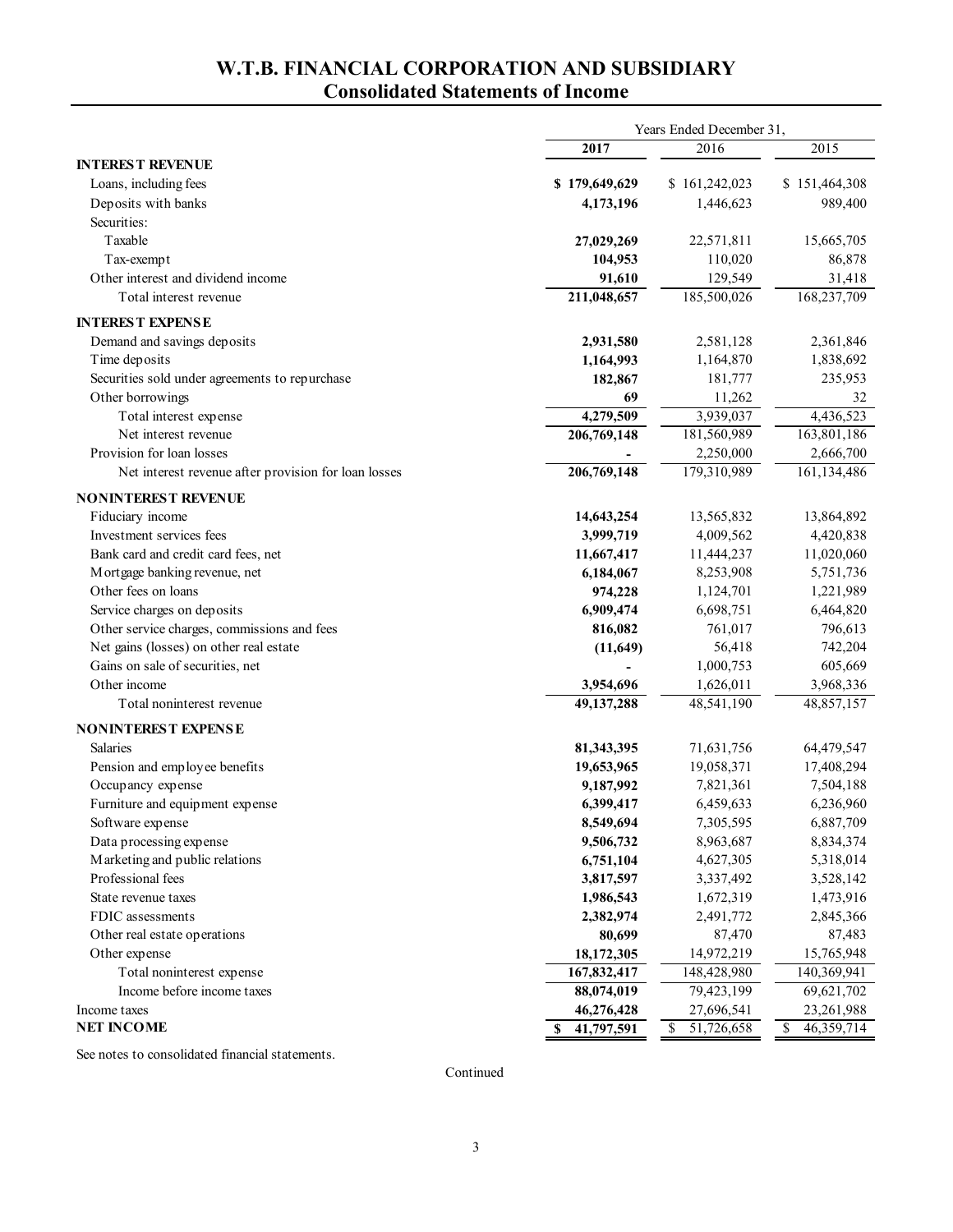# **W.T.B. FINANCIAL CORPORATION AND SUBSIDIARY Consolidated Statements of Income (continued)**

|                                                                             |     |            |    | Years Ended December 31. |               |            |
|-----------------------------------------------------------------------------|-----|------------|----|--------------------------|---------------|------------|
|                                                                             |     | 2017       |    | 2016                     |               | 2015       |
| <b>NET INCOME</b>                                                           | S   | 41,797,591 | S  | 51,726,658               | S.            | 46,359,714 |
| Preferred stock dividends                                                   |     |            |    |                          |               | 141,346    |
| NET INCOME AVAILABLE TO COMMON SHAREHOLDERS                                 |     | 41,797,591 | \$ | 51,726,658               | \$.           | 46,218,368 |
| PER SHARE DATA                                                              |     |            |    |                          |               |            |
| Weighted average number of common stock shares outstanding                  |     |            |    |                          |               |            |
| <b>Basic</b>                                                                |     | 2,545,414  |    | 2,543,917                |               | 2,541,339  |
| Diluted                                                                     |     | 2,554,837  |    | 2,549,894                |               | 2,566,077  |
| Earnings per common share (based on weighted average shares<br>outstanding) |     |            |    |                          |               |            |
| <b>Basic</b>                                                                | S   | 16.42      | S  | 20.33                    | S             | 18.19      |
| Diluted                                                                     | \$. | 16.36      | \$ | 20.29                    | <sup>\$</sup> | 18.01      |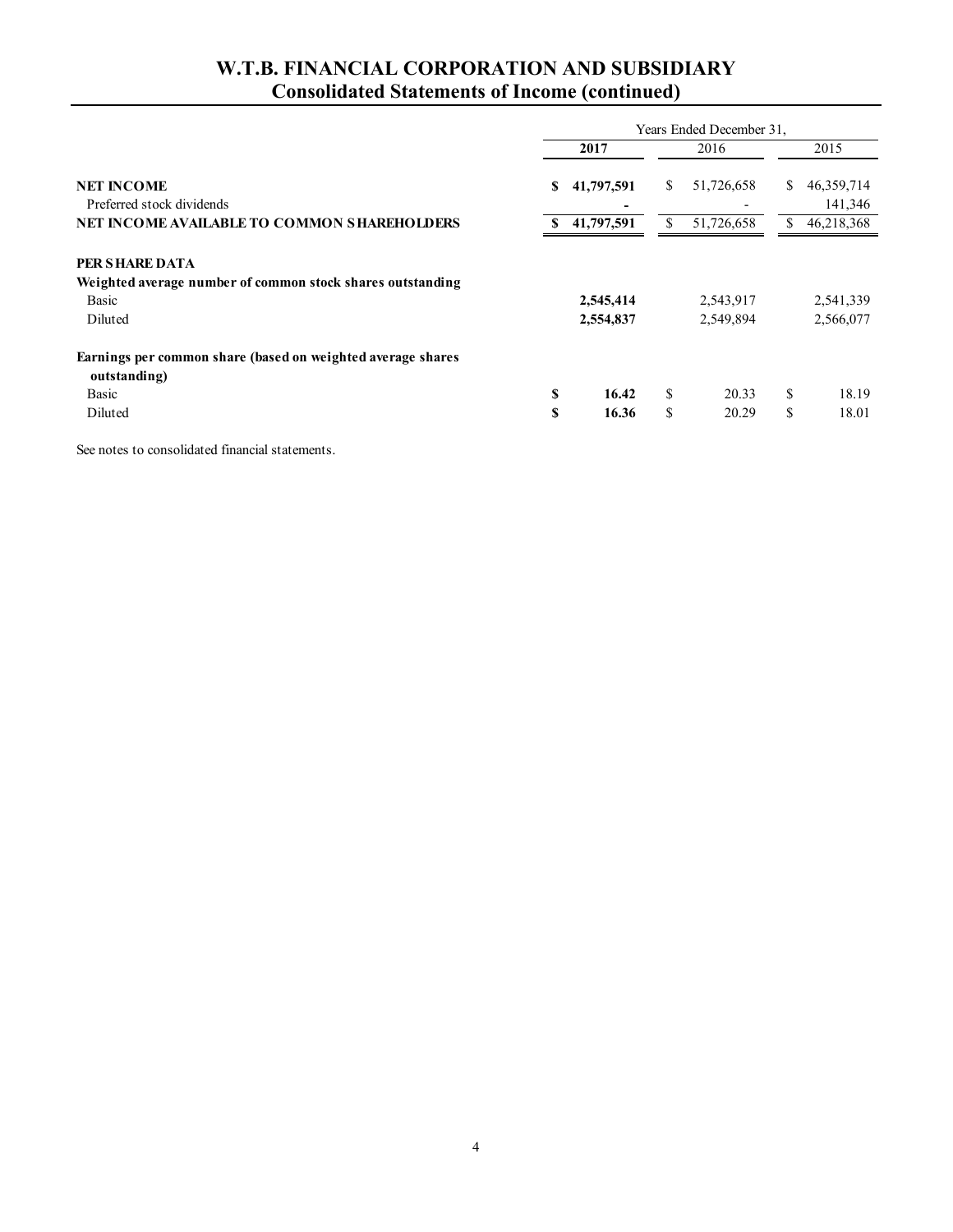# **W.T.B. FINANCIAL CORPORATION AND SUBSIDIARY Consolidated Statements of Comprehensive Income**

|                                                                     | Years Ended December 31, |                   |                  |  |  |  |  |
|---------------------------------------------------------------------|--------------------------|-------------------|------------------|--|--|--|--|
|                                                                     | 2017                     | 2016              | 2015             |  |  |  |  |
| <b>NET INCOME</b>                                                   | 41,797,591<br>S.         | 51,726,658<br>\$. | 46,359,714<br>S. |  |  |  |  |
| Securities available for sale:                                      |                          |                   |                  |  |  |  |  |
| Unrealized losses arising during the year                           | (325, 412)               | (16,645,512)      | (3,103,413)      |  |  |  |  |
| Income tax benefit related to unrealized losses                     | 113,894                  | 5,825,929         | 1,086,195        |  |  |  |  |
| Reclassification adjustment for gains included in net income        |                          | (1,000,753)       | (605, 669)       |  |  |  |  |
| Income tax expense related to reclassification adjustment for gains |                          |                   |                  |  |  |  |  |
| included in net income                                              |                          | 350,264           | 211,984          |  |  |  |  |
| Net change in unrealized losses                                     | (211, 518)               | (11, 470, 072)    | (2,410,903)      |  |  |  |  |
| Defined benefit pension plan:                                       |                          |                   |                  |  |  |  |  |
| Unrealized (loss) gain arising during the year                      | (3,393,248)              | (2,687,260)       | 2,210,949        |  |  |  |  |
| Income tax benefit (expense) related to unrealized (loss) gain      | 1,187,637                | 940,541           | (773, 832)       |  |  |  |  |
| Reclassification adjustment for amounts included in net income      | 3,161,683                | 3,599,993         | 3,853,966        |  |  |  |  |
| Income tax benefit related to reclassification adjustment for       |                          |                   |                  |  |  |  |  |
| amounts included in net income                                      | (1, 106, 589)            | (1,259,998)       | (1,348,888)      |  |  |  |  |
| Net decrease (increase) in unrealized losses                        | (150, 517)               | 593,276           | 3,942,195        |  |  |  |  |
| OTHER COMPREHENSIVE INCOME (LOSS), NET OF TAX                       | (362, 035)               | (10, 876, 796)    | 1,531,292        |  |  |  |  |
| <b>COMPREHENSIVE INCOME</b>                                         | 41,435,556               | 40,849,862        | 47,891,006       |  |  |  |  |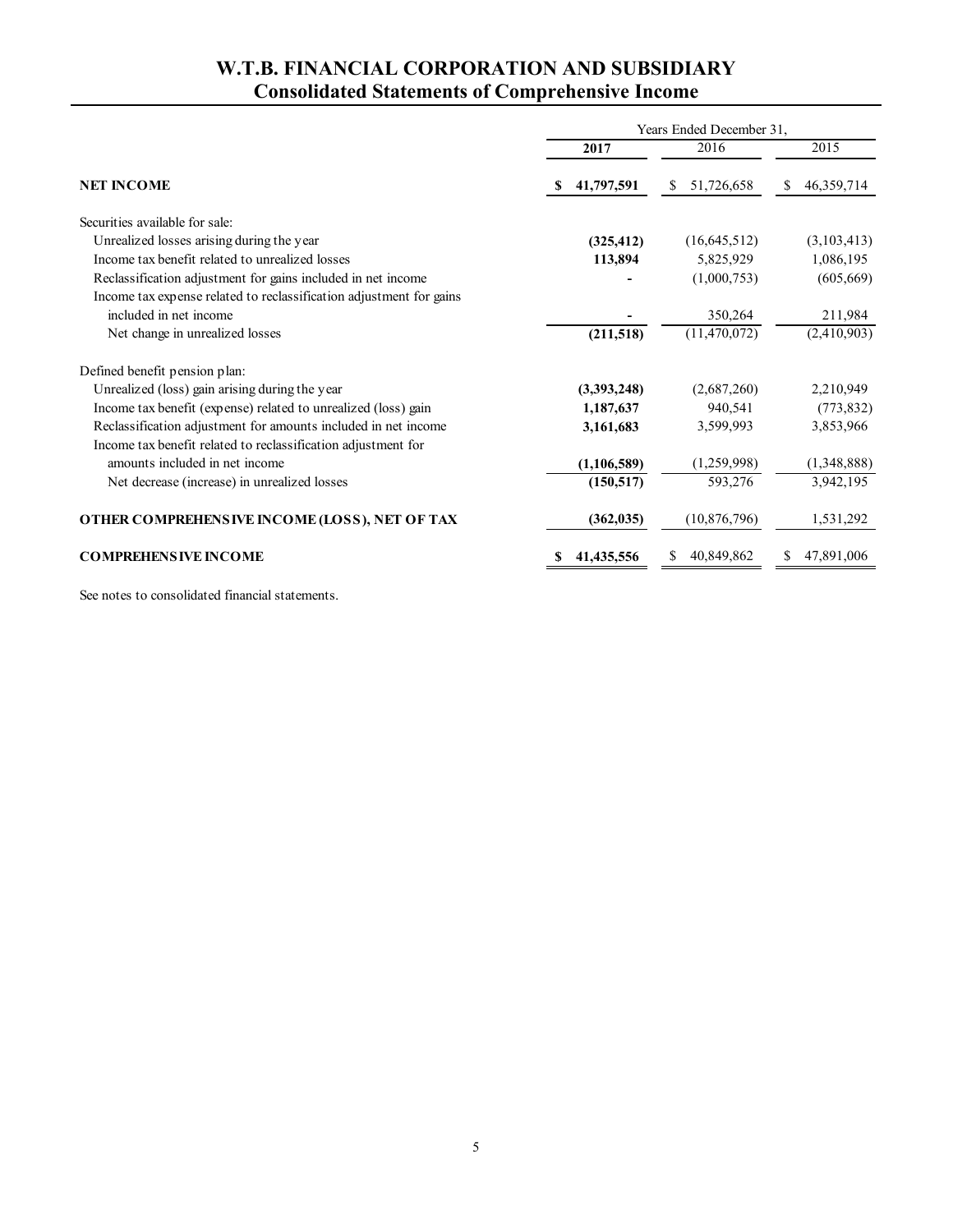# **W.T.B. FINANCIAL CORPORATION AND SUBSIDIARY Consolidated Statements of Changes in Shareholders' Equity**

| Common Stock<br>Shareholders'<br>Shares<br>Undivided<br>Treasury<br>Comprehensive<br>Class B<br>Profits<br>Outstanding<br>Class C<br>Class A<br>Stock<br>Surplus<br>Equity<br>Loss<br>409,979,660<br>\$441,597,628<br>2,558,856<br><sup>S</sup><br>19,571,000<br>250,000<br>28,083,078<br>(21, 489, 467)<br>\$<br>-S<br><sup>\$</sup><br>- S<br>32,665,000<br>Balance, December 31, 2014<br>46,359,714<br>46,359,714<br>Net income, 2015<br>Other comprehensive income,<br>net of tax<br>1,531,292<br>1,531,292<br>Cash dividends of \$2.72 per share<br>(6,915,771)<br>(6,915,771)<br>Preferred dividends<br>(141, 346)<br>(141, 346)<br>Repayment of Series C-3<br>preferred stock<br>(19, 571, 000)<br>(19,571,000)<br>Stock-based compensation<br>8,500<br>1,276,286<br>1,276,286<br>Stock-based directors' fees<br>270,210<br>1,449<br>270,210<br>(21, 489, 467)<br>Retirement of treasury stock<br>21,489,467<br>29,629,574<br>464,407,013<br>2,568,805<br>250,000<br>(25,930,351)<br>32,665,000<br>427,792,790<br>Balance, December 31, 2015<br>51,726,658<br>51,726,658<br>Net income, 2016<br>Other comprehensive loss,<br>net of tax<br>(10, 876, 796)<br>(10, 876, 796)<br>Cash dividends of \$3.00 per share<br>(7,634,318)<br>(7,634,318)<br>Share repurchase and retirement<br>(3,000,000)<br>(15,000)<br>(3,000,000)<br>Stock-based compensation<br>1,363,219<br>1,363,219<br>7,463<br>Stock-based directors' fees<br>300,132<br>300,132<br>1,350<br>496,285,908<br>28,292,925<br>32,665,000<br>(36,807,147)<br>471,885,130<br>Balance, December 31, 2016<br>2,562,618<br>250,000<br>41,797,591<br>41,797,591<br>Net income, 2017<br>Other comprehensive loss,<br>net of tax<br>(362, 035)<br>(362, 035)<br>Reclassification of certain tax effects<br>(8,005,670)<br>8,005,670<br>Cash dividends of \$3.36 per share<br>(8,556,831)<br>(8,556,831)<br>Stock-based compensation<br>1,355,629<br>7,150<br>1,355,629<br>Stock-based directors' fees<br>846<br>270,721<br>270,721<br>\$ (45,174,852)<br>Balance, December 31, 2017<br>\$530,790,983<br>2,570,614<br><sup>S</sup><br>250,000<br>29,919,275<br><sup>\$</sup><br>32,665,000<br>513,131,560<br>\$<br><sup>\$</sup><br>- S<br>-S |       | Number of |                 |  |  |       |  |
|---------------------------------------------------------------------------------------------------------------------------------------------------------------------------------------------------------------------------------------------------------------------------------------------------------------------------------------------------------------------------------------------------------------------------------------------------------------------------------------------------------------------------------------------------------------------------------------------------------------------------------------------------------------------------------------------------------------------------------------------------------------------------------------------------------------------------------------------------------------------------------------------------------------------------------------------------------------------------------------------------------------------------------------------------------------------------------------------------------------------------------------------------------------------------------------------------------------------------------------------------------------------------------------------------------------------------------------------------------------------------------------------------------------------------------------------------------------------------------------------------------------------------------------------------------------------------------------------------------------------------------------------------------------------------------------------------------------------------------------------------------------------------------------------------------------------------------------------------------------------------------------------------------------------------------------------------------------------------------------------------------------------------------------------------------------------------------------------------------------------------------------------------------------------------------------------------------|-------|-----------|-----------------|--|--|-------|--|
|                                                                                                                                                                                                                                                                                                                                                                                                                                                                                                                                                                                                                                                                                                                                                                                                                                                                                                                                                                                                                                                                                                                                                                                                                                                                                                                                                                                                                                                                                                                                                                                                                                                                                                                                                                                                                                                                                                                                                                                                                                                                                                                                                                                                         | Total | Common    | Preferred Stock |  |  | Other |  |
|                                                                                                                                                                                                                                                                                                                                                                                                                                                                                                                                                                                                                                                                                                                                                                                                                                                                                                                                                                                                                                                                                                                                                                                                                                                                                                                                                                                                                                                                                                                                                                                                                                                                                                                                                                                                                                                                                                                                                                                                                                                                                                                                                                                                         |       |           |                 |  |  |       |  |
|                                                                                                                                                                                                                                                                                                                                                                                                                                                                                                                                                                                                                                                                                                                                                                                                                                                                                                                                                                                                                                                                                                                                                                                                                                                                                                                                                                                                                                                                                                                                                                                                                                                                                                                                                                                                                                                                                                                                                                                                                                                                                                                                                                                                         |       |           |                 |  |  |       |  |
|                                                                                                                                                                                                                                                                                                                                                                                                                                                                                                                                                                                                                                                                                                                                                                                                                                                                                                                                                                                                                                                                                                                                                                                                                                                                                                                                                                                                                                                                                                                                                                                                                                                                                                                                                                                                                                                                                                                                                                                                                                                                                                                                                                                                         |       |           |                 |  |  |       |  |
|                                                                                                                                                                                                                                                                                                                                                                                                                                                                                                                                                                                                                                                                                                                                                                                                                                                                                                                                                                                                                                                                                                                                                                                                                                                                                                                                                                                                                                                                                                                                                                                                                                                                                                                                                                                                                                                                                                                                                                                                                                                                                                                                                                                                         |       |           |                 |  |  |       |  |
|                                                                                                                                                                                                                                                                                                                                                                                                                                                                                                                                                                                                                                                                                                                                                                                                                                                                                                                                                                                                                                                                                                                                                                                                                                                                                                                                                                                                                                                                                                                                                                                                                                                                                                                                                                                                                                                                                                                                                                                                                                                                                                                                                                                                         |       |           |                 |  |  |       |  |
|                                                                                                                                                                                                                                                                                                                                                                                                                                                                                                                                                                                                                                                                                                                                                                                                                                                                                                                                                                                                                                                                                                                                                                                                                                                                                                                                                                                                                                                                                                                                                                                                                                                                                                                                                                                                                                                                                                                                                                                                                                                                                                                                                                                                         |       |           |                 |  |  |       |  |
|                                                                                                                                                                                                                                                                                                                                                                                                                                                                                                                                                                                                                                                                                                                                                                                                                                                                                                                                                                                                                                                                                                                                                                                                                                                                                                                                                                                                                                                                                                                                                                                                                                                                                                                                                                                                                                                                                                                                                                                                                                                                                                                                                                                                         |       |           |                 |  |  |       |  |
|                                                                                                                                                                                                                                                                                                                                                                                                                                                                                                                                                                                                                                                                                                                                                                                                                                                                                                                                                                                                                                                                                                                                                                                                                                                                                                                                                                                                                                                                                                                                                                                                                                                                                                                                                                                                                                                                                                                                                                                                                                                                                                                                                                                                         |       |           |                 |  |  |       |  |
|                                                                                                                                                                                                                                                                                                                                                                                                                                                                                                                                                                                                                                                                                                                                                                                                                                                                                                                                                                                                                                                                                                                                                                                                                                                                                                                                                                                                                                                                                                                                                                                                                                                                                                                                                                                                                                                                                                                                                                                                                                                                                                                                                                                                         |       |           |                 |  |  |       |  |
|                                                                                                                                                                                                                                                                                                                                                                                                                                                                                                                                                                                                                                                                                                                                                                                                                                                                                                                                                                                                                                                                                                                                                                                                                                                                                                                                                                                                                                                                                                                                                                                                                                                                                                                                                                                                                                                                                                                                                                                                                                                                                                                                                                                                         |       |           |                 |  |  |       |  |
|                                                                                                                                                                                                                                                                                                                                                                                                                                                                                                                                                                                                                                                                                                                                                                                                                                                                                                                                                                                                                                                                                                                                                                                                                                                                                                                                                                                                                                                                                                                                                                                                                                                                                                                                                                                                                                                                                                                                                                                                                                                                                                                                                                                                         |       |           |                 |  |  |       |  |
|                                                                                                                                                                                                                                                                                                                                                                                                                                                                                                                                                                                                                                                                                                                                                                                                                                                                                                                                                                                                                                                                                                                                                                                                                                                                                                                                                                                                                                                                                                                                                                                                                                                                                                                                                                                                                                                                                                                                                                                                                                                                                                                                                                                                         |       |           |                 |  |  |       |  |
|                                                                                                                                                                                                                                                                                                                                                                                                                                                                                                                                                                                                                                                                                                                                                                                                                                                                                                                                                                                                                                                                                                                                                                                                                                                                                                                                                                                                                                                                                                                                                                                                                                                                                                                                                                                                                                                                                                                                                                                                                                                                                                                                                                                                         |       |           |                 |  |  |       |  |
|                                                                                                                                                                                                                                                                                                                                                                                                                                                                                                                                                                                                                                                                                                                                                                                                                                                                                                                                                                                                                                                                                                                                                                                                                                                                                                                                                                                                                                                                                                                                                                                                                                                                                                                                                                                                                                                                                                                                                                                                                                                                                                                                                                                                         |       |           |                 |  |  |       |  |
|                                                                                                                                                                                                                                                                                                                                                                                                                                                                                                                                                                                                                                                                                                                                                                                                                                                                                                                                                                                                                                                                                                                                                                                                                                                                                                                                                                                                                                                                                                                                                                                                                                                                                                                                                                                                                                                                                                                                                                                                                                                                                                                                                                                                         |       |           |                 |  |  |       |  |
|                                                                                                                                                                                                                                                                                                                                                                                                                                                                                                                                                                                                                                                                                                                                                                                                                                                                                                                                                                                                                                                                                                                                                                                                                                                                                                                                                                                                                                                                                                                                                                                                                                                                                                                                                                                                                                                                                                                                                                                                                                                                                                                                                                                                         |       |           |                 |  |  |       |  |
|                                                                                                                                                                                                                                                                                                                                                                                                                                                                                                                                                                                                                                                                                                                                                                                                                                                                                                                                                                                                                                                                                                                                                                                                                                                                                                                                                                                                                                                                                                                                                                                                                                                                                                                                                                                                                                                                                                                                                                                                                                                                                                                                                                                                         |       |           |                 |  |  |       |  |
|                                                                                                                                                                                                                                                                                                                                                                                                                                                                                                                                                                                                                                                                                                                                                                                                                                                                                                                                                                                                                                                                                                                                                                                                                                                                                                                                                                                                                                                                                                                                                                                                                                                                                                                                                                                                                                                                                                                                                                                                                                                                                                                                                                                                         |       |           |                 |  |  |       |  |
|                                                                                                                                                                                                                                                                                                                                                                                                                                                                                                                                                                                                                                                                                                                                                                                                                                                                                                                                                                                                                                                                                                                                                                                                                                                                                                                                                                                                                                                                                                                                                                                                                                                                                                                                                                                                                                                                                                                                                                                                                                                                                                                                                                                                         |       |           |                 |  |  |       |  |
|                                                                                                                                                                                                                                                                                                                                                                                                                                                                                                                                                                                                                                                                                                                                                                                                                                                                                                                                                                                                                                                                                                                                                                                                                                                                                                                                                                                                                                                                                                                                                                                                                                                                                                                                                                                                                                                                                                                                                                                                                                                                                                                                                                                                         |       |           |                 |  |  |       |  |
|                                                                                                                                                                                                                                                                                                                                                                                                                                                                                                                                                                                                                                                                                                                                                                                                                                                                                                                                                                                                                                                                                                                                                                                                                                                                                                                                                                                                                                                                                                                                                                                                                                                                                                                                                                                                                                                                                                                                                                                                                                                                                                                                                                                                         |       |           |                 |  |  |       |  |
|                                                                                                                                                                                                                                                                                                                                                                                                                                                                                                                                                                                                                                                                                                                                                                                                                                                                                                                                                                                                                                                                                                                                                                                                                                                                                                                                                                                                                                                                                                                                                                                                                                                                                                                                                                                                                                                                                                                                                                                                                                                                                                                                                                                                         |       |           |                 |  |  |       |  |
|                                                                                                                                                                                                                                                                                                                                                                                                                                                                                                                                                                                                                                                                                                                                                                                                                                                                                                                                                                                                                                                                                                                                                                                                                                                                                                                                                                                                                                                                                                                                                                                                                                                                                                                                                                                                                                                                                                                                                                                                                                                                                                                                                                                                         |       |           |                 |  |  |       |  |
|                                                                                                                                                                                                                                                                                                                                                                                                                                                                                                                                                                                                                                                                                                                                                                                                                                                                                                                                                                                                                                                                                                                                                                                                                                                                                                                                                                                                                                                                                                                                                                                                                                                                                                                                                                                                                                                                                                                                                                                                                                                                                                                                                                                                         |       |           |                 |  |  |       |  |
|                                                                                                                                                                                                                                                                                                                                                                                                                                                                                                                                                                                                                                                                                                                                                                                                                                                                                                                                                                                                                                                                                                                                                                                                                                                                                                                                                                                                                                                                                                                                                                                                                                                                                                                                                                                                                                                                                                                                                                                                                                                                                                                                                                                                         |       |           |                 |  |  |       |  |
|                                                                                                                                                                                                                                                                                                                                                                                                                                                                                                                                                                                                                                                                                                                                                                                                                                                                                                                                                                                                                                                                                                                                                                                                                                                                                                                                                                                                                                                                                                                                                                                                                                                                                                                                                                                                                                                                                                                                                                                                                                                                                                                                                                                                         |       |           |                 |  |  |       |  |
|                                                                                                                                                                                                                                                                                                                                                                                                                                                                                                                                                                                                                                                                                                                                                                                                                                                                                                                                                                                                                                                                                                                                                                                                                                                                                                                                                                                                                                                                                                                                                                                                                                                                                                                                                                                                                                                                                                                                                                                                                                                                                                                                                                                                         |       |           |                 |  |  |       |  |
|                                                                                                                                                                                                                                                                                                                                                                                                                                                                                                                                                                                                                                                                                                                                                                                                                                                                                                                                                                                                                                                                                                                                                                                                                                                                                                                                                                                                                                                                                                                                                                                                                                                                                                                                                                                                                                                                                                                                                                                                                                                                                                                                                                                                         |       |           |                 |  |  |       |  |
|                                                                                                                                                                                                                                                                                                                                                                                                                                                                                                                                                                                                                                                                                                                                                                                                                                                                                                                                                                                                                                                                                                                                                                                                                                                                                                                                                                                                                                                                                                                                                                                                                                                                                                                                                                                                                                                                                                                                                                                                                                                                                                                                                                                                         |       |           |                 |  |  |       |  |
|                                                                                                                                                                                                                                                                                                                                                                                                                                                                                                                                                                                                                                                                                                                                                                                                                                                                                                                                                                                                                                                                                                                                                                                                                                                                                                                                                                                                                                                                                                                                                                                                                                                                                                                                                                                                                                                                                                                                                                                                                                                                                                                                                                                                         |       |           |                 |  |  |       |  |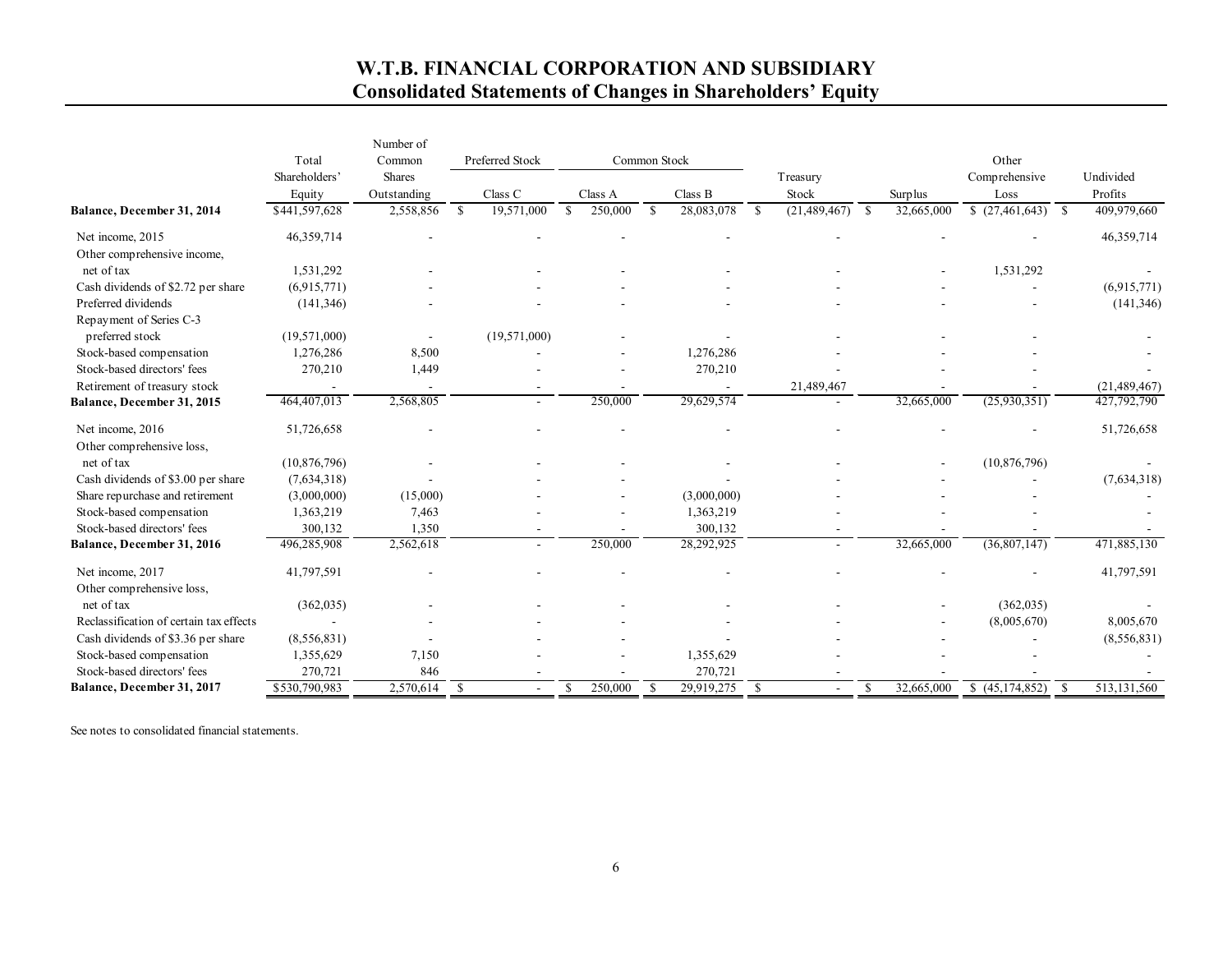# **W.T.B. FINANCIAL CORPORATION AND SUBSIDIARY Consolidated Statements of Cash Flows**

| 2017<br>2016                                                                                      |                 |
|---------------------------------------------------------------------------------------------------|-----------------|
|                                                                                                   | 2015            |
| Cash flows from operating activities:                                                             |                 |
| Net income<br>41,797,591<br>S<br>51,726,658<br>\$<br>S                                            | 46,359,714      |
| Adjustments to reconcile net income to net cash provided by operating activities:                 |                 |
| Provision for loan losses<br>2,250,000                                                            | 2,666,700       |
| Provision for losses on other real estate<br>183,878                                              | 39,000          |
| Deferred income taxes (benefit)<br>16,113,073<br>(1,043,243)                                      | (1,615,251)     |
| Depreciation<br>6,407,146<br>6,078,389                                                            | 6,386,618       |
| Amortization of software<br>1,325,692<br>1,802,075                                                | 1,755,875       |
| Amortization of intangibles                                                                       | 543,045         |
| Net premium amortization of securities<br>2,769,562<br>3,824,015                                  | 4,276,157       |
| Change in mortgage servicing rights<br>151,310<br>146,991                                         | 207,423         |
| Gains on sales of securities, net<br>(1,000,753)                                                  | (605, 669)      |
| Losses on sales of premises and equipment<br>1,147<br>892,546                                     | 68,939          |
| (Gains) losses on sale of other real estate, net<br>(240, 296)<br>11,649                          | (781, 204)      |
| Origination of loans held for sale<br>(210, 035, 622)<br>(321, 748, 885)                          | (265, 470, 392) |
| Proceeds from sales of loans held for sale<br>326,021,310<br>223, 239, 431                        | 256,462,995     |
| Gains on sales of loans<br>(6,299,566)<br>(8,516,438)                                             | (5,756,418)     |
| Increase in accrued interest receivable<br>(3,379,342)<br>(2,512,860)                             | (699, 573)      |
| Increase in cash surrender value of life insurance<br>(1,085,688)<br>(4,710,667)                  | (4,161,285)     |
| Stock-based compensation<br>1,355,629<br>1,363,219                                                | 1,276,286       |
| Stock-based directors' fees<br>300,132<br>270,721                                                 | 270,210         |
| Contributions to pension plan<br>(10,750,000)<br>(1,000,000)                                      | (6,000,000)     |
| (Increase) decrease in other assets<br>1,873,757<br>(3,695,269)                                   | 4,060,108       |
| Increase in accrued expenses and other liabilities<br>2,180,113<br>6,785,261                      | 6,030,816       |
| 78,105,896<br>44,746,770<br>Net cash provided by operating activities                             | 45,314,094      |
| Cash flows from investing activities:                                                             |                 |
| Net (increase) decrease in interest-bearing deposits with banks<br>112,601,697<br>(422, 820, 423) | (94, 164, 882)  |
| Securities available for sale:                                                                    |                 |
| Payments for purchases<br>(755, 428, 728)<br>(45,028,082)                                         | (365, 604, 858) |
| Proceeds from sales<br>376,814,325                                                                | 74,244,982      |
| Proceeds from maturities, calls, and paydowns<br>69,235,914<br>106,228,294                        | 82,065,456      |
| Securities held to maturity:                                                                      |                 |
| Payments for purchases<br>(90, 171, 819)<br>(177, 933, 803)                                       | (128, 899, 292) |
| Proceeds from maturities, calls, and paydowns<br>148,272,682<br>119,563,325                       | 75,854,737      |
| Net change in Federal Home Loan Bank stock<br>(436,100)<br>(640,200)                              | 7,719,600       |
| (152, 934, 084)<br>(226, 551, 115)<br>Net increase in loans held in portfolio                     | (190, 763, 463) |
| (15,570,660)<br>Purchases of premises and equipment<br>(5,461,468)                                | (5,722,212)     |
| 644,070<br>Proceeds from sales of premises and equipment<br>170,697                               | 659,431         |
| Purchases of software<br>(565, 138)<br>(226, 687)                                                 | (231,930)       |
| Proceeds from investments<br>35,484<br>22,014                                                     | 101,969         |
| Proceeds from sales of other real estate<br>576,251<br>426,745                                    | 2,536,214       |
| Proceeds from the settlement of life insurance<br>16,305,483                                      |                 |
| (346, 212, 515)<br>Net cash used in investing activities<br>(596, 658, 811)                       | (542, 204, 248) |

See notes to consolidated financial statements.

Continued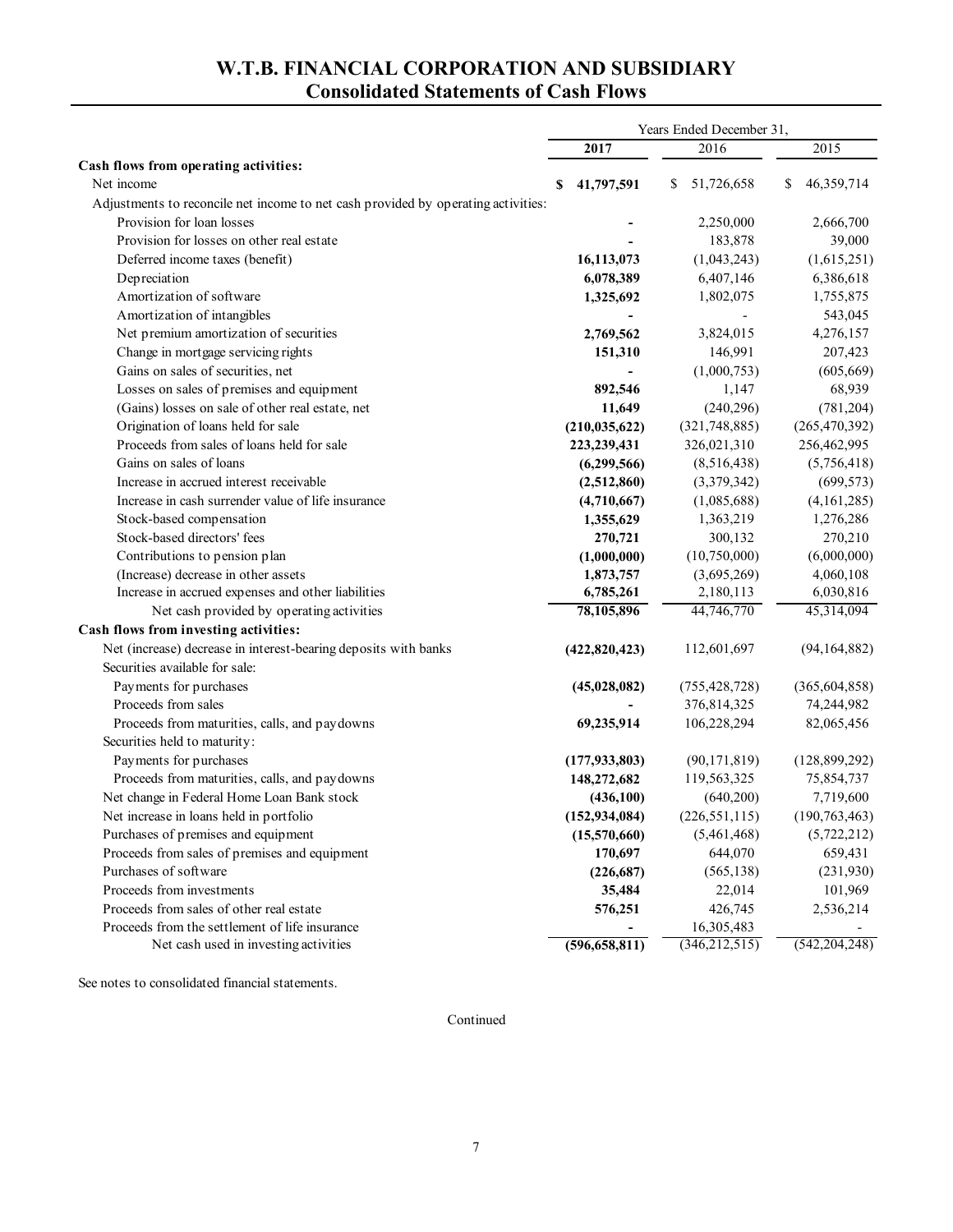# **W.T.B. FINANCIAL CORPORATION AND SUBSIDIARY Consolidated Statements of Cash Flows (continued)**

|                                                                        |                 | Years Ended December 31,  |                  |
|------------------------------------------------------------------------|-----------------|---------------------------|------------------|
|                                                                        | 2017            | 2016                      | 2015             |
| Cash flows from financing activities:                                  |                 |                           |                  |
| Net increase in deposits                                               | \$525,176,172   | \$ 383,141,758            | \$458,031,001    |
| Net increase (decrease) in securities sold under repurchase agreements | 10,673,087      | (53, 424, 672)            | 58, 593, 195     |
| Repurchase and retirement of common stock                              |                 | (3,000,000)               |                  |
| Repurchase of preferred stock                                          |                 |                           | (19,571,000)     |
| Common stock dividends paid                                            | (8,556,831)     | (7,634,318)               | (6,915,771)      |
| Preferred stock dividends paid                                         |                 |                           | (190, 274)       |
| Net cash provided by financing activities                              | 527,292,428     | 319,082,768               | 489,947,151      |
| Increase (decrease) in cash and cash equivalents                       | 8,739,513       | 17,617,023                | (6,943,003)      |
| Cash and cash equivalents at beginning of year                         | 97,412,042      | 79,795,019                | 86,738,022       |
| Cash and cash equivalents at end of year                               | \$106,151,555   | 97,412,042                | 79,795,019       |
| Supplemental disclosures of cash flow information:                     |                 |                           |                  |
| Cash paid for interest                                                 | 4,149,187<br>\$ | <sup>S</sup><br>4,025,701 | \$.<br>5,022,367 |
| Cash paid for income taxes                                             | 35,858,626      | 28,648,149                | 24,534,843       |
| Transfer from loans to other real estate                               | 27,900          | 885,327                   | 1,073,048        |
| Transfer from cash surrender value life insurance to other assets      | 18, 182, 831    |                           | 16,182,537       |
| Transfer between premises and equipment and prepaid                    |                 |                           |                  |
| expenses and other assets                                              | 526,968         | 81,989                    | 219,097          |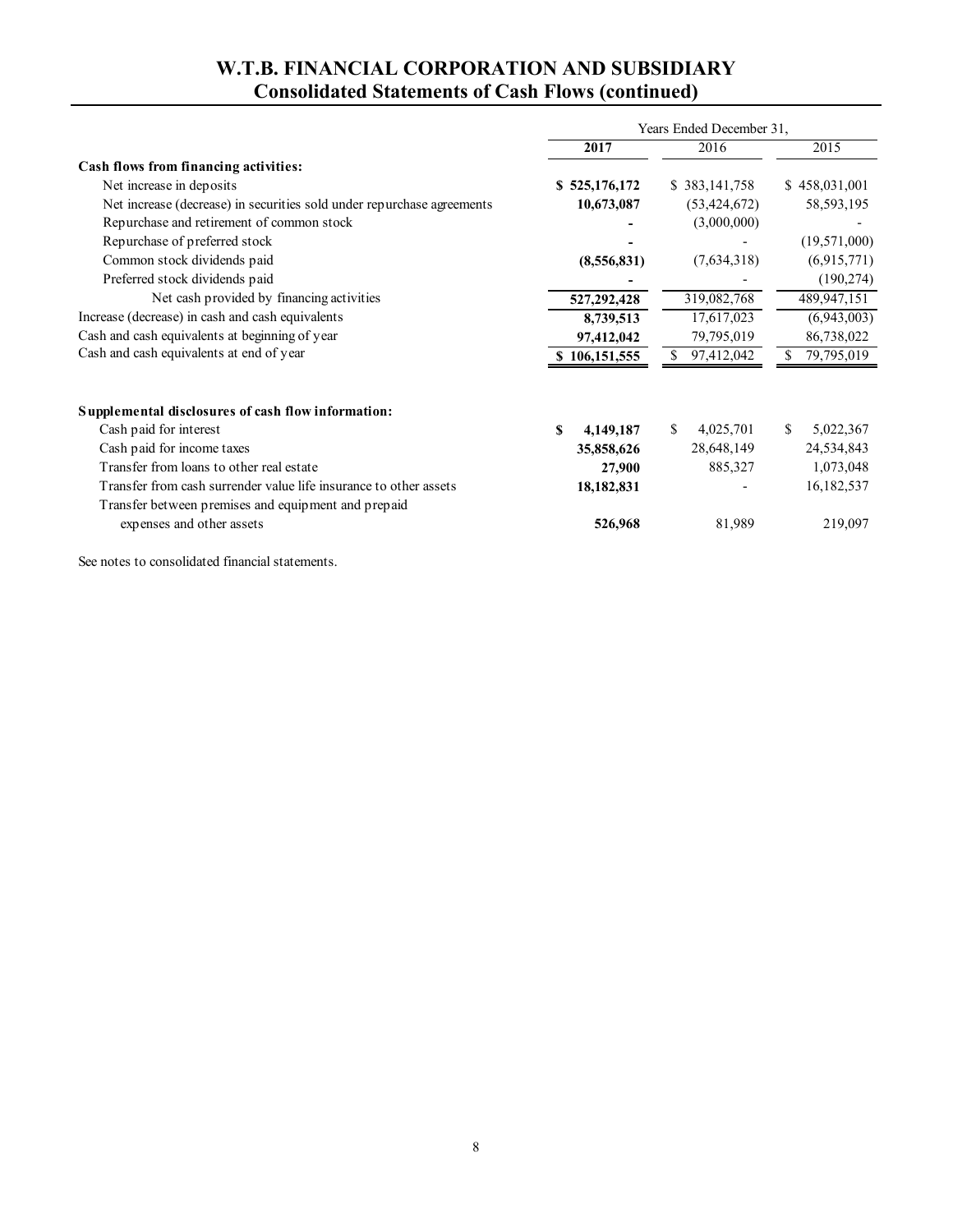### **Note 1: Summary of Significant Accounting Policies**

### *Nature of Operations*

W.T.B. Financial Corporation ("W.T.B.") is a bank holding company headquartered in Spokane, Washington, and through its wholly-owned subsidiary, Washington Trust Bank (the "Bank"), is primarily engaged in the business of financial services in Washington, Idaho and Oregon. The Bank was originally chartered in 1902 and provides a wide range of banking, fiduciary, asset management, mortgage banking, and other financial services to corporate and individual customers. West Sprague Holding Company, LLC is a wholly-owned subsidiary of the Bank.

#### *Basis of Financial Statement Presentation and Consolidation*

The consolidated financial statements of W.T.B. include the accounts of W.T.B. and its wholly-owned subsidiary. Intercompany transactions and balances have been eliminated in consolidation. The preparation of financial statements in conformity with generally accepted accounting principles ("GAAP") in the United States requires management to make certain estimates and assumptions that affect the amounts reported in the consolidated financial statements and accompanying notes. Actual results could differ from those estimates. Material estimates that are particularly susceptible to significant change relate to the determination of the allowance for loan losses, valuation of the defined benefit pension obligation, valuation of other real estate, and fair value measures.

### *Segment Reporting*

W.T.B. has not established any independent business activity apart from acting as the parent company of the Bank. W.T.B. and the Bank are managed as a single entity and not by departments or lines of business. Based on management's analysis, no department or line of business meets the criteria established in Accounting Standards Codification ("ASC") 280, *Segment Reporting*, for reporting of selected information about operating segments.

### *Subsequent Events*

Subsequent events are events or transactions that occur after the date of the statement of financial condition but before the consolidated financial statements are available to be issued. W.T.B. recognizes in the financial statements the effects of all subsequent events that provide additional evidence about conditions that existed at the date of the statement of financial condition, including the estimates inherent in the process of preparing the financial statements. W.T.B.'s consolidated financial statements do not recognize subsequent events that provide evidence about conditions that did not exist at the date of the statement of financial condition but arose after the date of the statement of financial condition and before the financial statements are available to be issued.

W.T.B. has evaluated subsequent events through March 20, 2018, the date these consolidated financial statements were available to be issued.

### *Cash Equivalents*

Cash equivalents include amounts due from banks, federal funds sold, and securities purchased under resale agreements. Federal funds sold and securities purchased under resale agreements all have maturities of three months or less.

#### *Securities*

Securities are classified as held to maturity and carried at amortized cost when management has the positive intent and ability to hold them to maturity. Securities are classified as available for sale when they might be sold before maturity. Securities classified as available for sale are carried at fair value, with any unrealized gains and losses, net of tax, reported as a component of other comprehensive income ("OCI") and shareholders' equity. Other-than-temporary impairment ("OTTI") losses relating to credit impairment are included in noninterest revenue. Gains and losses realized on the sale of securities are computed on the specific-identification method and are included in noninterest revenue. Interest and dividends on securities are included in interest revenue. Interest revenue includes amortization of purchase premiums or discounts. Premiums and discounts on securities are amortized on the level-yield method without anticipating prepayments, except for mortgage backed securities where prepayments are factored into the amortization method.

W.T.B. considers the following factors when determining OTTI for a security: the length of time and the extent to which the market value has been less than amortized cost, the financial condition and near-term prospects of the issuer, terms and structure of the security, the underlying fundamentals of the relevant market and the outlook for such market for the near future. Management also makes an assessment of whether W.T.B. has (1) the intent to sell the security, or (2) more likely than not will be required to sell the security before its anticipated market recovery. If the security is likely to be sold or if it is likely the security will be required to be sold before recovering its cost basis, the entire impairment loss would be recognized in earnings as OTTI. If W.T.B. does not intend to sell the security and it is not likely the security will be required to be sold, but management does not expect to recover the entire amortized cost basis of the security, only the portion of the impairment loss representing credit losses would be recognized in earnings as OTTI. The credit loss on a security is measured as the difference between the amortized cost basis and the present value of the cash flows expected to be collected. Projected cash flows are discounted by the original interest rate when a security is analyzed for potential OTTI. The remaining impairment related to all other factors, the difference between the present value of the cash flows expected to be collected and fair value, is recognized as a charge to OCI.

### *Federal Home Loan Bank and Pacific Coast Bankers' Bancshares Stock*

The Bank is a member of the Federal Home Loan Bank ("FHLB") of Des Moines and is required to maintain a minimum level of investment in FHLB stock, plus additional investments in FHLB stock based on its outstanding FHLB borrowings. The FHLB provides a wide range of secured lending facilities and structures, which are an important source of supplemental funding and liquidity to the Bank. The Bank's investment in FHLB stock has no quoted market value and is carried at par value (\$100 per share). Ownership of FHLB stock is restricted to members and former members of the FHLB, and is purchased and redeemed at par. At December 31, 2017 and 2016, the Bank's investment in FHLB stock was \$6,797,600 and \$6,361,500, respectively.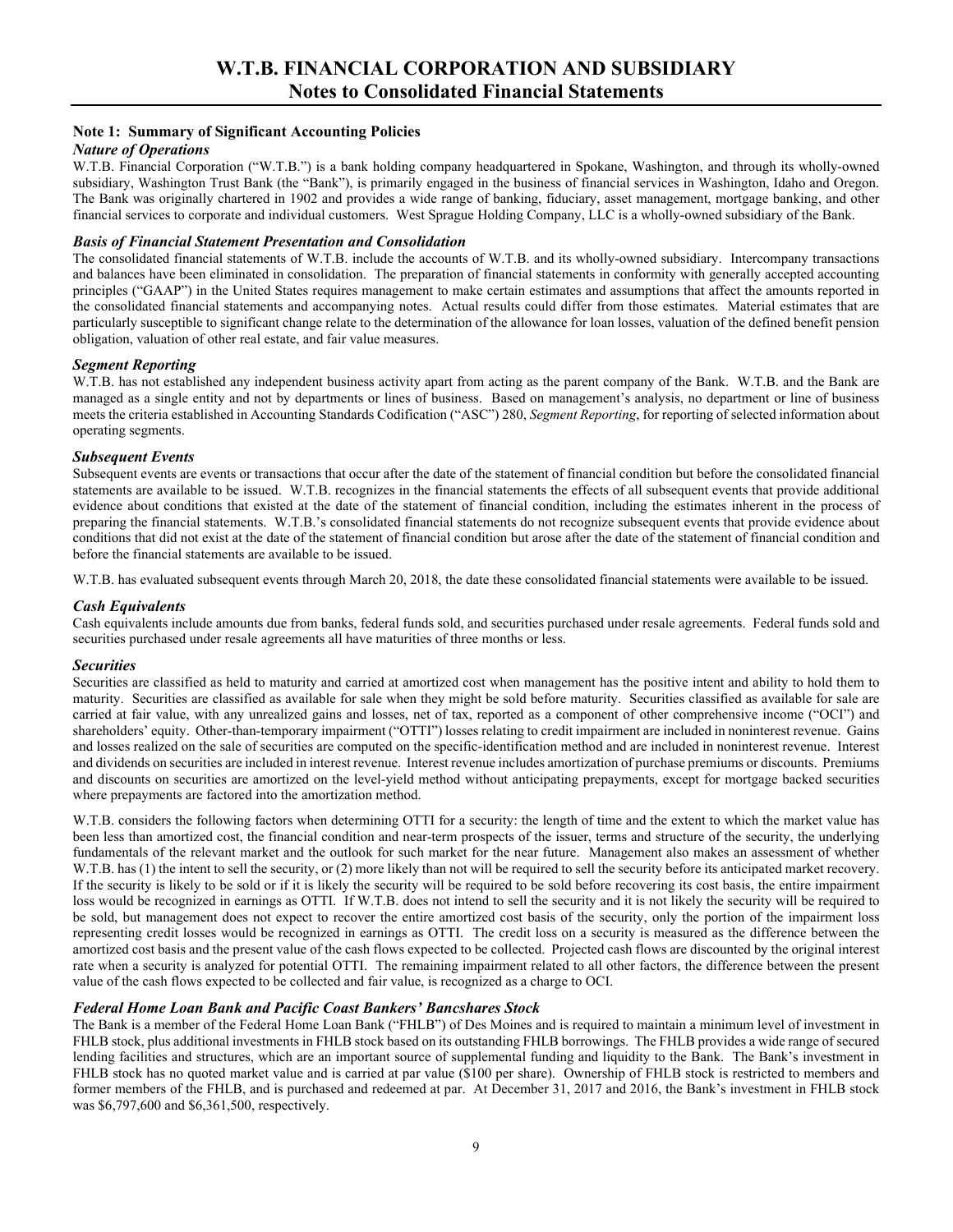#### *Federal Home Loan Bank and Pacific Coast Bankers' Bancshares Stock (continued)*

The Bank's investment in Pacific Coast Bankers' Bancshares ("PCBB") consists of shares of PCBB's common stock. No ready market exists for PCBB stock, and it has no quoted market value. This investment is carried at cost. At December 31, 2017 and 2016, the Bank's investment in PCBB stock was \$60,000.

Management periodically evaluates FHLB and PCBB stock for impairment. Management's determination of whether these investments are impaired is based on its assessment of the ultimate recoverability of cost rather than by recognizing temporary declines in value. The determination of whether a decline affects the ultimate recoverability of cost is influenced by criteria such as (1) the significance of any deterioration in earnings performance, credit rating or asset quality of the issuer, (2) the significance of any adverse changes in the regulatory or economic environment, and (3) the significance of adverse changes in the general market condition of either the geographic area or the industry in which they operate. Management has determined there is not other-than-temporary impairment on the stock investments as of December 31, 2017.

#### *Cash Surrender Value of Life Insurance*

The Bank has purchased life insurance policies on certain current and/or former key executives. Bank owned life insurance is recorded at its cash surrender value, or the amount that can be realized.

#### *Loans*

Loans held in portfolio are carried at the principal amount outstanding, net of unearned income. Loans held for sale are carried at the lower of aggregate cost or market.

Interest income on loans is accrued on the principal amount outstanding. Loan origination fees and costs are capitalized and recognized as an adjustment to the yield of the related loan over its estimated life.

Loans are classified as impaired when, based on current information and events, it is probable that the Bank will be unable to collect the scheduled payments of principal and interest when due, in accordance with the terms of the original loan agreement. Impaired loans above a de minimis threshold are individually evaluated for impairment. The carrying value of individually evaluated impaired loans is based on the present value of expected future cash flows discounted at each loan's effective interest rate, the loan's observable market price, or for collateral dependent loans, at the fair value of the collateral, less selling costs. If the measurement of each impaired loan's value is less than the recorded investment in the loan, the Bank recognizes this impairment and adjusts the carrying value of the loan through the allowance for loan losses. This recognition of impairment is accomplished by charging-off the impaired portion of the loan, or establishing a specific amount to be provided for in the allowance for loan losses. In general, any portion of the recorded investment in a collateral dependent loan in excess of the fair value of the collateral that can be identified as uncollectible is a confirmed loss and charged-off against the allowance for loan losses.

#### *Income Recognition on Nonaccrual and Impaired Loans*

Loans are classified as nonaccrual if the collection of principal and interest is doubtful. Generally, this occurs when a loan is past due as to maturity, or payment of principal or interest by 90 days or more, unless such loans are well-secured and in the process of collection. Generally, if a loan, or portion thereof, is partially charged-off, the loan is considered impaired and classified as nonaccrual. Loans that are less than 90 days past due may also be classified as nonaccrual if repayment in full of principal and/or interest is in doubt.

When a loan is classified as nonaccrual, all uncollected accrued interest is reversed from interest income and the accrual of interest income is discontinued. Generally, any subsequent cash payments are applied as a reduction of principal outstanding. In cases where the future collectability of the principal balance in full is expected, interest income may be recognized on a cash basis. A loan may be restored to accrual status when the borrower's financial condition improves so that full collection of future contractual payments is considered likely. Restoration to accrual status for those loans placed on nonaccrual status due to payment delinquency will generally not occur until the borrower demonstrates repayment ability over a period of not less than six months.

#### *Troubled Debt Restructuring*

Loans may occasionally be restructured due to economic or legal reasons relating to the borrower's financial condition by granting a concession in order to protect the Bank's investment. Examples of such concessions may include forgiving principal or accrued interest, extending maturity date(s), or providing lower interest rates than would normally be available for transactions of similar risk. This generally occurs when the financial condition of the borrower necessitates temporary or permanent relief from the original contractual terms of the loan. A loan restructured in a troubled debt restructuring ("TDR") is an impaired loan and is accounted for as such. If a borrower on a restructured accruing loan has demonstrated performance under the previous terms and shows the capacity to continue to perform under the restructured terms, the loan will remain on accrual status. Otherwise, the loan will be placed on nonaccrual status until the borrower demonstrates repayment ability over a period of not less than six months. A TDR that has been in compliance with its modified terms and which yields a market rate will not be reported as a troubled debt restructuring in calendar years after the year in which the restructuring took place.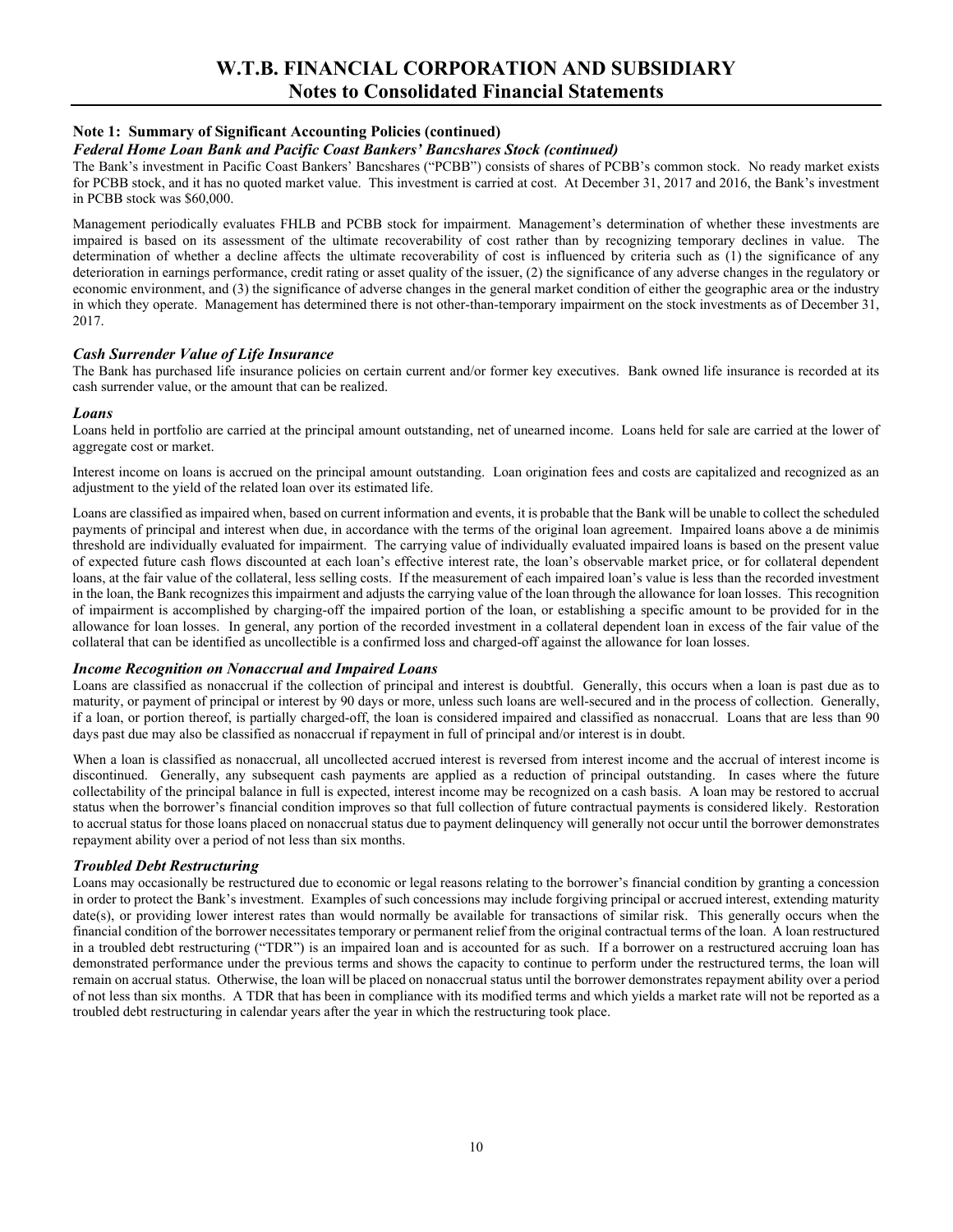### *Allowance for Loan Losses*

The allowance for loan losses is a valuation allowance for probable incurred credit losses in the portfolio. Management's determination of the allowance is based upon an evaluation of the loan portfolio, impaired loans, past loan loss experience, economic conditions, volume, growth and composition of the loan portfolio, and other risks inherent in the portfolio. Management applies risk factors to categories of loans and individually reviews all impaired loans above a de minimis threshold. Management uses risk grades for loans in the commercial, agricultural, real estate secured, and consumer categories. For homogenous consumer portfolios, management relies heavily on statistical analysis, past loan loss experience, current payment performance and industry trends to estimate losses. Management evaluates the adequacy of the allowance at least quarterly, by reviewing relevant internal and external factors that affect credit quality.

### *Mortgage Servicing Rights*

Mortgage servicing rights result from the sale of mortgage loans while retaining loan servicing responsibilities. Mortgage servicing rights are carried at the original capitalized fair value, net of accumulated amortization and impairment. The original capitalized value is determined using discounted cash flows of expected future loan servicing revenue based on market interest rates and loan prepayment assumptions at the time the loan is sold. Mortgage servicing rights are amortized in proportion to, and over the period of, the estimated net servicing revenues. Impairment of mortgage servicing rights is assessed based on the fair value of those rights. Fair values are estimated using discounted cash flows of expected future loan servicing revenue based on current market interest rates and current prepayment assumptions. The current market interest rate is to reflect expected marketplace yield requirements for loan servicing portfolios. For purposes of measuring impairment, mortgage servicing rights are stratified based on the characteristics of the underlying loans, including loan type, size, note rate, origination date and term. Subsequent loan prepayments and elevated prepayment assumptions in excess of those forecasted can adversely impact the carrying value of mortgage servicing rights. The amount of impairment recognized is the amount by which the capitalized mortgage servicing rights for each class exceed their fair value.

Servicing fee income is recorded as noninterest income for fees earned for servicing loans and included in mortgage banking revenue, net. The fees are based on a contractual percentage of the outstanding principal and are recorded as income when earned. The amortization of mortgage servicing rights is netted against loan servicing fee income.

### *Derivatives*

Derivative instruments are contracts between two or more parties that have a notional and an underlying variable, require no net investment, and allow for the net settlement of positions. Derivative financial instruments are used to meet the ongoing credit needs of customers and the market exposure of certain types of interest rate risk. Derivative instruments are recognized as either assets or liabilities in the consolidated statements of financial condition at fair value. The Bank is party to various interest rate swaps that are considered derivative instruments. For a fair value hedge, the gain or loss on the derivative, as well as the offsetting gain or loss on the hedged item, are recognized in current earnings as fair values change. For stand-alone derivatives that have no hedging designation, changes in the fair value of a derivative are recorded in the consolidated statements of income.

The Bank utilizes forward sales contracts associated with mortgage banking activities in its derivative risk management strategy. The Bank enters into forward sales contracts with brokers/dealers to hedge the risk of changes in fair value, due to changes in interest rates, of both locked residential mortgage loan commitments and residential loans held for sale. The estimated fair values of these derivatives are determined by the changes in the market value of the related loans, caused by changes in market interest rates, during the period from the commitment date or contract date to the valuation date. At December 31, 2017, the estimated fair value of rate locks was \$34,423 and the estimated fair value of forward sales agreements was \$5,635. At December 31, 2016, the estimated fair value of rate locks was \$6,786 and the estimated fair value of forward sales agreements was \$546,232.

### *Transfers of Financial Assets*

Transfers of financial assets are accounted for as sales when control over the assets has been surrendered. Control over transferred assets is deemed to be surrendered when (1) the assets have been isolated from the Bank, (2) the transferee obtains the right (free of conditions that constrain it from taking advantage of that right) to pledge or exchange the transferred assets, and (3) the Bank does not maintain effective control over the transferred assets through an agreement to repurchase them before their maturity.

#### *Premises and Equipment*

Premises and equipment, including leasehold improvements, are stated at cost, less accumulated depreciation and amortization. Depreciation and amortization are computed on both the straight-line and accelerated methods over the estimated useful lives of the assets, or the terms of the associated operating leases. Gains or losses on disposition are reflected in current income. Normal costs of maintenance and repairs are treated as current expenses.

W.T.B. reviews long-lived and intangible assets any time that a change in circumstance indicates that the carrying amount of these assets may not be recoverable. Recoverability of these assets is determined by comparing the carrying value of the asset to the forecasted undiscounted cash flows of the operation associated with the asset. If the evaluation of the forecasted cash flows indicates that the carrying value of the asset is not recoverable, the asset is written down to fair value.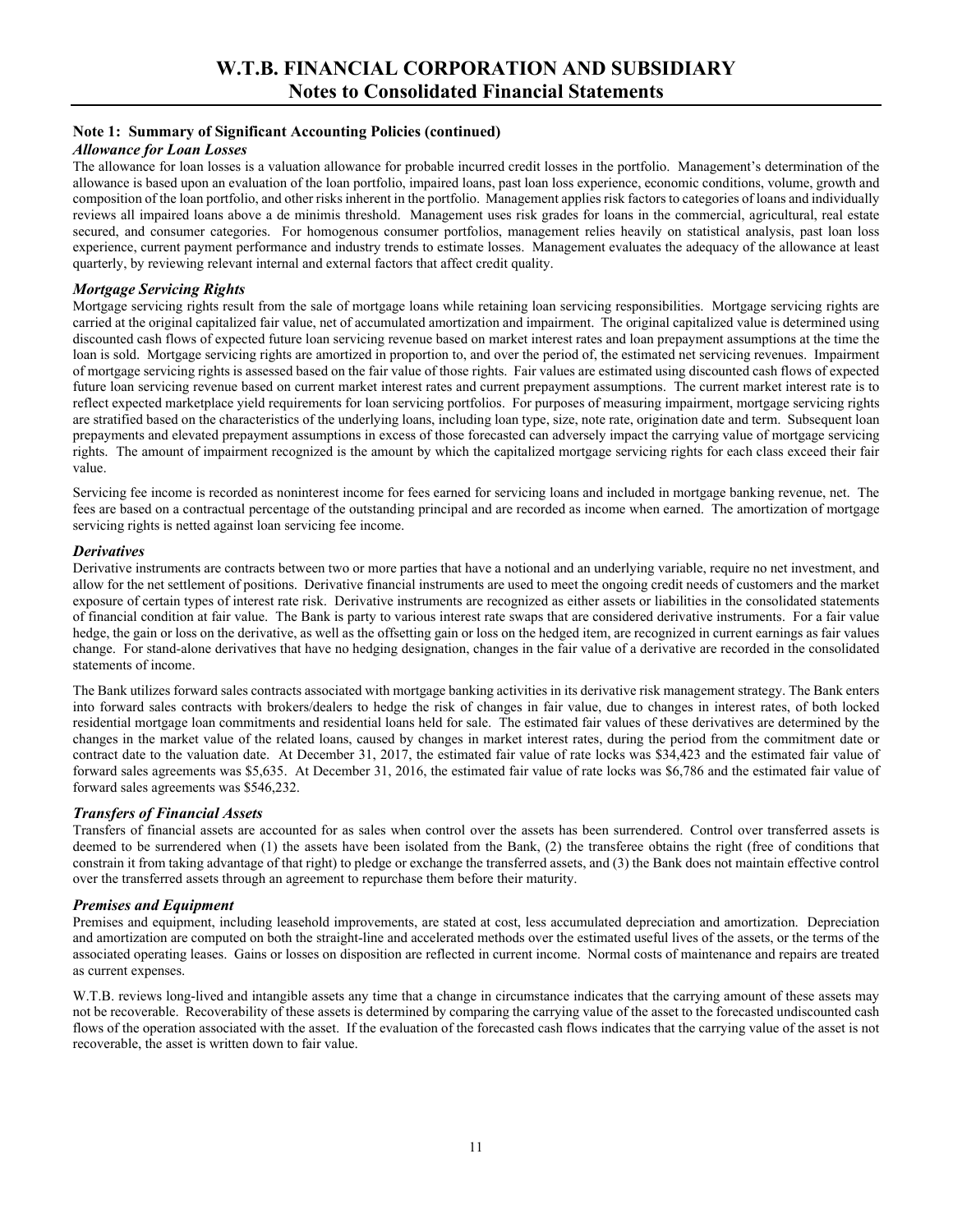#### *Other Real Estate*

Other real estate ("ORE") acquired through, or in lieu of, loan foreclosure is recorded at the fair value of the property, which becomes the property's new basis. A provision to the valuation allowance on ORE is made for subsequent declines in the fair value on a specific property basis. Direct costs incurred in connection with holding ORE are charged to expense when incurred.

#### *Advertising Costs*

W.T.B. expenses advertising costs as incurred, which are included in marketing and public relations expense. Advertising expenses were \$1,454,424, \$1,671,753 and \$1,706,577 for 2017, 2016 and 2015, respectively.

#### *Income Taxes*

Income tax expense is separated into two components: current and deferred. Current income tax expense reflects taxes to be paid or refunded for the current period by applying the provisions of the current tax law to the taxable income or excess of deductions over revenues. W.T.B. determines deferred income taxes using the liability (or balance sheet) method. Under this method, the net deferred tax asset or liability is based on the tax effects of the differences between the book and tax bases of assets and liabilities, and enacted changes in tax rates and laws are recognized in the period in which they occur.

Deferred income tax expense results from changes in deferred tax assets and liabilities between periods. Deferred tax assets are recognized if it is more likely than not, based on the technical merits, that the tax position will be realized or sustained upon examination. The term more-likelythan-not means a likelihood of more than 50%; the terms examined and upon examination also include resolution of the related appeals or litigation processes, if any. A tax position that meets the more-likely-than-not recognition threshold is initially and subsequently measured as the largest amount of tax benefit that has a greater than 50% likelihood of being realized upon settlement with a taxing authority that has full knowledge of all relevant information. The determination of whether or not a tax position has met the more-likely-than-not recognition threshold considers the facts, circumstances, and information available at the reporting date and is subject to management's judgment. Deferred tax assets are reduced by a valuation allowance if, based on the weight of evidence available, it is more likely than not that some portion or all of a deferred tax asset will not be realized.

W.T.B. recognizes interest and penalties on income taxes, if any, as a component of income tax expense.

#### *Stock-Based Compensation*

Compensation cost related to restricted stock awards issued to executive officers is based on fair value at the date of grant. The fair value of the awards is estimated using the market value of W.T.B.'s common stock. Compensation cost is recognized over the required service period, generally defined as the vesting period. For awards with graded vesting, compensation cost is recognized on a straight-line basis over the requisite service period for the entire award.

#### *Earnings per Common Share*

W.T.B.'s basic earnings per common share is computed by dividing net income available to common shareholders by the weighted-average number of common shares outstanding during the period, excluding nonvested restricted stock. Diluted earnings per common share is computed using the weighted-average number of common shares outstanding for the basic earnings per share computation plus the dilutive effects of nonvested restricted stock using the treasury stock method.

#### *Common Stock*

At December 31, 2017 and 2016, 25,000 shares of Class A voting common stock were outstanding. Class B nonvoting common stock shares outstanding were 2,545,614 and 2,537,618 at December 31, 2017 and 2016, respectively. There were no Class C Series C-3 preferred stock shares outstanding at December 31, 2017 and 2016. Authorized Class C shares totaled 500,000 at December 31, 2017 and 2016.

#### *Treasury Stock*

Repurchased common stock shares that are not retired are recorded as treasury stock at cost. Treasury shares are not deemed outstanding for earnings per share calculations. There were no treasury shares held for reissue at December 31, 2017 and 2016.

#### *Comprehensive Income*

Comprehensive income consists of net income and other comprehensive income (loss). Other comprehensive income (loss) includes unrealized gains and losses on securities available for sale and unrealized gains and losses related to the defined benefit pension plan, which are reported as a separate component of equity.

#### *Fair Value of Financial Instruments*

Fair values of financial instruments are estimated using relevant market information and other assumptions. Fair value estimates involve uncertainties and matters of significant judgment regarding interest rates, credit risk, and other factors, especially in the absence of broad markets for particular items. Changes in assumptions or in market conditions could significantly affect these estimates.

#### *Reclassifications*

Certain amounts appearing in the consolidated financial statements and notes thereto for the years ended December 31, 2016 and 2015 have been reclassified to conform to the December 31, 2017 presentation. These reclassifications had no effect on retained earnings or net income as previously reported and the effect of these reclassifications is not considered material.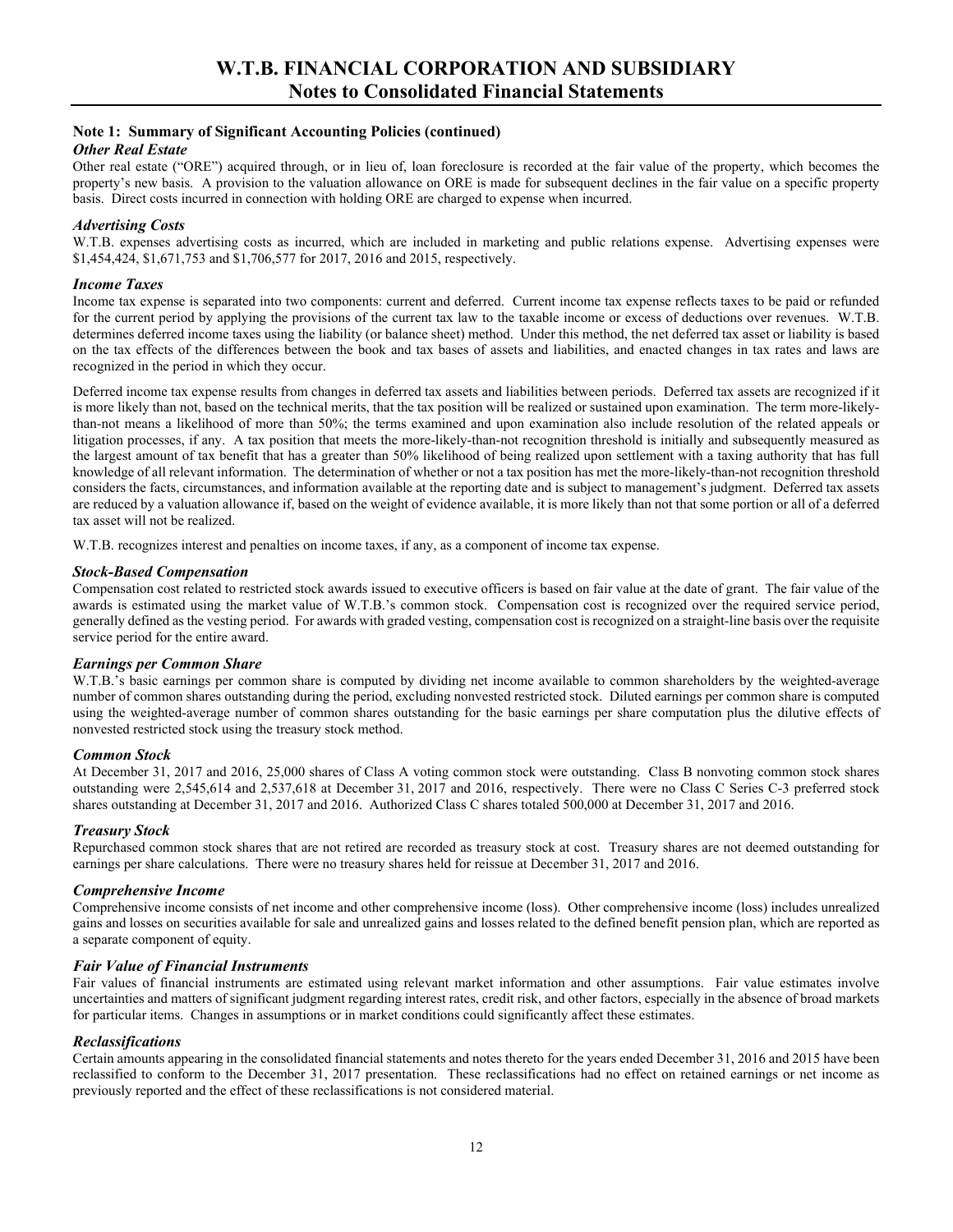### *Standards Adopted During the Current Period*

ASU 2018-02, Income Statement – Reporting Comprehensive Income *(Topic 220)*. W.T.B. adopted this Accounting Standards Update ("ASU") on February 14, 2018 for the year ended 2017, a financial statement reporting period that had not been issued. This standard allows for the reclassification from accumulated other comprehensive income to retained earnings for stranded tax effects resulting from the Tax Cuts and Jobs Act ("Tax Act"). The amount of reclassification consists of the difference between the historical corporate income tax rates and the newly enacted 21% corporate income tax rate. As a result of the adoption, W.T.B. had a net reclassification of \$8,005,670 from accumulated other comprehensive income to retained earnings. W.T.B.'s policy is to release material stranded tax effects on a specific identification basis.

ASU 2016-09, Compensation – Stock Compensation *(Topic 718)*. On January 1, 2017, W.T.B. adopted this standard. This standard is intended to simplify several aspects of the accounting for share-based payment transactions, including income tax consequences, classification of awards as either equity or liabilities, and classification on the statement of cash flows. In particular, excess tax benefits and deficiencies are now recognized through earnings, eliminating the tracking of windfalls previously recorded in additional paid in capital. The adoption of this standard also impacts entities that use the treasury stock method to compute diluted earnings per share. After adoption, W.T.B. excluded excess tax benefits and tax deficiencies from the calculation of assumed proceeds since such amounts are recognized in the income statement. The impact of applying this guidance reduced reported income tax expense for the year ended December 31, 2017 by \$220,638.

### *Standards Not Yet Adopted*

ASU 2017-12, Derivatives and Hedging *(Topic 815)*. This standard more closely aligns the results of cash flow and fair value hedge accounting with risk management activities through changes to both the designation and measurement guidance for qualifying hedging relationships and the presentation of hedge results in the financial statements. The standard addresses the specific limitations in current GAAP by expanding hedge accounting for both nonfinancial and financial components and by refining the measurement of hedge results to better reflect W.T.B.'s hedging strategies. The amendments in this update are effective for annual periods beginning after December 15, 2018, and interim periods within those annual periods. This ASU is not expected to have a significant impact on W.T.B.'s consolidated financial statements.

ASU 2017-08, Receivables – Nonrefundable Fees and Other Costs *(Topic 310-20)*. This standard shortens the amortization period for certain callable debt securities held at a premium, requiring the premium to be amortized to the earliest call date. Securities held at a discount will continue to be amortized to maturity. The amendments in this update are effective for annual periods beginning after December 15, 2018, including interim periods within those annual periods. This ASU is not expected to have a significant impact on W.T.B.'s consolidated financial statements.

ASU 2017-07, Compensation – Retirement Benefits *(Topic 715)*. This standard improves the presentation of net periodic pension cost and net periodic postretirement benefit cost in the financial statements. The amendments in this update require that an employer disaggregate the service cost component from the other components of net benefit cost. The amendments also provide explicit guidance on how to present the service cost component and other components of net benefit cost in the income statement and allow only the service cost component of net benefit cost to be eligible for capitalization. The amendments in this update are effective for annual periods beginning after December 15, 2017, including interim periods within those annual periods. This ASU is not expected to have a significant impact on W.T.B.'s consolidated financial statements.

ASU 2016-02, Leases *(Topic 842)*. This standard requires substantially all leases to be recognized by lessees on their balance sheets as a rightof-use asset and a corresponding lease liability, but recognize expenses in their income statements in a manner similar to current practice. For lessors, the guidance modifies the classification criteria and the accounting for sales-type and direct financing leases. The amendments of this update are effective for annual periods, and interim periods within those annual periods, beginning after December 15, 2018. Although an estimate of the impact of the leasing standard has not yet been determined, W.T.B. expects a significant new lease asset and related lease liability on the balance sheet due to the number of leased properties W.T.B. currently has that are accounted for under current operating lease guidance.

ASU 2016-13, Financial Instruments – Credit Losses *(Topic 326)*. This standard broadens the information that an entity must consider in developing its expected credit loss estimate for loans and other financial assets measured either collectively or individually. This standard becomes effective for annual periods beginning after December 15, 2020, and interim periods within those annual periods for W.T.B. Current U.S. GAAP delays recognition of credit losses until it is probable a loss has occurred, generally only considering past events and current conditions in measuring the incurred loss. Once implemented, this new standard will eliminate the probable initial recognition threshold and instead, will require the measurement of expected credit losses based on historical experience, current conditions, and reasonable and supportable forecasts covering the entire term of the instrument through contractual maturity. An entity must use judgment in determining the relevant information and estimation methods that are appropriate in its circumstances. This standard requires enhanced disclosures around significant estimates and judgments used in estimating credit losses, as well as the credit quality and underwriting standards of the portfolio. In addition, this standard amends the accounting for credit losses on available-for-sale debt securities and purchased financial assets with credit deterioration. W.T.B. is currently evaluating the provisions of this ASU to determine the potential impact the new standard will have on W.T.B.'s consolidated financial statements, once it becomes effective for periods beginning after December 15, 2020.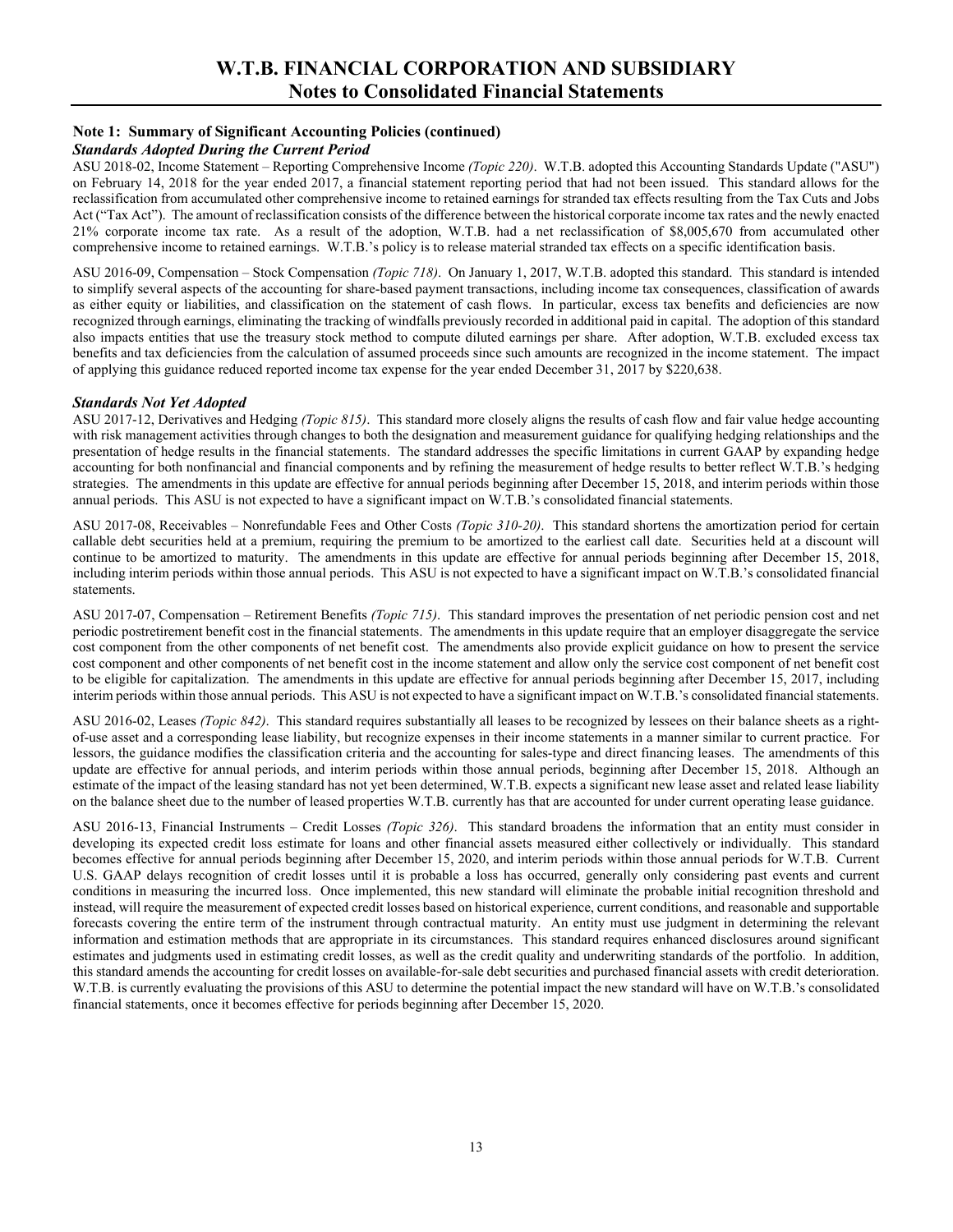### **Note 1: Summary of Significant Accounting Policies (continued)**

#### *Standards Not Yet Adopted (continued)*

 ASU 2014-09, Revenue from Contracts with Customers *(Topic 606)*. In May 2014, the Financial Accounting Standards Board ("FASB") issued 09. Multiple ASUs and interpretative guidance have been issued in connection with ASU 2014-09. The core principle of Topic 606 is that an the entity expects to be entitled in exchange for those goods or services. In general, the new guidance requires companies to use more judgment and make more estimates than under current guidance, including identifying performance obligations in the contract, estimating the amount of variable consideration to include in the transaction price and allocating the transaction price to each separate performance obligation. The standard is effective for public entities for interim and annual periods beginning after December 15, 2017; early adoption is not permitted. For financial reporting purposes, the standard allows for either full retrospective adoption, meaning the standard is applied to all of the periods presented, or modified retrospective adoption, meaning the standard is applied only to the most current period presented in the financial statements with the cumulative effect of initially applying the standard recognized at the date of initial application. This ASU is not expected to have a material ASU 2014-09, Revenue from Contracts with Customers (Topic 606), which creates Topic 606 and supersedes Topic 605, Revenue Recognition. In August 2015, FASB issued ASU 2015-14, Revenue from Contracts with Customers (Topic 606), which postponed the effective date of 2014 entity recognizes revenue to depict the transfer of promised goods or services to customers in an amount that reflects the consideration to which impact on W.T.B.'s consolidated financial statements starting in 2018.

### **Note 2: Cash and Due from Banks**

 Federal Reserve Board regulations require depository institutions to maintain minimum reserve balances in the form of cash on hand or deposits with the Federal Reserve Bank. At December 31, 2017 and 2016, these reserve balance requirements were \$29,564,000 and \$23,073,000, respectively, which were met by the Bank.

#### **Note 3: Securities**

The amortized costs and fair values for securities as of December 31, 2017 and 2016 were as follows:

|                                       |                                   |                         | 2017                     |                      |
|---------------------------------------|-----------------------------------|-------------------------|--------------------------|----------------------|
| <b>Securities Available for Sale:</b> | <b>Amortized Cost</b>             | <b>Unrealized Gains</b> | <b>Unrealized Losses</b> | Fair Value           |
| U.S. Treasury and federal agencies    | 589,442,039<br>\$                 | \$<br>38,052            | \$<br>13,522,444         | \$<br>575,957,647    |
| States and political subdivisions     | 1,294,158                         | 51,869                  |                          | 1,346,027            |
| Mortgage-backed securities            | 336,350,020                       | 454,656                 | 7,444,412                | 329,360,264          |
|                                       | 927,086,217<br>S                  | \$<br>544,577           | 20,966,856<br>\$         | 906,663,938<br>\$    |
|                                       |                                   |                         | 2016                     |                      |
| <b>Securities Available for Sale:</b> | Amortized Cost                    | <b>Unrealized Gains</b> | <b>Unrealized Losses</b> | Fair Value           |
| U.S. Treasury and federal agencies    | 544,703,591                       | \$<br>1,486             | \$<br>14,900,457         | \$.<br>529,804,620   |
| States and political subdivisions     | 1,292,481                         | 61,075                  |                          | 1,353,556            |
| M ortgage-backed securities           | 406,889,257                       | 697,724                 | 5,956,696                | 401,630,285          |
|                                       | 952,885,329<br>S                  | \$<br>760,285           | \$<br>20,857,153         | 932,788,461<br>\$    |
|                                       |                                   |                         | 2017                     |                      |
| <b>Securities Held to Maturity:</b>   | Amortized Cost                    | <b>Unrealized Gains</b> | <b>Unrealized Losses</b> | Fair Value           |
| U.S. Treasury and federal agencies    | 201,586,945                       | \$<br>92,477            | \$<br>1,470,625          | \$.<br>200, 208, 797 |
| States and political subdivisions     | 2,411,213                         | 12,285                  | 1,988                    | 2,421,510            |
| M ortgage-backed securities           | 276,513,686                       | 11,332                  | 4,024,316                | 272,500,702          |
|                                       | 480,511,844<br>S                  | \$<br>116,094           | \$<br>5,496,929          | \$<br>475, 131, 009  |
|                                       |                                   |                         | 2016                     |                      |
| <b>Securities Held to Maturity:</b>   | <b>Amortized Cost</b>             | <b>Unrealized Gains</b> | <b>Unrealized Losses</b> | Fair Value           |
| U.S. Treasury and federal agencies    | 308, 333, 577<br>\$               | \$<br>615,268           | \$<br>2,147,898          | \$<br>306,800,947    |
| States and political subdivisions     | 2,472,524                         |                         | 11,310                   | 2,461,214            |
| M ortgage-backed securities           | 141,222,905                       | 185,348                 | 1,229,053                | 140,179,200          |
|                                       | $\mathbf{\hat{S}}$<br>452,029,006 | \$<br>800,616           | \$<br>3,388,261          | \$<br>449, 441, 361  |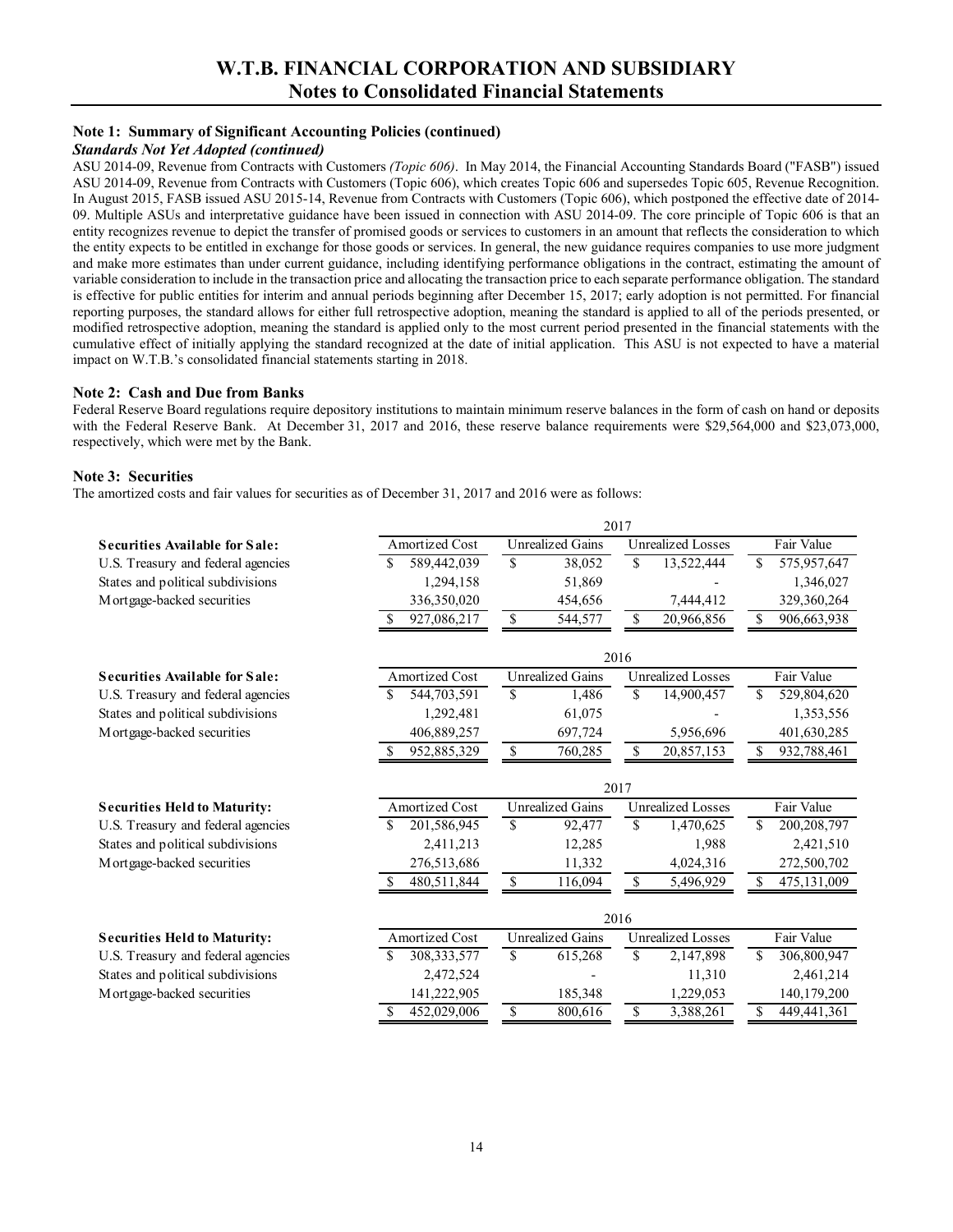### **Note 3: Securities (continued)**

The following tables show the gross unrealized losses and fair values, aggregated by category and the length of time that individual securities have been in a continuous unrealized loss position at December 31, 2017 and 2016.

|                                       |                     |                                          |            |                   | 2017                    |                          |               |             |              |
|---------------------------------------|---------------------|------------------------------------------|------------|-------------------|-------------------------|--------------------------|---------------|-------------|--------------|
|                                       |                     | Less Than 12 Months<br>12 Months or More |            |                   |                         |                          | Total         |             |              |
|                                       |                     |                                          | Unrealized |                   |                         | Unrealized               |               |             | Unrealized   |
| <b>Securities Available for Sale:</b> | Fair Value          |                                          | Losses     | Fair Value        |                         | Losses                   | Fair Value    |             | Losses       |
| U.S. Treasury and federal agencies    | \$100,905,415       | \$                                       | 1,049,875  | \$459,949,423     |                         | $\overline{12,472,569}$  | \$560,854,838 |             | \$13,522,444 |
| Mortgage-backed securities            | 24,900,436          |                                          | 537,499    | 282,937,088       |                         | 6,906,913                | 307,837,524   |             | 7,444,412    |
|                                       | \$125,805,851       | \$                                       | 1,587,374  | \$742,886,511     | $\overline{\mathbb{S}}$ | 19,379,482               | \$868,692,362 |             | \$20,966,856 |
|                                       |                     |                                          |            |                   | 2016                    |                          |               |             |              |
|                                       | Less Than 12 Months |                                          |            | 12 Months or More |                         |                          | Total         |             |              |
|                                       |                     |                                          | Unrealized |                   |                         | Unrealized               |               |             | Unrealized   |
| <b>Securities Available for Sale:</b> | Fair Value          |                                          | Losses     | Fair Value        |                         | Losses                   | Fair Value    |             | Losses       |
| U.S. Treasury and federal agencies    | \$528,804,541       | \$.                                      | 14,900,457 | $\mathbf S$       | \$                      |                          | \$528,804,541 | $\mathbf S$ | 14,900,457   |
| Mortgage-backed securities            | 353,966,367         |                                          | 5,670,858  | 17,763,402        |                         | 285,838                  | 371,729,769   |             | 5,956,696    |
|                                       | \$882,770,908       | S.                                       | 20,571,315 | \$17,763,402      | \$                      | 285,838                  | \$900,534,310 |             | \$20,857,153 |
|                                       |                     |                                          |            |                   | 2017                    |                          |               |             |              |
|                                       | Less Than 12 Months |                                          |            | 12 Months or More |                         |                          | Total         |             |              |
|                                       |                     |                                          | Unrealized |                   |                         | Unrealized               |               |             | Unrealized   |
| <b>Securities Held to Maturity:</b>   | Fair Value          |                                          | Losses     | Fair Value        |                         | Losses                   | Fair Value    |             | Losses       |
| U.S. Treasury and federal agencies    | \$88,580,200        | \$                                       | 511,018    | \$44,890,318      | \$                      | 959,607                  | \$133,470,518 | \$.         | 1,470,625    |
| States and political subdivisions     | 570,090             |                                          | 1,988      |                   |                         |                          | 570,090       |             | 1,988        |
| Mortgage-backed securities            | 183,863,783         |                                          | 2,288,047  | 85,604,815        |                         | 1,736,269                | 269,468,598   |             | 4,024,316    |
|                                       | \$273,014,073       | \$                                       | 2,801,053  | \$130,495,133     | \$                      | 2,695,876                | \$403,509,206 | \$          | 5,496,929    |
|                                       |                     |                                          |            |                   | 2016                    |                          |               |             |              |
|                                       |                     | Less Than 12 Months<br>12 Months or More |            |                   |                         | Total                    |               |             |              |
|                                       |                     |                                          | Unrealized |                   |                         | Unrealized               |               |             | Unrealized   |
| <b>Securities Held to Maturity:</b>   | Fair Value          |                                          | Losses     | Fair Value        |                         | Losses                   | Fair Value    |             | Losses       |
| U.S. Treasury and federal agencies    | \$210,453,245       | \$.                                      | 2,147,898  | \$                | \$                      |                          | \$210,453,245 | \$          | 2,147,898    |
| States and political subdivisions     | 2,461,214           |                                          | 11,310     |                   |                         |                          | 2,461,214     |             | 11,310       |
| Mortgage-backed securities            | 107,933,188         |                                          | 1,229,053  |                   |                         |                          | 107,933,188   |             | 1,229,053    |
|                                       | \$320,847,647       | \$                                       | 3,388,261  | \$                | \$                      | $\overline{\phantom{a}}$ | \$320,847,647 | \$          | 3,388,261    |

The above table represents 62 available-for-sale and 46 held-to-maturity securities for which the fair value at December 31, 2017, was less than the amortized cost. There were 60 available-for-sale securities and 36 held-to-maturity securitiesin an unrealized loss position as of December 31, 2016.

W.T.B. reviews investment securities on an ongoing basis for the presence of OTTI. As of December 31, 2017, there were 54 available-for-sale securities and 24 held-to-maturity securities in the gross unrealized loss position for twelve months or more. Management takes into consideration current market conditions, fair value in relationship to cost, extent and nature of the decline in fair value, issuer rating changes and trends, intent to sell the security or if it is likely that we will be required to sell the security before recovery of our amortized cost basis, or recorded cost if previously written down, of the investment and other factors. We do not consider the unrealized losses on these securities to be OTTI as of December 31, 2017.

W.T.B. adopted a provision of GAAP that provides for the bifurcation of OTTI into two categories: (a) the amount of the total OTTI related to the decrease in cash flows expected to be collected from the debt security (the credit loss) that is recognized in earnings and (b) the amount of the total OTTI related to all other factors that is recognized net of income taxes, as a component of OCI. W.T.B. recorded, during the years ended December 31, 2017, 2016 and 2015, no impairments through OCI or earnings. There were no securities with OTTI losses recognized as of December 31, 2017 and 2016.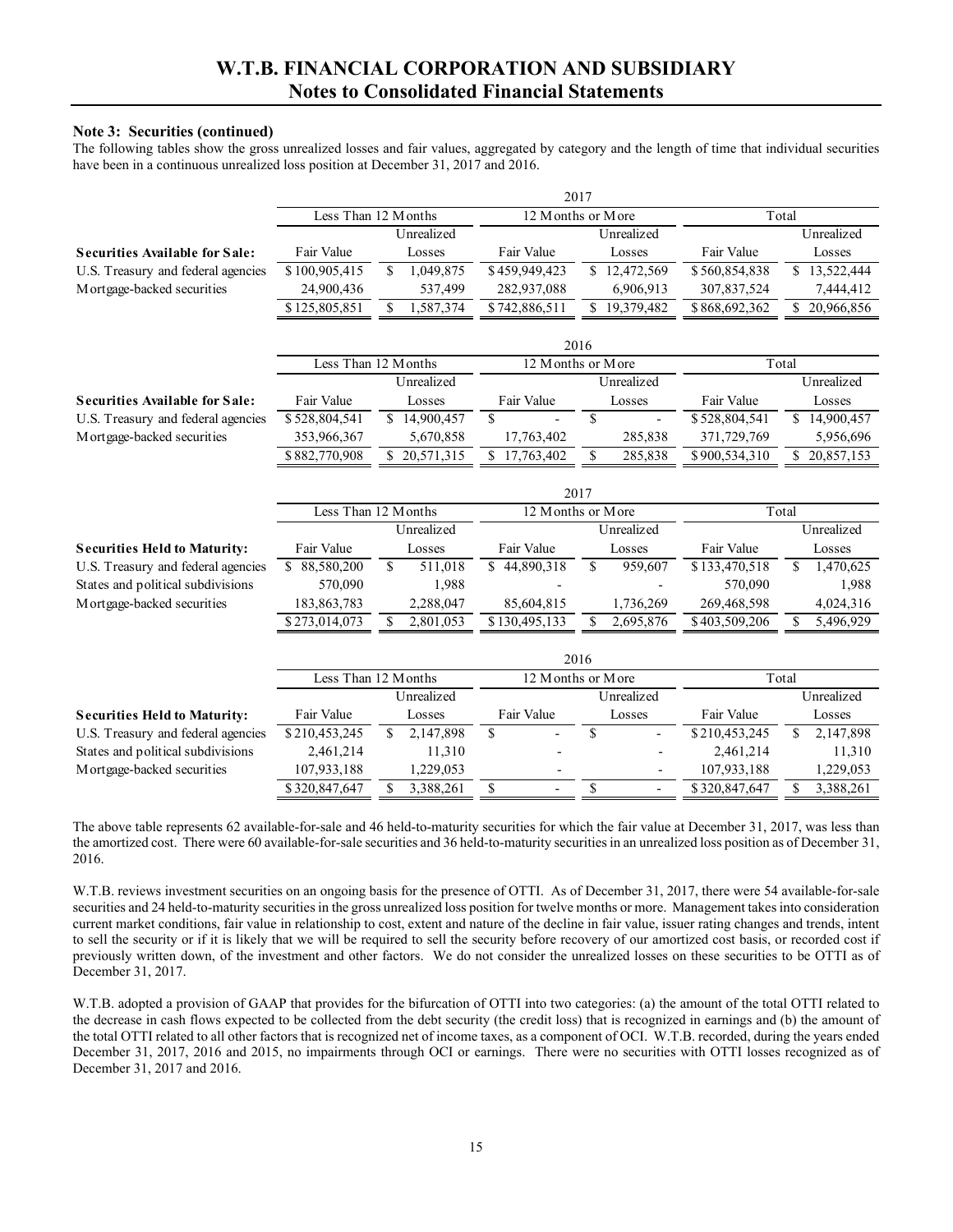### **Note 3: Securities (continued)**

As of December 31, 2017, investment securities were pledged for the following obligations:

|                                            |                       | Securities Available for Sale |  |             | Securities Held to Maturity |             |            |             |  |                       |  |            |
|--------------------------------------------|-----------------------|-------------------------------|--|-------------|-----------------------------|-------------|------------|-------------|--|-----------------------|--|------------|
|                                            | <b>Amortized Cost</b> |                               |  |             |                             |             | Fair Value |             |  | <b>Amortized Cost</b> |  | Fair Value |
| Repurchase agreements                      |                       | 123,427,861                   |  | 120,226,513 |                             | 162,971,876 |            | 160,705,044 |  |                       |  |            |
| State and local government public deposits |                       | 35,842,555                    |  | 35,314,685  |                             | 20,198,510  |            | 20,016,005  |  |                       |  |            |
| Other                                      |                       | 36, 247, 125                  |  | 35,730,442  |                             | 52,336,953  |            | 51,986,371  |  |                       |  |            |
|                                            |                       | 195,517,541                   |  | 191,271,640 |                             | 235,507,339 |            | 232,707,420 |  |                       |  |            |

In 2017, W.T.B. did not sell any available-for-sale securities. Proceeds from the sale of available-for-sale securities in 2016 were \$376,814,325 resulting in gross gains of \$1,890,392 and gross losses of \$889,639. Proceeds from the sale of available-for-sale securities in 2015 were \$74,244,982, resulting in gross gains of \$605,669 and no gross losses.

The amortized costs and fair values of debt securities by years to maturity as of December 31, 2017 are in the table below. Maturities of mortgagebacked securities are classified in accordance with the contractual maturity dates. Expected maturities will differ from contractual maturities since issuers may have the right to call or prepay obligations.

|                                        |                       | Securities Available for Sale | Securities Held to Maturity |               |  |  |
|----------------------------------------|-----------------------|-------------------------------|-----------------------------|---------------|--|--|
|                                        | <b>Amortized Cost</b> | Fair Value                    | <b>Amortized Cost</b>       | Fair Value    |  |  |
| Due after one year through five years  | 506,398,529           | 495,242,677                   | 31,987,485                  | 31,788,972    |  |  |
| Due after five years through ten years | 141,058,027           | 138,199,864                   | 123,534,774                 | 122,774,271   |  |  |
| Due after ten years                    | 279,629,661           | 273, 221, 397                 | 324,989,585                 | 320, 567, 766 |  |  |
|                                        | 927,086,217           | 906,663,938                   | 480,511,844                 | 475,131,009   |  |  |

### **Note 4: Loans and Allowance for Loan Losses**

#### *Loans*

Loans held in portfolio as of December 31 were as follows:

|                              | 2017            | 2016             |
|------------------------------|-----------------|------------------|
| Commercial and industrial    | \$1,256,795,585 | \$1,182,806,988  |
| Agricultural                 | 207,861,171     | 203, 373, 873    |
| Commercial real estate       |                 |                  |
| Owner occupied               | 611,987,613     | 589,880,088      |
| Non-owner occupied           | 646,910,988     | 643,024,655      |
| Construction and development |                 |                  |
| Commercial                   | 210,418,356     | 230,863,039      |
| Residential                  | 188,667,094     | 165,083,605      |
| Residential real estate      |                 |                  |
| First mortgage               | 432,064,400     | 394,217,072      |
| Junior mortgage              | 33,628,571      | 36,336,329       |
| Revolving                    | 208,590,321     | 209, 367, 515    |
| Consumer                     | 114,083,081     | 102,150,346      |
| Total portfolio loans        | \$3.911.007.180 | \$ 3,757,103,510 |

Loans are reduced by unamortized deferred fees and costs of \$8,015,384 and \$6,963,653 at December 31, 2017 and 2016, respectively. Loans of \$1,933,007,073 and \$1,729,377,067 were pledged at December 31, 2017 and 2016, respectively, to the FHLB and Federal Reserve to secure open borrowing lines of credit.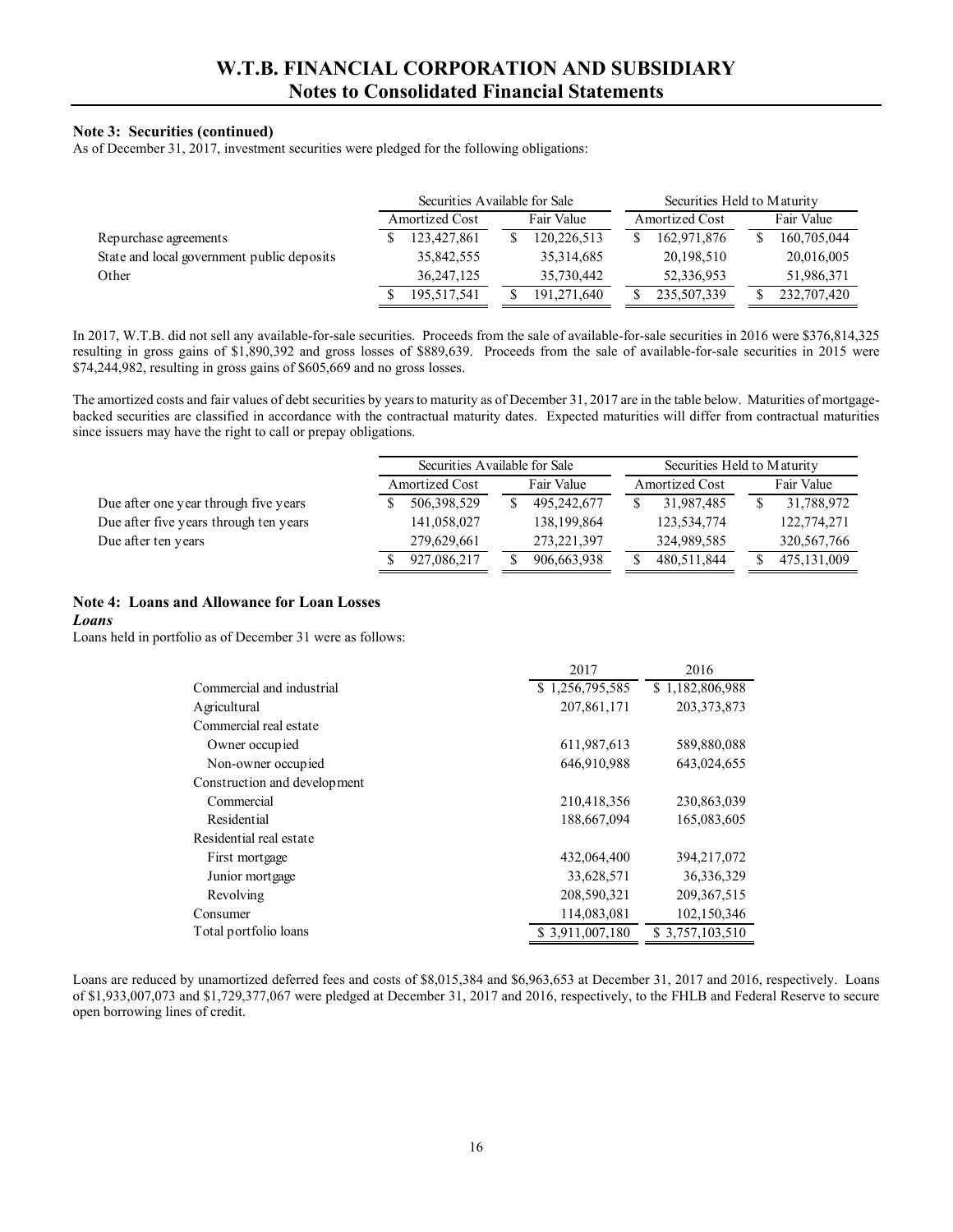# **Note 4: Loans and Allowance for Loan Losses (continued)**

# *Allowance for Loan Losses*

The following table summarizes credit performance activity related to the allowance for loan losses by loan category and the recorded investment in loans by loan category and balances individually or collectively evaluated for impairment as of December 31:

|                                                   |                                  |               |                                  |                              |             | 2017                           |    |                              |               |                        |    |                                  |
|---------------------------------------------------|----------------------------------|---------------|----------------------------------|------------------------------|-------------|--------------------------------|----|------------------------------|---------------|------------------------|----|----------------------------------|
|                                                   | Commercial                       |               |                                  |                              |             |                                |    |                              |               |                        |    |                                  |
|                                                   | and                              |               |                                  | <b>Real Estate Secured</b>   |             |                                |    |                              |               |                        |    |                                  |
|                                                   | Agricultural                     |               | Commercial                       | Construction                 |             | Residential                    |    | Consumer                     |               | Unallocated            |    | Total                            |
| Allowance for loan losses:                        |                                  |               |                                  |                              |             |                                |    |                              |               |                        |    |                                  |
| Beginning balance                                 | \$<br>33,705,783                 | \$            | 13,592,968                       | \$14,670,051                 |             | \$19,391,165                   | \$ | 1,487,414                    | \$            | 2,939,362              | \$ | 85,786,743                       |
| Charge-offs                                       | (4,404,767)                      |               |                                  | (53, 112)                    |             | (916, 416)                     |    | (914, 119)                   |               |                        |    | (6, 288, 414)                    |
| Recoveries                                        | 2,976,419                        |               | 1,459,316                        | 952,362                      |             | 1,506,353                      |    | 391,450                      |               |                        |    | 7,285,900                        |
| Provision (recapture)                             | 2,608,673                        |               | 1,272,385                        | (1,819,380)                  |             | (1,360,102)                    |    | 543,345                      |               | (1,244,921)            |    |                                  |
| Ending balance                                    | 34,886,108                       | \$            | 16,324,669                       | 13,749,921<br>\$             | \$          | 18,621,000                     | \$ | 1,508,090                    | \$            | 1,694,441              | \$ | 86,784,229                       |
| Ending allowance balance                          |                                  |               |                                  |                              |             |                                |    |                              |               |                        |    |                                  |
| attributable to loans:                            |                                  |               |                                  |                              |             |                                |    |                              |               |                        |    |                                  |
| Individually evaluated                            |                                  |               |                                  |                              |             |                                |    |                              |               |                        |    |                                  |
| for impairment                                    | \$<br>128,912                    | S             |                                  | \$<br>338,402                | S           | 280,845                        | \$ | 24,111                       | \$            |                        | \$ | 772,270                          |
| Collectively evaluated                            |                                  |               |                                  |                              |             |                                |    |                              |               |                        |    |                                  |
| for impairment                                    | 34,757,196                       |               | 16,324,669                       | 13,411,519                   |             | 18,340,155                     |    | 1,483,979                    |               | 1,694,441              |    | 86,011,959                       |
| Total allowance for loan losses                   | 34,886,108<br>S                  | S             | 16,324,669                       | \$13,749,921                 | $\mathbf S$ | 18,621,000                     | S  | 1,508,090                    | <sup>\$</sup> | 1,694,441              | \$ | 86,784,229                       |
|                                                   |                                  |               |                                  |                              |             |                                |    |                              |               |                        |    |                                  |
| Loans:                                            |                                  |               |                                  |                              |             |                                |    |                              |               |                        |    |                                  |
| Portfolio loans:                                  |                                  |               |                                  |                              |             |                                |    |                              |               |                        |    |                                  |
| Loans individually                                |                                  |               |                                  |                              |             |                                |    |                              |               |                        |    |                                  |
| evaluated for impairment                          | 2,117,621<br>\$                  | \$            |                                  | 2,406,652<br>S               | \$          | 2,533,068                      | \$ | 193,662                      |               |                        | \$ | 7,251,003                        |
| Loans collectively<br>evaluated for impairment    | 1,462,539,135                    |               | 1,258,898,601                    | 396,678,798                  |             | 671,750,224                    |    | 113,889,419                  |               |                        |    | 3,903,756,177                    |
| Total portfolio loans                             | \$1,464,656,756                  |               | \$1,258,898,601                  | \$399,085,450                |             | \$674,283,292                  |    | \$114,083,081                |               |                        |    | \$3,911,007,180                  |
|                                                   |                                  |               |                                  |                              |             |                                |    |                              |               |                        |    |                                  |
|                                                   |                                  |               |                                  |                              |             | 2016                           |    |                              |               |                        |    |                                  |
|                                                   | Commercial                       |               |                                  |                              |             |                                |    |                              |               |                        |    |                                  |
|                                                   | and                              |               |                                  | <b>Real Estate Secured</b>   |             |                                |    |                              |               |                        |    |                                  |
|                                                   | Agricultural                     |               | Commercial                       | Construction                 |             | Residential                    |    | Consumer                     |               | Unallocated            |    | Total                            |
| Allowance for loan losses:                        |                                  |               |                                  |                              |             |                                |    |                              |               |                        |    |                                  |
| Beginning balance                                 | \$<br>33,258,039                 | S             | 10,637,229                       | \$19,677,414                 |             | \$19,016,008                   | \$ | 1,538,567                    | \$            | 841,628                | \$ | 84,968,885                       |
| Charge-offs                                       | (3,744,991)                      |               | (1, 587)                         | (1,444,149)                  |             | (556, 075)                     |    | (862,999)                    |               | $\overline{a}$         |    | (6,609,801)                      |
| Recoveries                                        | 2,810,182                        |               | 185,020                          | 622,742                      |             | 970,874                        |    | 588,841                      |               |                        |    | 5,177,659                        |
| Provision (recapture)                             | 1,382,553                        |               | 2,772,306                        | (4,185,956)                  |             | (39, 642)                      |    | 223,005                      |               | 2,097,734              |    | 2,250,000                        |
| Ending balance                                    | 33,705,783                       | <sup>\$</sup> | 13,592,968                       | 14,670,051<br>S              |             | $\overline{19,391,165}$        | S  | 1,487,414                    | S             | 2,939,362              | S  | 85,786,743                       |
|                                                   |                                  |               |                                  |                              |             |                                |    |                              |               |                        |    |                                  |
| Ending allowance balance                          |                                  |               |                                  |                              |             |                                |    |                              |               |                        |    |                                  |
| attributable to loans:                            |                                  |               |                                  |                              |             |                                |    |                              |               |                        |    |                                  |
| Individually evaluated                            |                                  |               |                                  |                              |             |                                |    |                              |               |                        |    |                                  |
| for impairment                                    | \$<br>78,950                     | S             |                                  | 1,027,989<br>\$              | \$          | 513,152                        | \$ | 133,609                      | \$            |                        | \$ | 1,753,700                        |
| Collectively evaluated                            |                                  |               |                                  |                              |             |                                |    |                              |               |                        |    |                                  |
| for impairment<br>Total allowance for loan losses | 33,626,833<br>33,705,783         | S             | 13,592,968<br>13,592,968         | 13,642,062<br>\$14,670,051   |             | 18,878,013<br>\$19,391,165     | \$ | 1,353,805<br>1,487,414       | \$            | 2,939,362<br>2,939,362 | \$ | 84,033,043<br>85,786,743         |
|                                                   | S                                |               |                                  |                              |             |                                |    |                              |               |                        |    |                                  |
| Loans:                                            |                                  |               |                                  |                              |             |                                |    |                              |               |                        |    |                                  |
| Portfolio loans:                                  |                                  |               |                                  |                              |             |                                |    |                              |               |                        |    |                                  |
| Loans individually                                |                                  |               |                                  |                              |             |                                |    |                              |               |                        |    |                                  |
| evaluated for impairment                          | 1,489,503<br>\$                  | \$            |                                  | 9,147,084<br>S.              | \$          | 1,517,600                      | \$ | 133,609                      |               |                        | \$ | 12,287,796                       |
| Loans collectively                                |                                  |               |                                  |                              |             |                                |    |                              |               |                        |    |                                  |
| evaluated for impairment                          |                                  |               |                                  |                              |             |                                |    |                              |               |                        |    |                                  |
| Total portfolio loans                             | 1,384,691,358<br>\$1,386,180,861 |               | 1,232,904,743<br>\$1,232,904,743 | 386,799,560<br>\$395,946,644 |             | 638, 403, 316<br>\$639,920,916 |    | 102,016,737<br>\$102,150,346 |               |                        |    | 3,744,815,714<br>\$3,757,103,510 |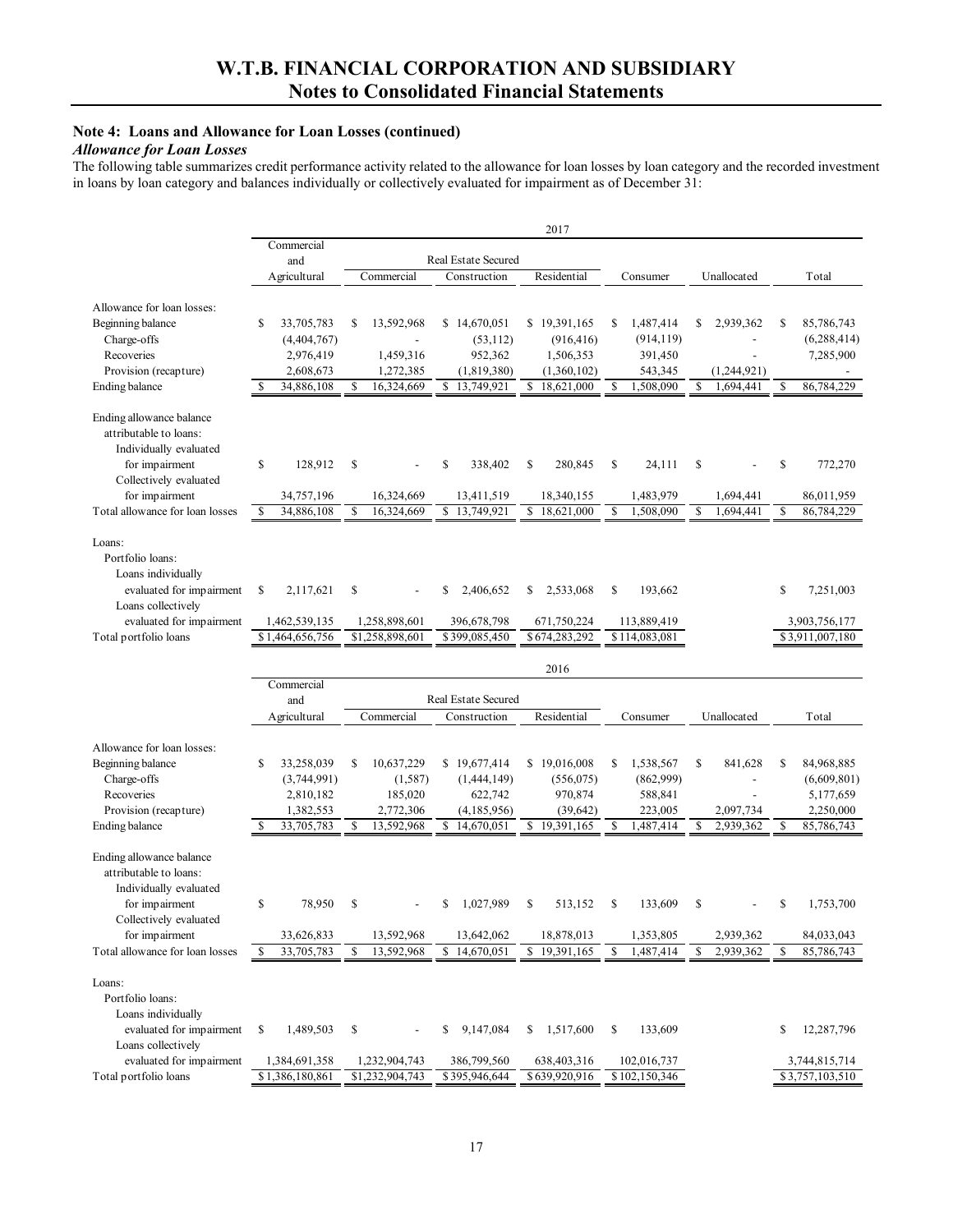# **Note 4: Loans and Allowance for Loan Losses (continued)**

*Allowance for Loan Losses (continued)* 

|                                                                              | 2015 |                 |               |                 |   |                            |     |               |     |              |     |             |    |                 |
|------------------------------------------------------------------------------|------|-----------------|---------------|-----------------|---|----------------------------|-----|---------------|-----|--------------|-----|-------------|----|-----------------|
|                                                                              |      | Commercial      |               |                 |   |                            |     |               |     |              |     |             |    |                 |
|                                                                              |      | and             |               |                 |   | <b>Real Estate Secured</b> |     |               |     |              |     |             |    |                 |
|                                                                              |      | Agricultural    |               | Commercial      |   | Construction               |     | Residential   |     | Consumer     |     | Unallocated |    | Total           |
| Allowance for loan losses:                                                   |      |                 |               |                 |   |                            |     |               |     |              |     |             |    |                 |
| Beginning balance                                                            | \$   | 30,588,023      | S             | 13,777,999      |   | \$14,738,825               |     | \$19,247,065  | S   | 1,812,074    |     | 1,045,949   | S  | 81,209,935      |
| Charge-offs                                                                  |      | (2,982,942)     |               |                 |   | (281,300)                  |     | (678,300)     |     | (580, 941)   |     |             |    | (4, 523, 483)   |
| Recoveries                                                                   |      | 2,775,492       |               | 79,737          |   | 930,445                    |     | 1,315,341     |     | 514,718      |     |             |    | 5,615,733       |
| Provision (recapture)                                                        |      | 2,877,466       |               | (3,220,507)     |   | 4,289,444                  |     | (868,098)     |     | (207, 284)   |     | (204, 321)  |    | 2,666,700       |
| Ending balance                                                               |      | 33,258,039      | S             | 10,637,229      |   | 19,677,414                 |     | \$19,016,008  | S   | 1,538,567    | S.  | 841,628     | S  | 84,968,885      |
| Ending allowance balance<br>attributable to loans:<br>Individually evaluated |      |                 |               |                 |   |                            |     |               |     |              |     |             |    |                 |
| for impairment                                                               | \$   | 983,702         | <sup>\$</sup> |                 | S | 2,920,767                  | \$. | 520,208       | \$. |              | \$. |             | \$ | 4,424,677       |
| Collectively evaluated<br>for impairment                                     |      | 32,274,337      |               | 10,637,229      |   | 16,756,647                 |     | 18,495,800    |     | 1,538,567    |     | 841,628     |    |                 |
| Total allowance for loan losses                                              |      |                 |               |                 |   |                            |     |               | S   |              |     |             |    | 80,544,208      |
|                                                                              | \$   | 33,258,039      | S             | 10,637,229      |   | \$19,677,414               |     | \$19,016,008  |     | 1,538,567    |     | 841,628     | \$ | 84,968,885      |
| Loans:<br>Portfolio loans:                                                   |      |                 |               |                 |   |                            |     |               |     |              |     |             |    |                 |
| Loans individually                                                           |      |                 |               |                 |   |                            |     |               |     |              |     |             |    |                 |
| evaluated for impairment                                                     | \$   | 7,310,168       | \$.           | 645,355         |   | \$17,478,235               | \$. | 1,325,562     | \$. |              |     |             | S  | 26,759,320      |
| Loans collectively                                                           |      |                 |               |                 |   |                            |     |               |     |              |     |             |    |                 |
| evaluated for impairment                                                     |      | 1,305,956,101   |               | 1,135,664,697   |   | 371,236,630                |     | 597,603,288   |     | 95,649,828   |     |             |    | 3,506,110,544   |
| Total portfolio loans                                                        |      | \$1,313,266,269 |               | \$1,136,310,052 |   | \$388,714,865              |     | \$598,928,850 |     | \$95,649,828 |     |             |    | \$3,532,869,864 |

#### *Impaired Loans*

Impaired loans below a de minimis threshold are collectively evaluated for impairment. Impaired loans collectively evaluated for impairment were \$5,462,483, \$5,452,565 and \$6,772,021 for the years ended December 31, 2017, 2016 and 2015, respectively. The following table presents impaired loans and the related valuation allowance.

|                                                   | 2017             |    | 2016       | 2015 |            |  |
|---------------------------------------------------|------------------|----|------------|------|------------|--|
| December 31:                                      |                  |    |            |      |            |  |
| Nonaccrual loans                                  | \$<br>11,223,901 | \$ | 14,275,269 | \$   | 18,426,803 |  |
| Accruing troubled debt restructurings             | 1,223,796        |    | 3,384,419  |      | 14,814,920 |  |
| Loans past due 90 days or more and still accruing | 265,789          |    | 80,673     |      | 289,618    |  |
| Total impaired loans                              | 12,713,486       |    | 17,740,361 |      | 33,531,341 |  |
| Impaired loans with no valuation allowance        | \$<br>2,541,941  | \$ | 4,194,624  | \$   | 5,512,082  |  |
| Impaired loans with a valuation allowance         | 10,171,545       |    | 13,545,737 |      | 28,019,259 |  |
| Total impaired loans                              | 12,713,486       | S. | 17,740,361 |      | 33,531,341 |  |
| Allowance on impaired loans                       | 1,449,071        | £. | 2,514,877  |      | 5,361,248  |  |
| For the years ended December 31:                  |                  |    |            |      |            |  |
| Average impaired loans                            | \$<br>15,686,600 | \$ | 25,103,380 | \$   | 38,162,910 |  |
| Cash-basis interest income                        | \$<br>399,897    | \$ | 501,685    | \$   | 1,131,725  |  |

Commitments to advance additional funds in connection with impaired loans were \$27,034 and \$11,856 at December 31, 2017 and 2016, respectively.

W.T.B. recognizes the charge-off in the period in which it arises for collateral dependent loans. Therefore, impaired collateral dependent loans have been written-down to their estimated net realizable value, based on disposition value.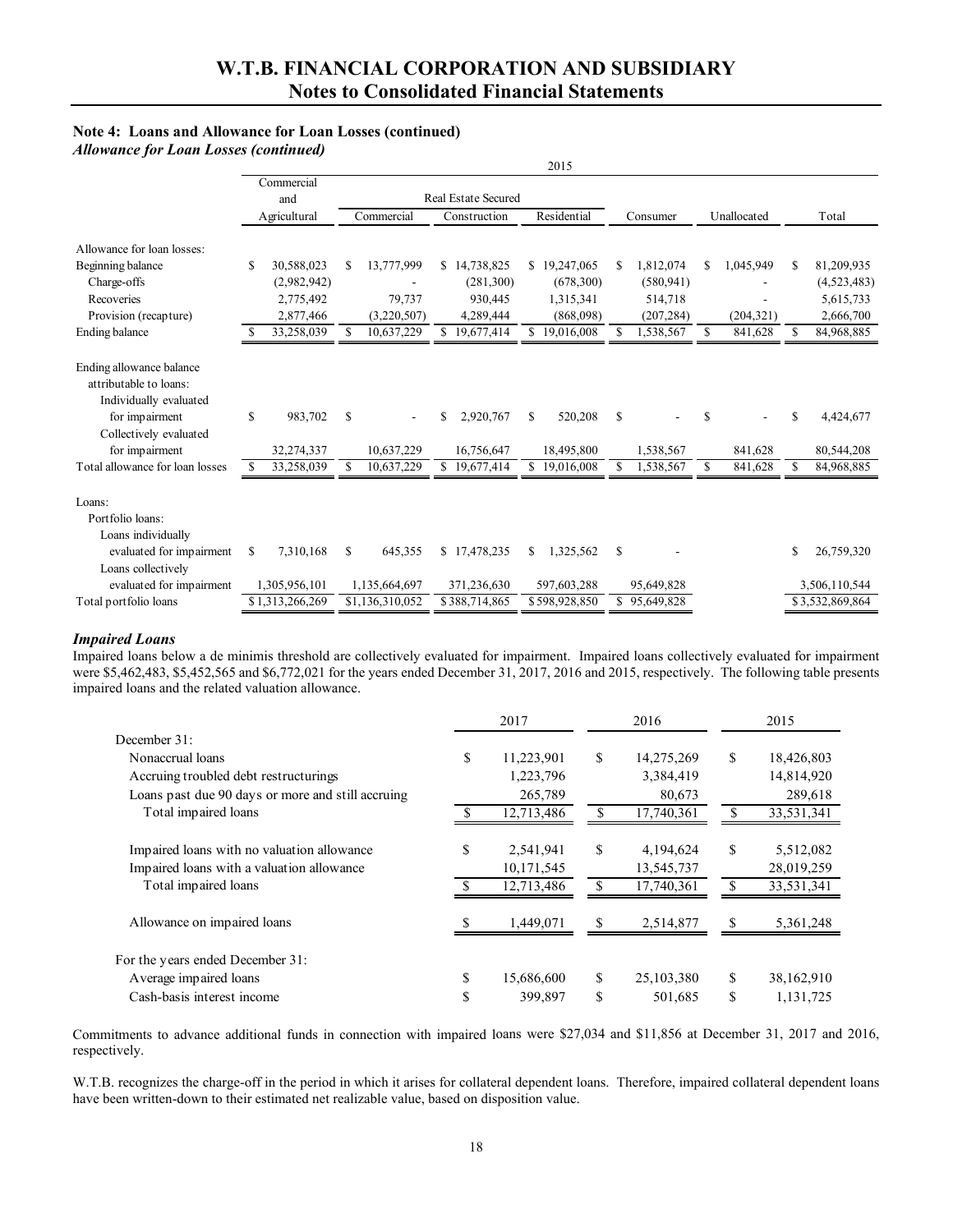# **Note 4: Loans and Allowance for Loan Losses (continued)**

# *Impaired Loans (continued)*

The following table presents impaired loans by category as of December 31:

| able presents impaired toans by early as of Decemb |                 |                 | 2017            |              |               |
|----------------------------------------------------|-----------------|-----------------|-----------------|--------------|---------------|
|                                                    |                 | Unpaid          |                 |              |               |
|                                                    |                 | Contractual     |                 | Average      | Interest      |
|                                                    | Recorded        | Principal       | Related         | Recorded     | Income        |
|                                                    | Investment      | Balance         | Allowance       | Investment   | Recognized    |
| Loans with no related allowance recorded:          |                 |                 |                 |              |               |
| Commercial and industrial                          | \$<br>1,155,986 | 3,955,986<br>\$ | \$              | \$<br>96,332 | \$<br>8,375   |
| Agricultural                                       |                 |                 |                 | 79,032       |               |
| Commercial real estate                             |                 |                 |                 |              |               |
| Owner occupied                                     |                 |                 |                 |              | 16,691        |
| Non-owner occupied                                 |                 |                 |                 |              | 11,086        |
| Construction and development                       |                 |                 |                 |              |               |
| Commercial                                         |                 |                 |                 |              |               |
| Residential                                        | 243,879         | 356,313         |                 | 2,436,631    |               |
| Residential real estate                            |                 |                 |                 |              |               |
| First mortgage                                     | 442,579         | 690,712         |                 | 258,171      | 11,344        |
| Junior mortgage                                    |                 |                 |                 |              | 14,891        |
| Revolving                                          | 699,497         | 699,497         |                 | 233,166      | 4,560         |
| Consumer                                           |                 |                 |                 |              | 4,128         |
| Total loans with no related                        |                 |                 |                 |              |               |
| allowance recorded                                 | 2,541,941       | 5,702,508       |                 | 3,103,332    | 71,075        |
| Loans with related allowance recorded:             |                 |                 |                 |              |               |
| Commercial and industrial                          | 2,076,047       | 2,754,791       | 266,987         | 1,670,183    |               |
| Agricultural                                       | 148,514         | 148,514         | 18,401          | 321,047      | 107,183       |
| Commercial real estate                             |                 |                 |                 |              |               |
| Owner occupied                                     | 423,717         | 423,717         | 52,499          | 466,812      | 41,739        |
| Non-owner occupied                                 | 230,539         | 255,413         | 28,564          | 266,202      | 47,675        |
| Construction and development                       |                 |                 |                 |              |               |
| Commercial                                         | 56,441          | 56,441          | 6,993           | 28,221       |               |
| Residential                                        | 2,325,228       | 6,668,686       | 358,530         | 4,282,822    | 54,271        |
| Residential real estate                            |                 |                 |                 |              |               |
| First mortgage                                     | 2,340,698       | 3,309,014       | 392,224         | 2,521,303    | 67,010        |
| Junior mortgage                                    | 1,195,030       | 1,514,252       | 148,064         | 1,542,534    | 10,944        |
| Revolving                                          | 1,057,000       | 1,344,119       | 137,252         | 1,084,770    |               |
| Consumer                                           | 318,331         | 330,742         | 39,557          | 399,374      |               |
| Total loans with related                           |                 |                 |                 |              |               |
| allowance recorded                                 | 10,171,545      | 16,805,689      | 1,449,071       | 12,583,268   | 328,822       |
| Total impaired loans:                              |                 |                 |                 |              |               |
| Commercial and industrial                          | 3,232,033       | 6,710,777       | 266,987         | 1,766,515    | 8,375         |
| Agricultural                                       | 148,514         | 148,514         | 18,401          | 400,079      | 107,183       |
| Commercial real estate                             |                 |                 |                 |              |               |
| Owner occupied                                     | 423,717         | 423,717         | 52,499          | 466,812      | 58,430        |
| Non-owner occupied                                 | 230,539         | 255,413         | 28,564          | 266,202      | 58,761        |
| Construction and development                       |                 |                 |                 |              |               |
| Commercial                                         | 56,441          | 56,441          | 6,993           | 28,221       |               |
| Residential                                        | 2,569,107       | 7,024,999       | 358,530         | 6,719,453    | 54,271        |
| Residential real estate                            |                 |                 |                 |              |               |
| First mortgage                                     | 2,783,277       | 3,999,726       | 392,224         | 2,779,474    | 78,354        |
| Junior mortgage                                    | 1,195,030       | 1,514,252       | 148,064         | 1,542,534    | 25,835        |
| Revolving                                          | 1,756,497       | 2,043,616       | 137,252         | 1,317,936    | 4,560         |
| Consumer                                           | 318,331         | 330,742         | 39,557          | 399,374      | 4,128         |
| Total impaired loans                               | \$12,713,486    | \$22,508,197    | 1,449,071<br>\$ | \$15,686,600 | \$<br>399,897 |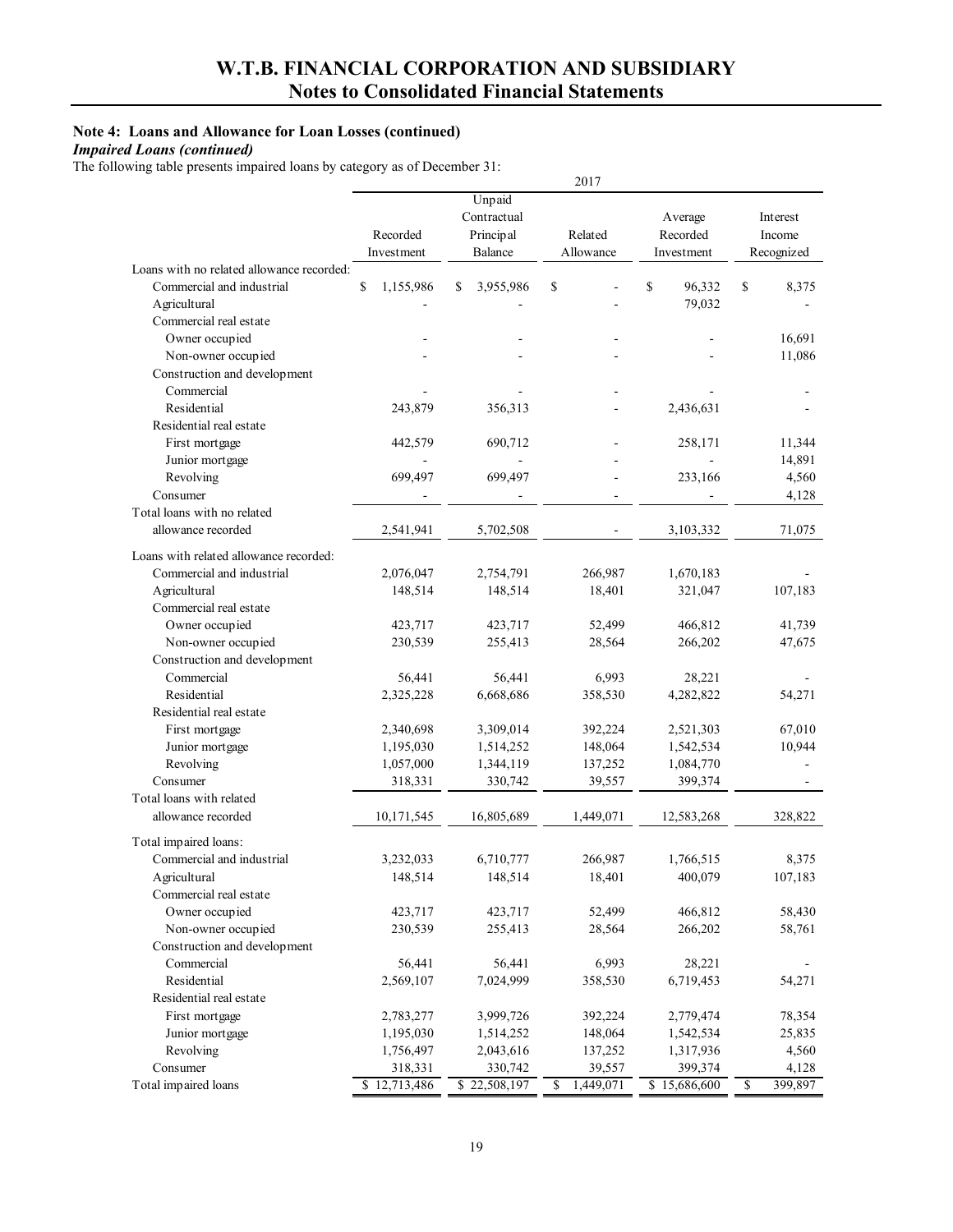# **Note 4: Loans and Allowance for Loan Losses (continued)**

*Impaired Loans (continued)* 

|                                           |                        |                                                      | 2016                 |                                   |                                  |
|-------------------------------------------|------------------------|------------------------------------------------------|----------------------|-----------------------------------|----------------------------------|
|                                           | Recorded<br>Investment | Unpaid<br>Contractual<br>Principal<br><b>Balance</b> | Related<br>Allowance | Average<br>Recorded<br>Investment | Interest<br>Income<br>Recognized |
| Loans with no related allowance recorded: |                        |                                                      |                      |                                   |                                  |
| Commercial and industrial                 | \$                     | \$                                                   | \$                   | \$<br>75,612                      | \$<br>20,553                     |
| Agricultural                              | 948,380                | 953,364                                              |                      | 1,536,781                         | 43,446                           |
| Commercial real estate                    |                        |                                                      |                      |                                   |                                  |
| Owner occupied                            |                        |                                                      |                      | 413,062                           | 82,487                           |
| Non-owner occupied                        |                        |                                                      |                      |                                   |                                  |
| Construction and development              |                        |                                                      |                      |                                   |                                  |
| Commercial                                |                        |                                                      |                      | 3,396                             | 1,047                            |
| Residential                               | 3,246,244              | 4,790,183                                            |                      | 3,388,887                         | 531                              |
| Residential real estate                   |                        |                                                      |                      |                                   |                                  |
| First mortgage                            |                        |                                                      |                      | 355,968                           | 493                              |
| Junior mortgage                           |                        |                                                      |                      |                                   |                                  |
| Revolving                                 |                        |                                                      |                      | 2,173                             |                                  |
| Consumer                                  |                        |                                                      |                      |                                   |                                  |
| Total loans with no related               |                        |                                                      |                      |                                   |                                  |
| allowance recorded                        | 4,194,624              | 5,743,547                                            |                      | 5,775,879                         | 148,557                          |
| Loans with related allowance recorded:    |                        |                                                      |                      |                                   |                                  |
| Commercial and industrial                 | 1,363,384              | 1,450,886                                            | 193,737              | 3,897,897                         | 100,812                          |
| Agricultural                              | 523,995                | 544,202                                              | 73,150               | 458,405                           |                                  |
| Commercial real estate                    |                        |                                                      |                      |                                   |                                  |
| Owner occupied                            | 525,180                | 544,137                                              | 73,315               | 727,625                           | 25,249                           |
| Non-owner occupied                        | 260,848                | 364,831                                              | 36,414               | 259,909                           | 11,562                           |
| Construction and development              |                        |                                                      |                      |                                   |                                  |
| Commercial                                |                        |                                                      |                      | 1,111,686                         | 80,905                           |
| Residential                               | 6,025,854              | 18,906,109                                           | 1,045,441            | 8,386,149                         | 67,251                           |
| Residential real estate                   |                        |                                                      |                      |                                   |                                  |
| First mortgage                            | 2,355,103              | 4,572,801                                            | 627,017              | 2,169,684                         | 5,703                            |
| Junior mortgage                           | 1,404,971              | 1,694,171                                            | 196,134              | 1,395,208                         | 52,633                           |
| Revolving                                 | 816,375                | 1,124,817                                            | 117,016              | 669,678                           | 2,201                            |
| Consumer                                  | 270,027                | 270,027                                              | 152,653              | 251,260                           | 6,812                            |
| Total loans with related                  |                        |                                                      |                      |                                   |                                  |
| allowance recorded                        | 13,545,737             | 29,471,981                                           | 2,514,877            | 19,327,501                        | 353,128                          |
| Total impaired loans:                     |                        |                                                      |                      |                                   |                                  |
| Commercial and industrial                 | 1,363,384              | 1,450,886                                            | 193,737              | 3,973,509                         | 121,365                          |
| Agricultural                              | 1,472,375              | 1,497,566                                            | 73,150               | 1,995,186                         | 43,446                           |
| Commercial real estate                    |                        |                                                      |                      |                                   |                                  |
| Owner occupied                            | 525,180                | 544,137                                              | 73,315               | 1,140,687                         | 107,736                          |
| Non-owner occupied                        | 260,848                | 364,831                                              | 36,414               | 259,909                           | 11,562                           |
| Construction and development              |                        |                                                      |                      |                                   |                                  |
| Commercial                                |                        |                                                      |                      | 1,115,082                         | 81,952                           |
| Residential                               | 9,272,098              | 23,696,292                                           | 1,045,441            | 11,775,036                        | 67,782                           |
| Residential real estate                   |                        |                                                      |                      |                                   |                                  |
| First mortgage                            | 2,355,103              | 4,572,801                                            | 627,017              | 2,525,652                         | 6,196                            |
| Junior mortgage                           | 1,404,971              |                                                      | 196,134              | 1,395,208                         | 52,633                           |
| Revolving                                 | 816,375                | 1,694,171<br>1,124,817                               |                      |                                   |                                  |
| Consumer                                  | 270,027                | 270,027                                              | 117,016<br>152,653   | 671,851<br>251,260                | 2,201<br>6,812                   |
| Total impaired loans                      | \$17,740,361           | \$35,215,528                                         |                      | \$25,103,380                      | $\overline{\mathcal{S}}$         |
|                                           |                        |                                                      | \$<br>2,514,877      |                                   | 501,685                          |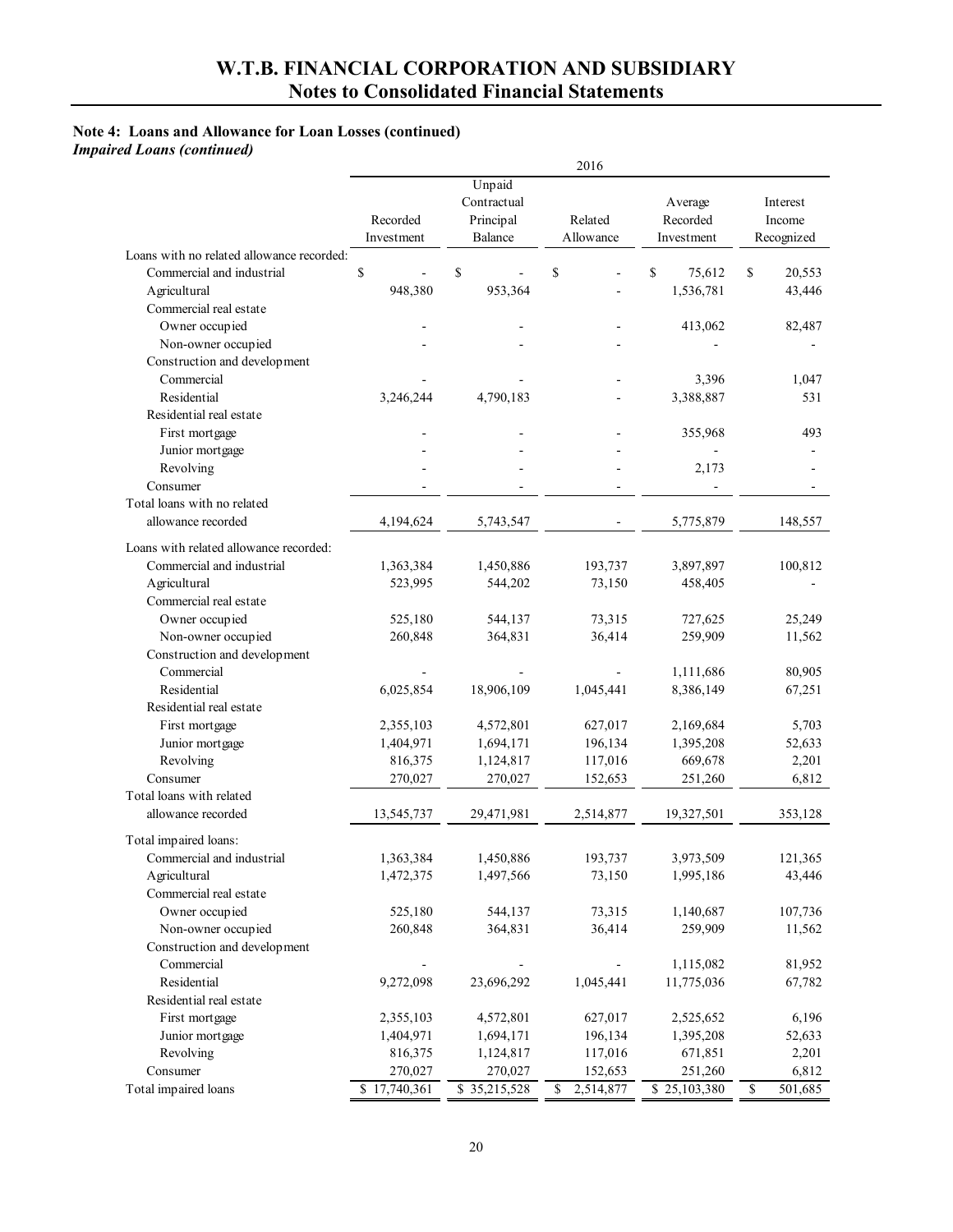# **Note 4: Loans and Allowance for Loan Losses (continued)**

*Impaired Loans (continued)* 

|                                           | 2015                   |                                                      |                      |                                   |                                  |  |  |  |  |  |
|-------------------------------------------|------------------------|------------------------------------------------------|----------------------|-----------------------------------|----------------------------------|--|--|--|--|--|
| Loans with no related allowance recorded: | Recorded<br>Investment | Unpaid<br>Contractual<br>Principal<br><b>Balance</b> | Related<br>Allowance | Average<br>Recorded<br>Investment | Interest<br>Income<br>Recognized |  |  |  |  |  |
| Commercial and industrial                 |                        |                                                      |                      |                                   |                                  |  |  |  |  |  |
|                                           | \$<br>266,000          | 1,495,203<br>\$                                      | \$                   | \$<br>431,935                     | \$<br>34,889                     |  |  |  |  |  |
| Agricultural                              | 393,017                | 1,170,457                                            |                      | 483,469                           | 693                              |  |  |  |  |  |
| Commercial real estate<br>Owner occupied  |                        |                                                      |                      |                                   | 358,789                          |  |  |  |  |  |
| Non-owner occupied                        | 645,354                | 937,112                                              |                      | 1,231,830<br>34,601               |                                  |  |  |  |  |  |
| Construction and development              |                        |                                                      |                      |                                   |                                  |  |  |  |  |  |
| Commercial                                |                        |                                                      |                      | 574,192                           |                                  |  |  |  |  |  |
| Residential                               | 3,707,519              | 5,790,436                                            |                      |                                   | 9,662                            |  |  |  |  |  |
| Residential real estate                   |                        |                                                      |                      | 6,719,439                         |                                  |  |  |  |  |  |
|                                           | 500,192                | 709,476                                              |                      | 954,134                           |                                  |  |  |  |  |  |
| First mortgage<br>Junior mortgage         |                        |                                                      |                      |                                   |                                  |  |  |  |  |  |
|                                           |                        |                                                      |                      |                                   |                                  |  |  |  |  |  |
| Revolving<br>Consumer                     |                        |                                                      |                      |                                   |                                  |  |  |  |  |  |
| Total loans with no related               |                        |                                                      |                      |                                   |                                  |  |  |  |  |  |
| allowance recorded                        | 5,512,082              | 10,102,684                                           |                      | 10,429,600                        | 404,033                          |  |  |  |  |  |
|                                           |                        |                                                      |                      |                                   |                                  |  |  |  |  |  |
| Loans with related allowance recorded:    |                        |                                                      |                      |                                   |                                  |  |  |  |  |  |
| Commercial and industrial                 | 7,772,127              | 8,241,249                                            | 1,120,029            | 8,660,227                         | 261,760                          |  |  |  |  |  |
| Agricultural                              | 721,788                | 734,304                                              | 118,528              | 803,388                           |                                  |  |  |  |  |  |
| Commercial real estate                    |                        |                                                      |                      |                                   |                                  |  |  |  |  |  |
| Owner occupied                            | 477,001                | 578,747                                              | 65,969               | 708,366                           | 51,843                           |  |  |  |  |  |
| Non-owner occupied                        | 273,870                | 291,155                                              | 37,876               | 341,664                           | 13,961                           |  |  |  |  |  |
| Construction and development              |                        |                                                      |                      |                                   |                                  |  |  |  |  |  |
| Commercial                                | 48,696                 | 128,528                                              | 2,570                | 4,641,167                         |                                  |  |  |  |  |  |
| Residential                               | 14,170,943             | 25,258,259                                           | 2,980,283            | 8,095,599                         | 340,579                          |  |  |  |  |  |
| Residential real estate                   |                        |                                                      |                      |                                   |                                  |  |  |  |  |  |
| First mortgage                            | 2,206,782              | 4,092,596                                            | 711,257              | 2,124,082                         | 7,359                            |  |  |  |  |  |
| Junior mortgage                           | 1,279,743              | 1,541,620                                            | 176,989              | 1,356,275                         | 33,408                           |  |  |  |  |  |
| Revolving                                 | 681,882                | 971,582                                              | 94,304               | 728,036                           | 2,369                            |  |  |  |  |  |
| Consumer                                  | 386,427                | 385,154                                              | 53,443               | 274,506                           | 16,413                           |  |  |  |  |  |
| Total loans with related                  |                        |                                                      |                      |                                   |                                  |  |  |  |  |  |
| allowance recorded                        | 28,019,259             | 42,223,194                                           | 5,361,248            | 27,733,310                        | 727,692                          |  |  |  |  |  |
| Total impaired loans:                     |                        |                                                      |                      |                                   |                                  |  |  |  |  |  |
| Commercial and industrial                 | 8,038,127              | 9,736,452                                            | 1,120,029            | 9,092,162                         | 296,649                          |  |  |  |  |  |
| Agricultural                              | 1,114,805              | 1,904,761                                            | 118,528              | 1,286,857                         | 693                              |  |  |  |  |  |
| Commercial real estate                    |                        |                                                      |                      |                                   |                                  |  |  |  |  |  |
| Owner occupied                            | 1,122,355              | 1,515,859                                            | 65,969               | 1,940,196                         | 410,632                          |  |  |  |  |  |
| Non-owner occupied                        | 273,870                | 291,155                                              | 37,876               | 376,265                           | 13,961                           |  |  |  |  |  |
| Construction and development              |                        |                                                      |                      |                                   |                                  |  |  |  |  |  |
| Commercial                                | 48,696                 | 128,528                                              | 2,570                | 5,215,359                         |                                  |  |  |  |  |  |
| Residential                               | 17,878,462             | 31,048,695                                           | 2,980,283            | 14,815,038                        | 350,241                          |  |  |  |  |  |
| Residential real estate                   |                        |                                                      |                      |                                   |                                  |  |  |  |  |  |
| First mortgage                            | 2,706,974              | 4,802,072                                            | 711,257              | 3,078,216                         | 7,359                            |  |  |  |  |  |
| Junior mortgage                           | 1,279,743              | 1,541,620                                            | 176,989              | 1,356,275                         | 33,408                           |  |  |  |  |  |
| Revolving                                 | 681,882                | 971,582                                              | 94,304               | 728,036                           | 2,369                            |  |  |  |  |  |
| Consumer                                  | 386,427                | 385,154                                              | 53,443               | 274,506                           | 16,413                           |  |  |  |  |  |
| Total impaired loans                      | \$33,531,341           | \$52,325,878                                         | \$<br>5,361,248      | \$38,162,910                      | \$<br>1,131,725                  |  |  |  |  |  |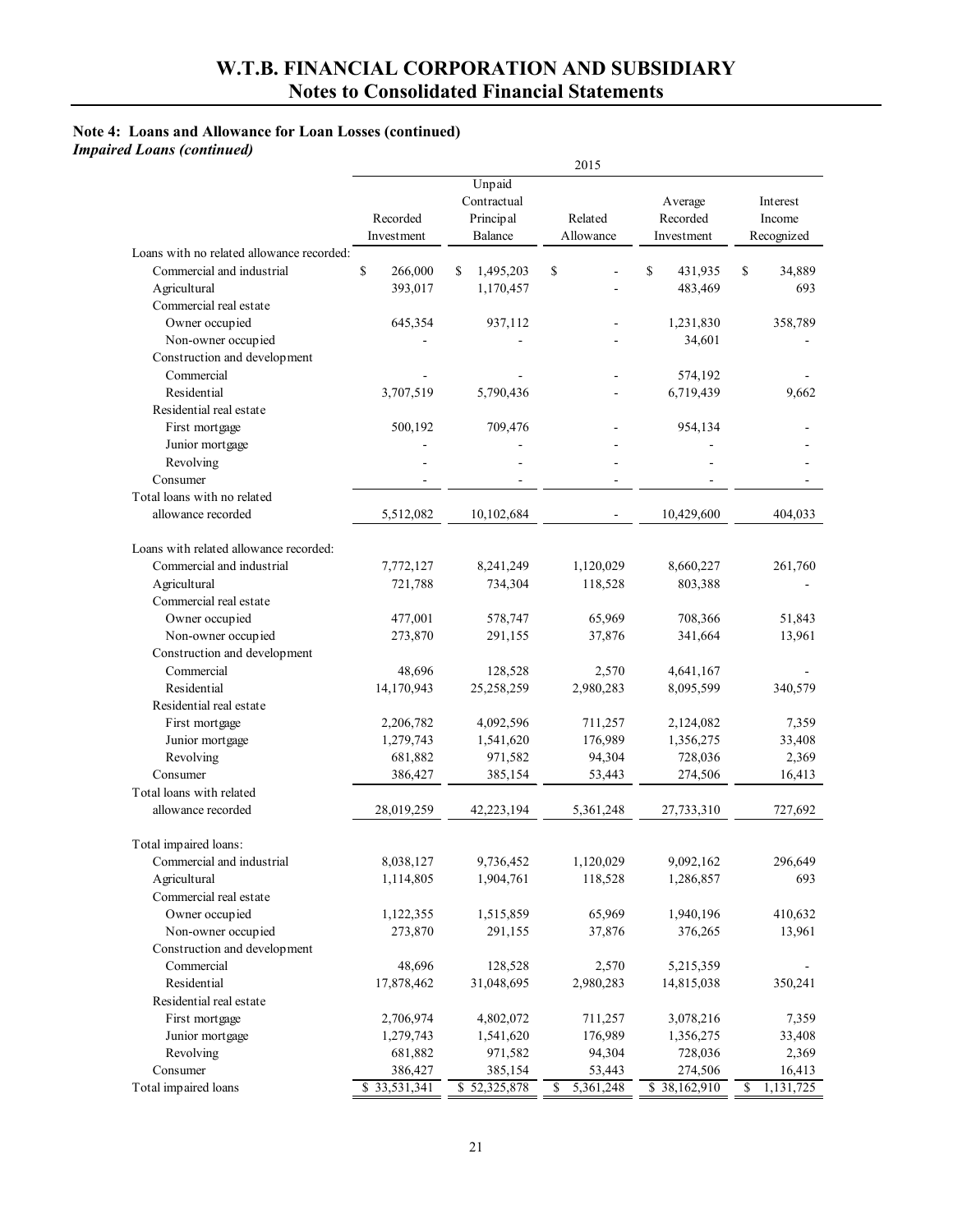# **Note 4: Loans and Allowance for Loan Losses (continued)**

#### *Troubled Debt Restructurings*

Included in impaired loans are troubled debt restructurings. At December 31, 2017 and 2016, respectively, the Bank reported loans totaling \$5,041,883 and \$8,878,409 that were troubled debt restructurings and on nonaccrual status. In addition to these amounts, the Bank had troubled debt restructurings of \$1,223,796 and \$3,384,419 at December 31, 2017 and 2016, respectively, which were performing in accordance with their modified terms and were on accrual status. The Bank has committed to lend additional amounts totaling up to \$7,700 and \$4,959 to customers with outstanding loans that were classified as troubled debt restructurings as of December 31, 2017 and 2016, respectively.

The carrying value of loans modified in troubled debt restructurings is measured by either the present value of expected future cash flows, or for collateral dependent loans, at the fair value of the collateral, less selling costs. If the measurement of each troubled debt restructuring's value is less than the recorded investment in the loan, the Bank recognizes this impairment and adjusts the carrying value of the loan through the allowance for loan losses.

In certain circumstances, the Bank may offer one, or more, loan modifications to borrowers. The types of loan modifications offered typically impact loan payment amounts in the following ways:

- Rate Modification: A modification in which the interest rate is changed.
- Term Modification: A modification in which the maturity date, timing of payments, or frequency of payments is changed.
- Interest Only Modification: A modification in which the loan is converted to interest only payments for a period of time.
- Payment Modification: A modification in which the dollar amount of the payment is changed, other than as a result of any of the modifications described above.
- Combination Modification: Any other type of modification, including the use of multiple categories above.

Loans modified and recorded as troubled debt restructurings during the years ended December 31:

|                           |           | 2017 |                  |   |                   |           |  | 2016                     |   |                                    |  |  |  |
|---------------------------|-----------|------|------------------|---|-------------------|-----------|--|--------------------------|---|------------------------------------|--|--|--|
|                           |           |      | Pre-Modification |   | Post-Modification |           |  |                          |   | Pre-Modification Post-Modification |  |  |  |
|                           |           |      | Outstanding      |   | Outstanding       |           |  | Outstanding              |   | Outstanding                        |  |  |  |
|                           | Number of |      | Recorded         |   | Recorded          | Number of |  | Recorded                 |   | Recorded                           |  |  |  |
|                           | Contracts |      | Investment       |   | Investment        | Contracts |  | Investment               |   | Investment                         |  |  |  |
| Commercial and industrial |           |      |                  | S |                   | ۰         |  | $\overline{\phantom{a}}$ | D |                                    |  |  |  |
| Residential real estate   |           |      |                  |   |                   |           |  |                          |   |                                    |  |  |  |
| First mortgage            |           |      | 43,200           |   | 43,200            |           |  | 340,000                  |   | 340,000                            |  |  |  |
| Revolving                 |           |      | 687,013          |   | 687,013           |           |  |                          |   |                                    |  |  |  |
| Consumer                  |           |      |                  |   |                   |           |  |                          |   |                                    |  |  |  |
| Total                     |           |      | 730.213          |   | 730,213           |           |  | 340,000                  | ¢ | 340,000                            |  |  |  |
|                           |           |      |                  |   |                   |           |  |                          |   |                                    |  |  |  |

|                           |           |    | 2015             |                                       |                   |  |
|---------------------------|-----------|----|------------------|---------------------------------------|-------------------|--|
|                           |           |    | Pre-Modification |                                       | Post-Modification |  |
|                           |           |    | Outstanding      | Outstanding<br>Recorded<br>Investment |                   |  |
|                           | Number of |    | Recorded         |                                       |                   |  |
|                           | Contracts |    | Investment       |                                       |                   |  |
| Commercial and industrial | 3         | S  | 943,831          | S                                     | 950,916           |  |
| Residential real estate   |           |    |                  |                                       |                   |  |
| First mortgage            |           |    | 4,948            |                                       | 4,698             |  |
| Revolving                 |           |    |                  |                                       |                   |  |
| Consumer                  |           |    | 27,833           |                                       | 27,833            |  |
| Total                     | 5         | \$ | 976,612          | \$                                    | 983,447           |  |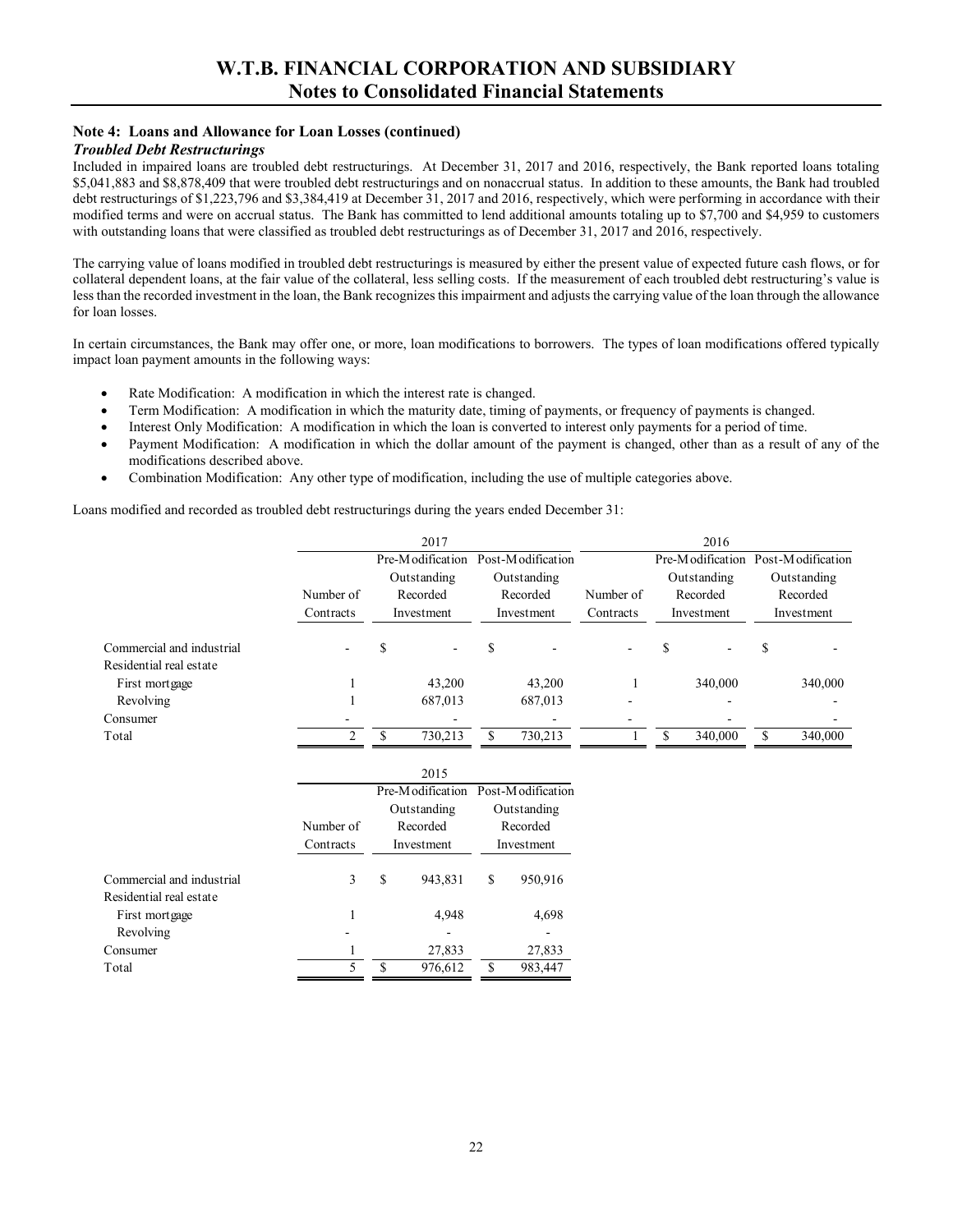### **Note 4: Loans and Allowance for Loan Losses (continued)**

### *Troubled Debt Restructurings (continued)*

During 2017, the Bank had two restructured loans that were combination modifications. During 2016, the Bank had one restructured loan that was a combination modification. During 2015, there was one restructured consumer loan with an interest only modification, which had no change in the recorded investment balance of \$27,833 as a result of the modification. All other loans in 2015 were combination modifications.

A default on a troubled debt restructuring is when a loan is more than 90 days delinquent on its contractual payment subsequent to restructuring. There were no restructured loans in which a default occurred within twelve months of the restructure date within the years ended December 31, 2017 and 2015. The following table presents restructured loans which incurred a default within the years ended December 31, 2016 for which the default occurred within twelve months of the restructure date.

|                                   | 2016      |   |            |  |  |  |  |  |  |
|-----------------------------------|-----------|---|------------|--|--|--|--|--|--|
|                                   | Number of |   | Recorded   |  |  |  |  |  |  |
|                                   | Contracts |   | Investment |  |  |  |  |  |  |
| Troubled debt restructurings that |           |   |            |  |  |  |  |  |  |
| subsequently defaulted:           |           |   |            |  |  |  |  |  |  |
| Commercial and industrial         | 2         | S | 147,867    |  |  |  |  |  |  |
| Agricultural                      |           |   | 782,970    |  |  |  |  |  |  |
|                                   |           |   | 930,837    |  |  |  |  |  |  |

#### *Credit Quality Indicators*

The following table presents the recorded investment in noncurrent loans by payment status as of December 31:

|                              |                  | 2017                     |            |                |                 |                    |  |  |  |  |  |  |  |
|------------------------------|------------------|--------------------------|------------|----------------|-----------------|--------------------|--|--|--|--|--|--|--|
|                              |                  | Noncurrent Loans         |            | Loans          |                 |                    |  |  |  |  |  |  |  |
|                              |                  | Past Due 90 or           |            | Past Due       |                 |                    |  |  |  |  |  |  |  |
|                              |                  | M ore Days and           |            | 30-89 Days     | Current         |                    |  |  |  |  |  |  |  |
|                              | Nonaccrual       | Still Accruing           | Total      | Still Accruing | Loans           | <b>Total Loans</b> |  |  |  |  |  |  |  |
| Commercial and industrial    | 3,061,594        | $\overline{S}$<br>14,123 | 3,075,717  | 988,995<br>\$  | \$1,252,730,873 | \$1,256,795,585    |  |  |  |  |  |  |  |
| Agricultural                 | 148,514          |                          | 148,514    | 656,518        | 207,056,139     | 207,861,171        |  |  |  |  |  |  |  |
| Commercial real estate       |                  |                          |            |                |                 |                    |  |  |  |  |  |  |  |
| Owner occupied               | 159,703          |                          | 159,703    | 196,592        | 611, 631, 318   | 611,987,613        |  |  |  |  |  |  |  |
| Non-owner occupied           | 23,910           |                          | 23,910     | 6,690,859      | 640,196,219     | 646,910,988        |  |  |  |  |  |  |  |
| Construction and development |                  |                          |            |                |                 |                    |  |  |  |  |  |  |  |
| Commercial                   | 56,441           |                          | 56,441     |                | 210,361,915     | 210,418,356        |  |  |  |  |  |  |  |
| Residential                  | 2,569,107        |                          | 2,569,107  | -              | 186,097,987     | 188,667,094        |  |  |  |  |  |  |  |
| Residential real estate      |                  |                          |            |                |                 |                    |  |  |  |  |  |  |  |
| First mortgage               | 2,523,270        | 175,169                  | 2,698,439  | 1,968,215      | 427,397,746     | 432,064,400        |  |  |  |  |  |  |  |
| Junior mortgage              | 838,203          |                          | 838,203    | 1,610,119      | 31,180,249      | 33,628,571         |  |  |  |  |  |  |  |
| Revolving                    | 1,612,669        | 59,998                   | 1,672,667  | 440,146        | 206,477,508     | 208,590,321        |  |  |  |  |  |  |  |
| Consumer                     | 230,490          | 16,499                   | 246,989    | 63,240         | 113,772,852     | 114,083,081        |  |  |  |  |  |  |  |
| Total portfolio loans        | 11,223,901<br>S. | 265,789                  | 11,489,690 | 12,614,684     | \$3,886,902,806 | \$3,911,007,180    |  |  |  |  |  |  |  |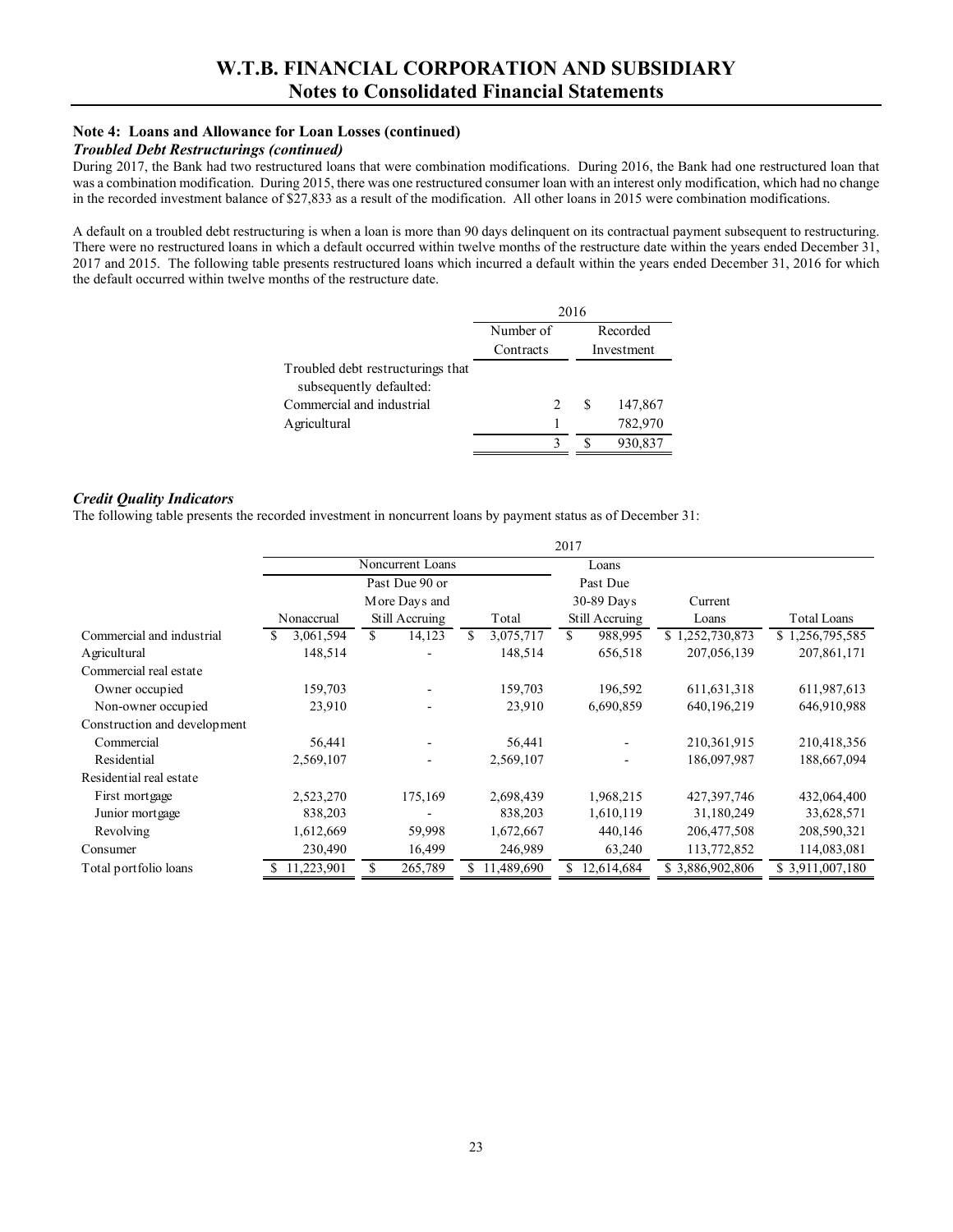# **Note 4: Loans and Allowance for Loan Losses (continued)**

*Credit Quality Indicators (continued)* 

|                              |            |                  |                 | 2016           |                 |                    |
|------------------------------|------------|------------------|-----------------|----------------|-----------------|--------------------|
|                              |            | Noncurrent Loans |                 | Loans          |                 |                    |
|                              |            | Past Due 90 or   |                 | Past Due       |                 |                    |
|                              |            | More Days and    |                 | 30-89 Days     | Current         |                    |
|                              | Nonaccrual | Still Accruing   | Total           | Still Accruing | Loans           | <b>Total Loans</b> |
| Commercial and industrial    | 1,043,458  | 6,039<br>\$.     | \$<br>1,049,497 | S.<br>506,382  | \$1,181,251,109 | \$1,182,806,988    |
| Agricultural                 | 1,472,375  |                  | 1,472,375       | 39,919         | 201,861,579     | 203, 373, 873      |
| Commercial real estate       |            |                  |                 |                |                 |                    |
| Owner occupied               | 242,229    |                  | 242,229         | 20,679         | 589,617,180     | 589,880,088        |
| Non-owner occupied           | 43,106     |                  | 43,106          |                | 642,981,549     | 643,024,655        |
| Construction and development |            |                  |                 |                |                 |                    |
| Commercial                   |            |                  |                 |                | 230,863,039     | 230,863,039        |
| Residential                  | 7,594,163  |                  | 7,594,163       | 46,953         | 157,442,489     | 165,083,605        |
| Residential real estate      |            |                  |                 |                |                 |                    |
| First mortgage               | 2,239,823  | 18,667           | 2,258,490       | 2,325,995      | 389,632,587     | 394,217,072        |
| Junior mortgage              | 755,190    | 36,266           | 791,456         | 594,043        | 34,950,830      | 36, 336, 329       |
| Revolving                    | 751,316    |                  | 751,316         | 400,914        | 208, 215, 285   | 209, 367, 515      |
| Consumer                     | 133,609    | 19,701           | 153,310         | 223,598        | 101,773,438     | 102,150,346        |
| Total portfolio loans        | 14,275,269 | 80,673           | 14,355,942      | 4,158,483      | \$3,738,589,085 | \$3,757,103,510    |

The Bank categorizes loans into risk categories based on relevant information about the ability of borrowers to service their debt such as: current financial information, historical payment experience, credit documentation, public information, and current economic trends, among other factors.

The Bank analyzes all loans as to credit risk. All extensions of credit have a loan risk grade assigned either individually or on a pooled basis. This analysis is performed on a monthly basis.

The Bank uses risk categories that have the following definitions:

- Pass: Loans classified as pass have minimal risk to acceptable risk, but may require additional monitoring, and do not meet the criteria of the higher risk grade categories.
- Special Mention: Loans classified as special mention have potential weaknesses that deserve management's close attention. If left uncorrected, these potential weaknesses may result in deterioration of the repayment prospects for the loan or of the institution's credit position at some future date.
- Substandard: Loans classified as substandard are inadequately protected by the current net worth and/or paying capacity of the obligor or of the collateral pledged, if any. Loans so classified have a well-defined weakness or weaknesses that jeopardize the liquidation of the debt in full. Substandard loans are characterized by the distinct possibility that the institution will sustain some loss if the deficiencies are not corrected.
- Doubtful: Loans classified as doubtful have all the weaknesses inherent in those classified as substandard, with the added characteristic that the weaknesses make collection or liquidation in full, on the basis of currently existing facts, conditions, and collateral values, highly questionable and improbable.
- Loss: Loans classified as loss are considered uncollectible, and therefore, continuing to reflect their balances on the books is not warranted. This classification does not mean that the asset has absolutely no recovery or salvage value, but rather it is not practical or desirable to defer writing off the asset, even though partial recovery may be possible in the future.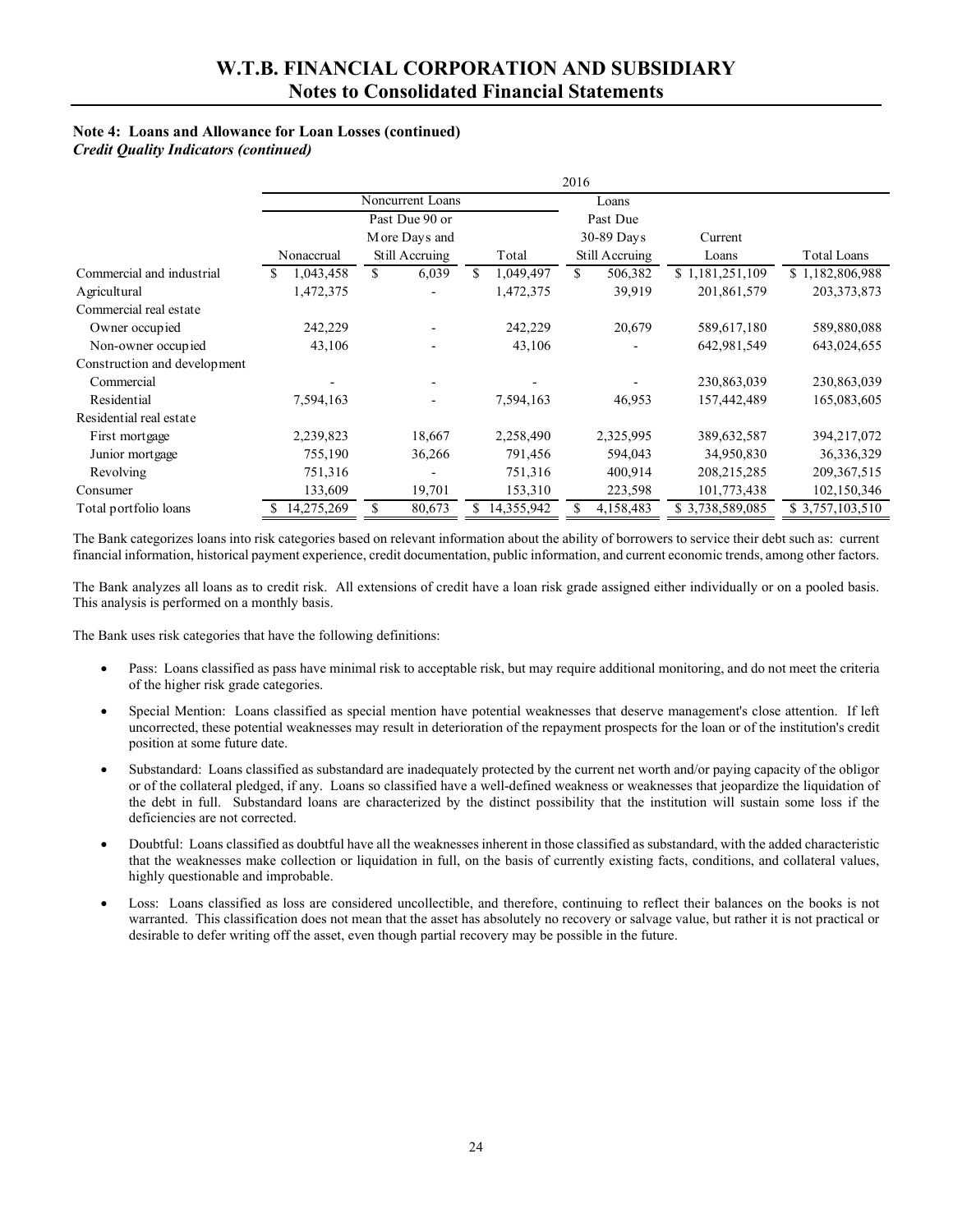### **Note 4: Loans and Allowance for Loan Losses (continued)**

### *Credit Quality Indicators (continued)*

Loans included in the risk category of impaired below include the following: loss, doubtful, non-accruing loans classified substandard, loans over 90 days past due and still accruing interest, and troubled debt restructurings (accruing interest and those on nonaccrual). Impaired loans are risk rated for internal and regulatory purposes, but presented separately for clarification.

Loans by risk categories as of December 31 were as follows:

|                              | 2017          |               |    |                 |    |             |              |            |                 |
|------------------------------|---------------|---------------|----|-----------------|----|-------------|--------------|------------|-----------------|
|                              |               |               |    | Special         |    |             |              |            |                 |
|                              |               | Pass          |    | <b>M</b> ention |    | Substandard |              | Impaired   | Total           |
| Commercial and industrial    | <sup>\$</sup> | 1,215,677,359 | S. | 24,001,415      | \$ | 13,884,778  | $\mathbb{S}$ | 3,232,033  | \$1,256,795,585 |
| Agricultural                 |               | 204,642,904   |    | 2,205,415       |    | 864,338     |              | 148,514    | 207,861,171     |
| Commercial real estate       |               |               |    |                 |    |             |              |            |                 |
| Owner occupied               |               | 589,782,093   |    | 14,146,570      |    | 7,635,233   |              | 423,717    | 611,987,613     |
| Non-owner occupied           |               | 644,060,184   |    | 2,606,687       |    | 13,578      |              | 230,539    | 646,910,988     |
| Construction and development |               |               |    |                 |    |             |              |            |                 |
| Commercial                   |               | 209,402,474   |    | 959,441         |    |             |              | 56,441     | 210,418,356     |
| Residential                  |               | 184,274,121   |    |                 |    | 1,823,866   |              | 2,569,107  | 188,667,094     |
| Residential real estate      |               |               |    |                 |    |             |              |            |                 |
| First mortgage               |               | 424,133,949   |    | 2,543,870       |    | 2,603,304   |              | 2,783,277  | 432,064,400     |
| Junior mortgage              |               | 31,761,082    |    | 606,732         |    | 65,727      |              | 1,195,030  | 33,628,571      |
| Revolving                    |               | 206, 241, 451 |    | 220,344         |    | 372,029     |              | 1,756,497  | 208,590,321     |
| Consumer                     |               | 113,664,550   |    | 86,799          |    | 13,401      |              | 318,331    | 114,083,081     |
| Total portfolio loans        |               | 3,823,640,167 |    | 47, 377, 273    |    | 27,276,254  | \$           | 12,713,486 | \$3,911,007,180 |

|                              | 2016 |               |    |                 |    |             |    |            |                 |
|------------------------------|------|---------------|----|-----------------|----|-------------|----|------------|-----------------|
|                              |      |               |    | Special         |    |             |    |            |                 |
|                              |      | Pass          |    | <b>M</b> ention |    | Substandard |    | Impaired   | Total           |
| Commercial and industrial    | S    | 1,127,878,282 | \$ | 38,678,439      | \$ | 14,886,883  | \$ | 1,363,384  | \$1,182,806,988 |
| Agricultural                 |      | 190,862,273   |    | 11,039,225      |    |             |    | 1,472,375  | 203, 373, 873   |
| Commercial real estate       |      |               |    |                 |    |             |    |            |                 |
| Owner occupied               |      | 573,557,330   |    | 15,489,482      |    | 308,096     |    | 525,180    | 589,880,088     |
| Non-owner occupied           |      | 639,680,590   |    | 3,069,279       |    | 13,938      |    | 260,848    | 643,024,655     |
| Construction and development |      |               |    |                 |    |             |    |            |                 |
| Commercial                   |      | 227,192,409   |    | 2,914,164       |    | 756,466     |    |            | 230,863,039     |
| Residential                  |      | 153,276,528   |    | 13,663          |    | 2,521,316   |    | 9,272,098  | 165,083,605     |
| Residential real estate      |      |               |    |                 |    |             |    |            |                 |
| First mortgage               |      | 386,013,130   |    | 3,689,409       |    | 2,159,430   |    | 2,355,103  | 394,217,072     |
| Junior mortgage              |      | 34,022,826    |    | 390,780         |    | 517,752     |    | 1,404,971  | 36, 336, 329    |
| Revolving                    |      | 207,435,549   |    | 232,608         |    | 882,983     |    | 816,375    | 209, 367, 515   |
| Consumer                     |      | 101,444,795   |    | 158,350         |    | 277,174     |    | 270,027    | 102,150,346     |
| Total portfolio loans        | S    | 3,641,363,712 | \$ | 75,675,399      | \$ | 22,324,038  | \$ | 17,740,361 | \$3,757,103,510 |

### **Note 5: Loan Servicing**

Mortgage loans serviced for others are not assets of the Bank and therefore are not included in the accompanying consolidated statements of financial condition. The unpaid principal balances of mortgage loans serviced for others at December 31, 2017 and 2016, were \$136,623,667 and \$164,195,633, respectively. Custodial escrow balances maintained in connection with the loan servicing, and included in the Bank's demand deposits, were \$806,665 and \$915,505 at December 31, 2017 and 2016, respectively. The balances of loans serviced for others related to servicing rights that have been capitalized at December 31, 2017 and 2016, were \$136,237,473 and \$163,745,924, respectively.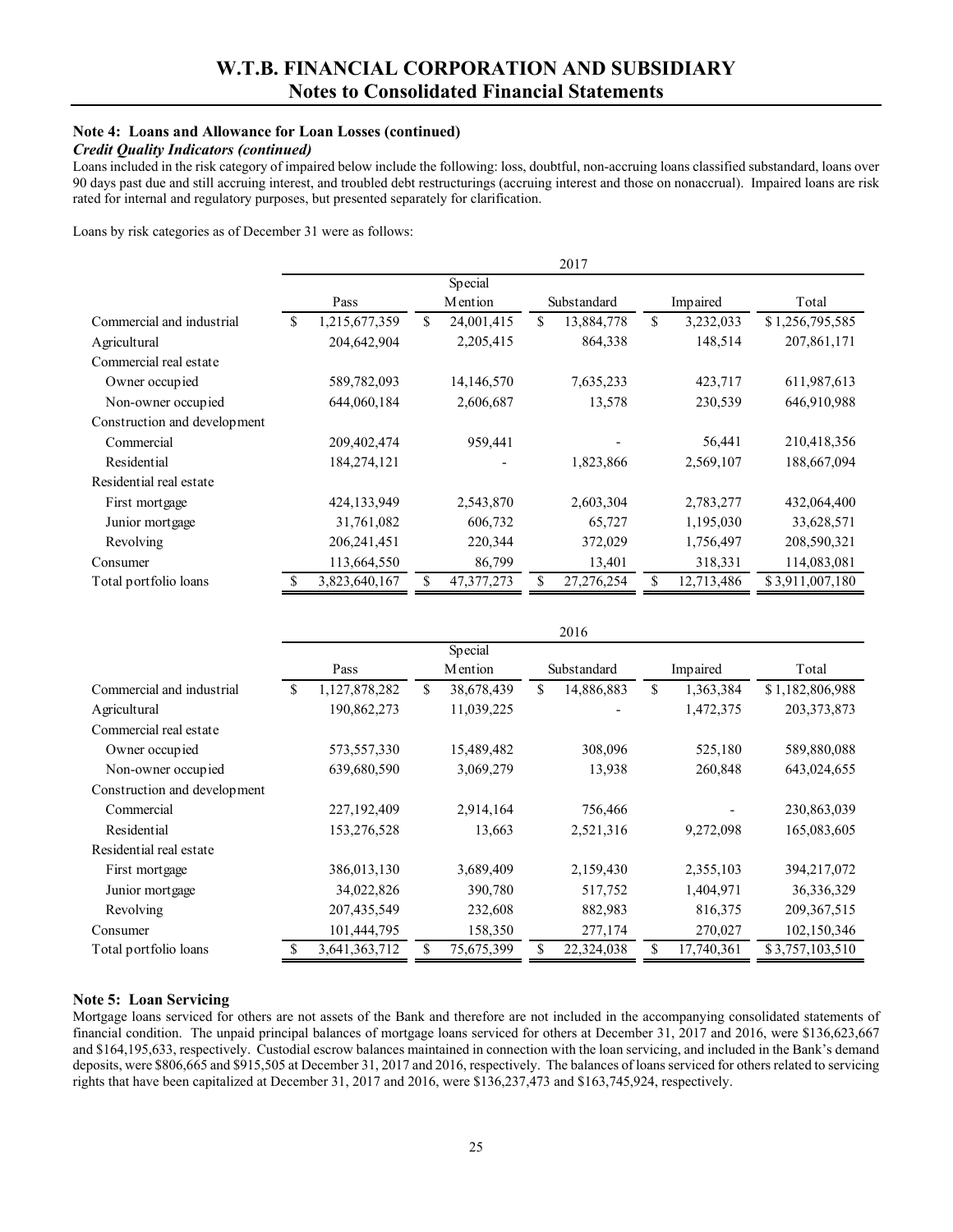### **Note 5: Loan Servicing (continued)**

A summary of the carrying values and fair values of mortgage servicing rights, included in other assets, at December 31 follows:

|                     | 2017 |            |  | 2016       |  |  |
|---------------------|------|------------|--|------------|--|--|
| Unamortized cost    |      | 789.127    |  | 953,728    |  |  |
| Valuation allowance |      | (385, 324) |  | (398, 615) |  |  |
| Carry ing value     |      | 403.803    |  | 555,113    |  |  |
| Fair value          |      | .012.878   |  |            |  |  |

At December 31, 2017 and 2016, the key economic assumptions of the current fair value of mortgage servicing rights were as follows:

|                                                        | 2017   | 2016   |
|--------------------------------------------------------|--------|--------|
| Prepayment speed assumption (constant prepayment rate) | 14.54% | 13.99% |
| Discount rate                                          | 9.50%  | 9.50%  |

Originated loans that were sold with servicing retained were \$2,844,866, \$8,525,805 and \$8,626,814 in 2017, 2016 and 2015, respectively. Following is an analysis of the activity for mortgage servicing rights and the related valuation allowance for the years ended December 31:

|                                       | 2017             | 2016             | 2015             |
|---------------------------------------|------------------|------------------|------------------|
| Unamortized cost:                     |                  |                  |                  |
| Balance at beginning of year          | \$<br>953,728    | \$<br>1,134,504  | \$<br>1,374,246  |
| Mortgage servicing rights capitalized | 23,501           | 60,930           | 63,764           |
| Amortization                          | (188, 102)       | (241,706)        | (303, 506)       |
| Balance at end of year                | 789,127          | 953,728          | 1,134,504        |
|                                       | 2017             | 2016             | 2015             |
| Valuation allowance:                  |                  |                  |                  |
| Balance at beginning of year          | \$<br>(398, 615) | \$<br>(432, 400) | \$<br>(464, 719) |
| <b>Additions</b>                      | (14, 847)        | (71, 945)        | (91, 673)        |
| Reductions                            | 28,138           | 105,730          | 123,992          |
| Balance at end of year                | (385, 324)       | (398, 615)       | (432, 400)       |

# **Note 6: Other Real Estate**

The following table summarizes activity related to other real estate for the years ended December 31:

|                                     | 2017                     | 2016       | 2015        |
|-------------------------------------|--------------------------|------------|-------------|
| Balance at beginning of year        | 870.500                  | 355,500    | 1,076,462   |
| Properties acquired                 | 27,900                   | 885,327    | 1,073,048   |
| Sales of foreclosed properties, net | (587,900)                | (186, 449) | (1,755,010) |
| Valuation adjustments               | $\overline{\phantom{a}}$ | (183, 878) | (39,000)    |
| Balance at end of year              | 310.500                  | 870.500    | 355,500     |

Revenues and expenses related to maintaining, operating and disposing of other real estate included the following:

|                                                   | 2017     |   | 2016       | 2015      |
|---------------------------------------------------|----------|---|------------|-----------|
| Gains (losses) on sales                           | (11.649) | S | 240.296    | 781.204   |
| Valuation adjustments on other real estate        |          |   | (183, 878) | (39,000)  |
| Net gains (losses) on other real estate           | (11,649) |   | 56.418     | 742.204   |
| Operating expenses                                | (80,699) |   | (87, 470)  | (87, 483) |
| Total other real estate related net income (loss) | (92,348) |   | (31,052)   | 654.721   |

The recorded investment of consumer mortgage loans secured by residential real estate properties for which formal foreclosure proceedings are in process was zero as of December 31, 2017.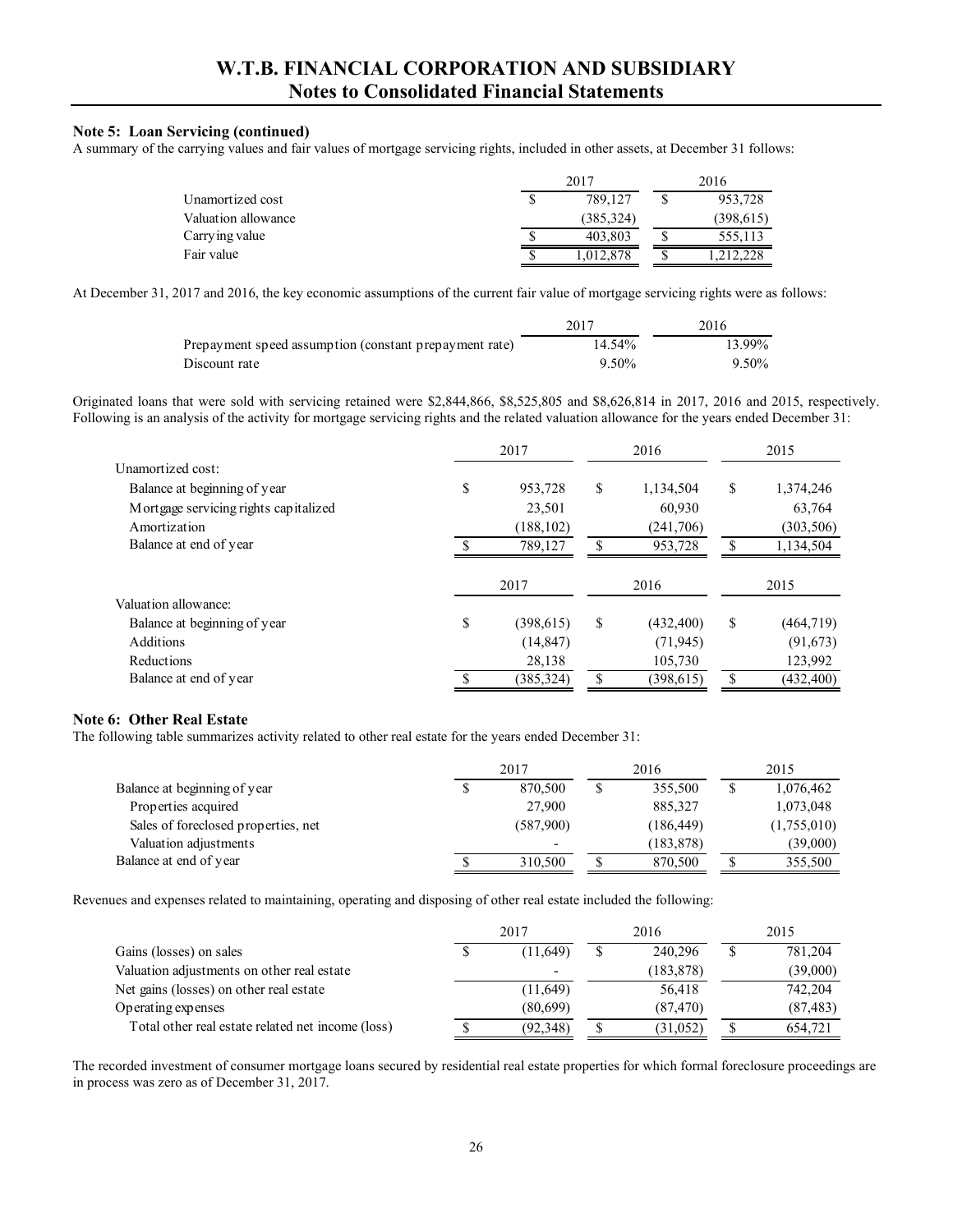# **Note 7: Premises and Equipment**

A summary of W.T.B. premises and equipment at December 31 follows:

|                               | 2017 |                 |    | 2016          |
|-------------------------------|------|-----------------|----|---------------|
| Land                          | S    | 15,843,264      | \$ | 15, 192, 217  |
| <b>Buildings</b>              |      | 72,776,648      |    | 68,886,457    |
| Furniture and equipment       |      | 68,037,922      |    | 59,007,187    |
|                               |      | 156,657,834     |    | 143,085,861   |
| Less accumulated depreciation |      | (105, 769, 159) |    | (100,099,246) |
|                               |      | 50,888,675      |    | 42,986,615    |

Depreciation on W.T.B. premises and equipment was charged to occupancy expense or furniture and equipment expense in the amounts of \$6,078,389, \$6,407,146 and \$6,386,618 in 2017, 2016 and 2015, respectively.

### **Note 8: Deposits**

At December 31 deposits were as follows:

|                                 | 2017               | 2016               |
|---------------------------------|--------------------|--------------------|
| Noninterest-bearing demand      | 2,357,204,208<br>S | 2,028,445,434<br>S |
| Interest-bearing:               |                    |                    |
| Demand                          | 969,024,197        | 811,139,949        |
| Savings                         | 1,829,361,599      | 1,793,797,921      |
| Time deposits under \$250,000   | 197,729,759        | 203,476,045        |
| Time deposits \$250,000 or more | 69,529,095         | 64,601,264         |
| Brokered time deposits          | 26,017,122         | 22,229,195         |
| Total interest-bearing          | 3,091,661,772      | 2,895,244,374      |
|                                 | 5,448,865,980<br>S | 4,923,689,808      |

At December 31, 2017, the scheduled maturities of time deposits, including brokered time deposits, were as follows:

| 2018                | S | 219,947,897 |
|---------------------|---|-------------|
| 2019                |   | 43,116,342  |
| 2020                |   | 12,856,396  |
| 2021                |   | 10,849,648  |
| 2022 and thereafter |   | 6,505,693   |
|                     |   | 293,275,976 |

At December 31, 2017 and 2016, overdraft deposit accounts with balances of \$2,211,745 and \$825,589, respectively, have been reclassified and were reported as loans.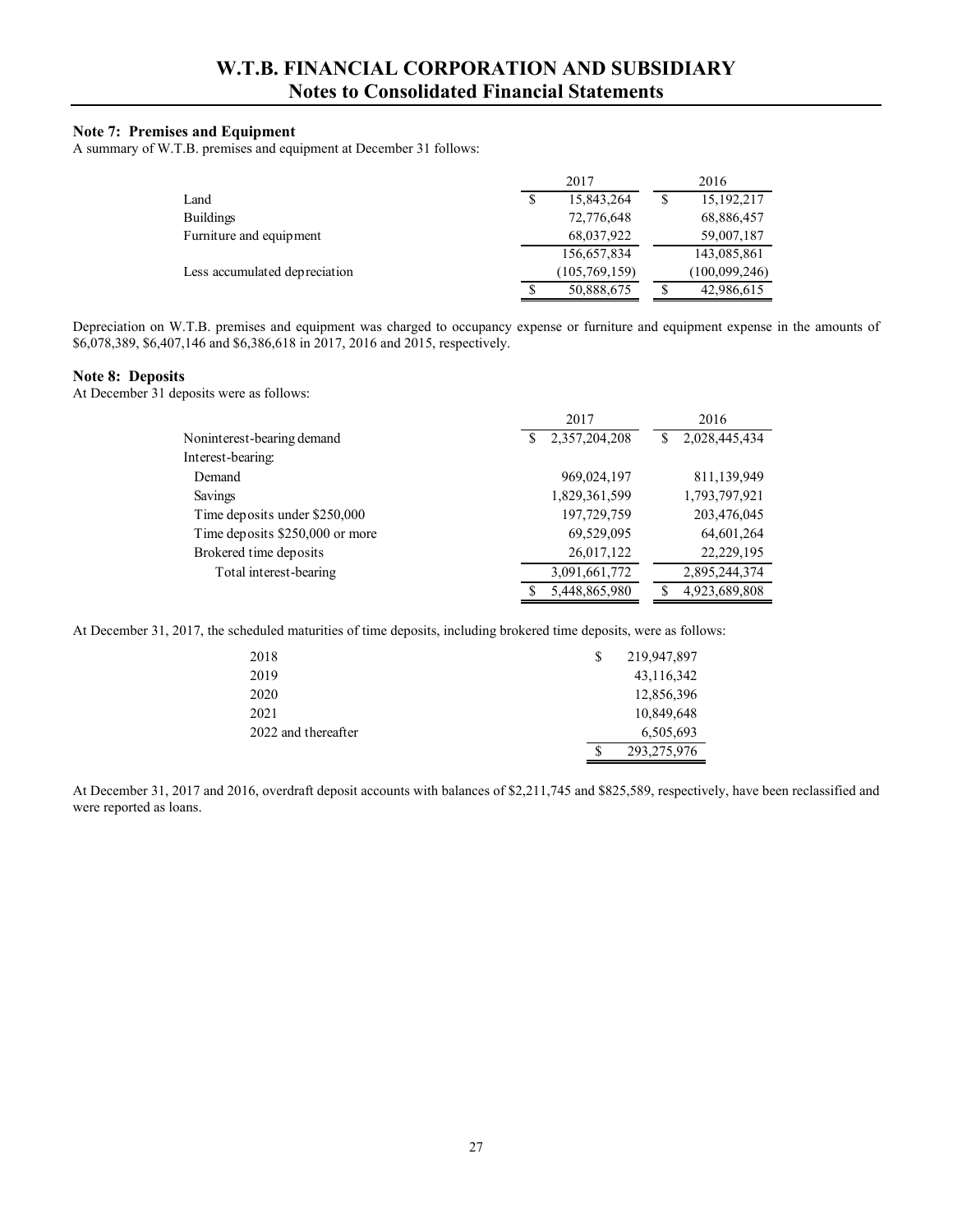### **Note 9: Securities Sold Under Agreements to Repurchase and Federal Funds Purchased**

The following table presents information regarding securities sold under agreements to repurchase:

|                                       | 2017 |               |    | 2016          |  |
|---------------------------------------|------|---------------|----|---------------|--|
| December 31:                          |      |               |    |               |  |
| Repurchase amount                     | S    | 222, 135, 525 | S  | 211,462,438   |  |
| Rate                                  |      | 0.08%         |    | $0.08\%$      |  |
| Average for the year:                 |      |               |    |               |  |
| Amount                                | S    | 231,033,386   | \$ | 199,578,130   |  |
| Rate                                  |      | 0.08%         |    | $0.09\%$      |  |
| Maximum outstanding at any month end. | S    | 248.494.448   | \$ | 256, 351, 698 |  |

Securities sold under agreements to repurchase are performed with sweep accounts in conjunction with a master repurchase agreement on an overnight basis. Investment securities are pledged as collateral in an amount greater than the repurchase agreements. The Bank maintains custodial control over the securities.

At December 31, 2017 and 2016, the Bank had no outstanding federal funds purchased balances. The Bank had uncommitted federal funds line of credit agreements with financial institutions totaling \$90,000,000 at December 31, 2017. Availability of the lines is subject to federal funds balances available for loan, continued borrower eligibility and are reviewed and renewed periodically by the issuing correspondent banks throughout the year. These lines are intended to support the Bank's short-term liquidity needs, and the agreements may restrict consecutive day usage. Federal funds purchased typically mature within one day and interest is payable at the then stated rate.

### **Note 10: FHLB Borrowings**

The Bank maintains a borrowing arrangement with the FHLB of Des Moines to borrow funds under a short-term floating-rate cash management advance program and fixed-term loan agreements. FHLB borrowings consist of FHLB notes and advances. The Bank's borrowing line with the FHLB allows borrowings up to the lesser of 35% of total assets or adjusted qualifying collateral pledged, which, based upon adjusted qualifying collateral pledged, provided a maximum available credit line of \$530,881,583 at December 31, 2017.

There were no outstanding FHLB advances as of December 31, 2017 and 2016, respectively. The following table summarizes FHLB advances for the years ended December 31:

|                                       | 2017 | 2016  |  |            |
|---------------------------------------|------|-------|--|------------|
| Average for the year:                 |      |       |  |            |
| Amount                                |      | 1.096 |  | 2,175,956  |
| Rate                                  |      | 1.17% |  | $0.52\%$   |
| M aximum outstanding at any month-end | S    |       |  | 42,000,000 |

#### **Note 11: Other Borrowings**

Other borrowings consist of Federal Reserve Bank discount window borrowings. The Bank has established a borrowing line with the Federal Reserve Bank to borrow up to the qualifying collateral pledged, which provided a maximum available credit line of \$871,631,415 at December 31, 2017 with interest payable at the then stated rate. Federal Reserve Bank discount window borrowings are intended to support short term liquidity needs. There were no Federal Reserve Bank discount window borrowings outstanding at December 31, 2017 or 2016.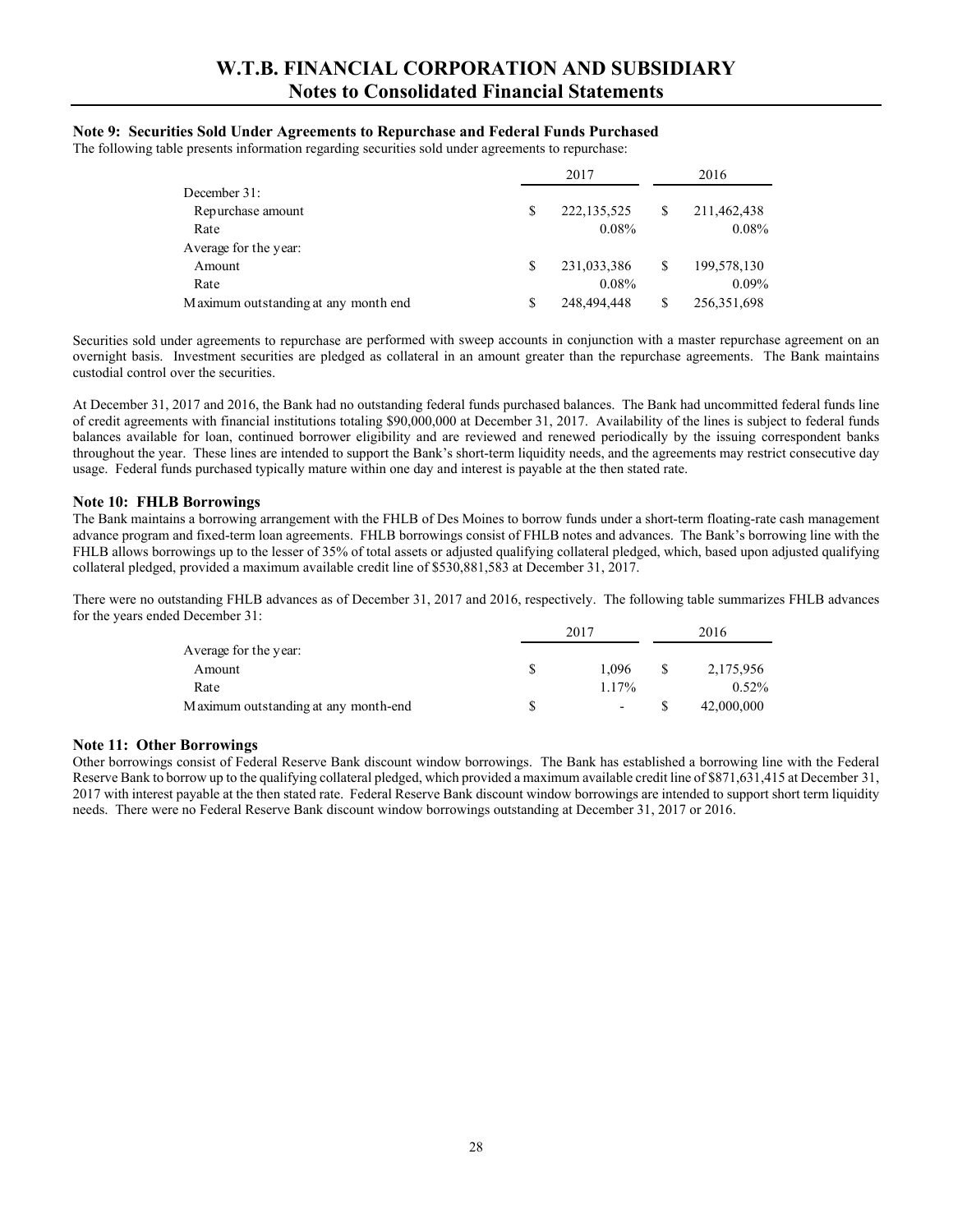# **Note 12: Pension and Employee Benefit Plans**

### *Qualified Defined Benefit Pension Plan*

W.T.B. maintains a qualified defined benefit pension plan ("Pension Plan") for employees hired before January 1, 2004. Benefits under the Pension Plan are based on the number of years of service and the employee's career average compensation during such years.

W.T.B. uses a December 31 measurement date for the Pension Plan. The following table provides a reconciliation of the changes in the Pension Plan's benefit obligation and fair value of assets over the two-year period ended December 31, 2017, and a statement of the funded status at December 31 of both years:

|                                                                                                           |                          | 2017           |                          | 2016           |
|-----------------------------------------------------------------------------------------------------------|--------------------------|----------------|--------------------------|----------------|
| Accumulated benefit obligation at end of year                                                             | $\overline{\mathcal{S}}$ | 88,544,629     | $\overline{\mathcal{S}}$ | 82,152,230     |
|                                                                                                           |                          |                |                          |                |
| Change in projected benefit obligation:                                                                   |                          |                |                          |                |
| Projected benefit obligation at beginning of year                                                         | \$                       | 88,606,734     | \$                       | 86,120,796     |
| Service cost - benefits earned during the period                                                          |                          | 1,809,633      |                          | 1,904,153      |
| Interest cost                                                                                             |                          | 3,556,181      |                          | 3,688,037      |
| <b>Actuarial</b> loss                                                                                     |                          | 6,363,616      |                          | 2,084,729      |
| Benefits paid                                                                                             |                          | (5,297,997)    |                          | (5,190,981)    |
| Projected benefit obligation at end of year                                                               |                          | 95,038,167     |                          | 88,606,734     |
| Change in Pension Plan assets:                                                                            |                          |                |                          |                |
| Fair value of Pension Plan assets at beginning of year                                                    |                          | 94,951,622     |                          | 86,025,541     |
| Actual return on Pension Plan assets                                                                      |                          | 7,201,796      |                          | 3,367,062      |
| Employer contributions                                                                                    |                          | 1,000,000      |                          | 10,750,000     |
| Benefits paid                                                                                             |                          | (5,297,997)    |                          | (5,190,981)    |
| Fair value of Pension Plan assets at end of year                                                          |                          | 97,855,421     |                          | 94,951,622     |
| Funded status of projected benefit obligation at end of year                                              | \$                       | 2,817,254      | \$                       | 6,344,888      |
|                                                                                                           |                          |                |                          |                |
| Amounts recognized in the consolidated statements of                                                      |                          |                |                          |                |
| financial condition at end of year:                                                                       |                          |                |                          |                |
| Other assets                                                                                              | \$                       | 2,817,254      | \$                       | 6,344,888      |
|                                                                                                           |                          |                |                          |                |
| Amounts not yet reflected in net periodic pension cost and<br>included in accumulated other comprehensive |                          |                |                          |                |
|                                                                                                           |                          |                |                          |                |
| income (pre-tax):                                                                                         |                          |                |                          |                |
| Accumulated net loss                                                                                      | \$                       | (36, 761, 077) | \$                       | (36, 527, 741) |
| Prior service cost                                                                                        |                          |                |                          | (1,771)        |
| Accumulated other comprehensive loss                                                                      |                          | (36,761,077)   |                          | (36, 529, 512) |
| Cumulative employer contributions in excess of net periodic                                               |                          |                |                          |                |
| pension cost                                                                                              |                          | 39,578,331     |                          | 42,874,400     |
| Amounts recognized in the consolidated statements of                                                      |                          |                |                          |                |
| financial condition at end of year                                                                        | \$                       | 2,817,254      | \$                       | 6,344,888      |

W.T.B. selects various assumptions in measuring the Pension Plan's defined benefit obligation and recording the net periodic benefit cost. W.T.B. selects the discount rate used to measure liabilities at year ends after reviewing both bond indices with similar durations to the Pension Plan as well as a supportable discount rate from an actuary's proprietary yield curve, under which the Pension Plan's projected benefit payments are matched against a series of spot rates derived from high quality fixed income securities.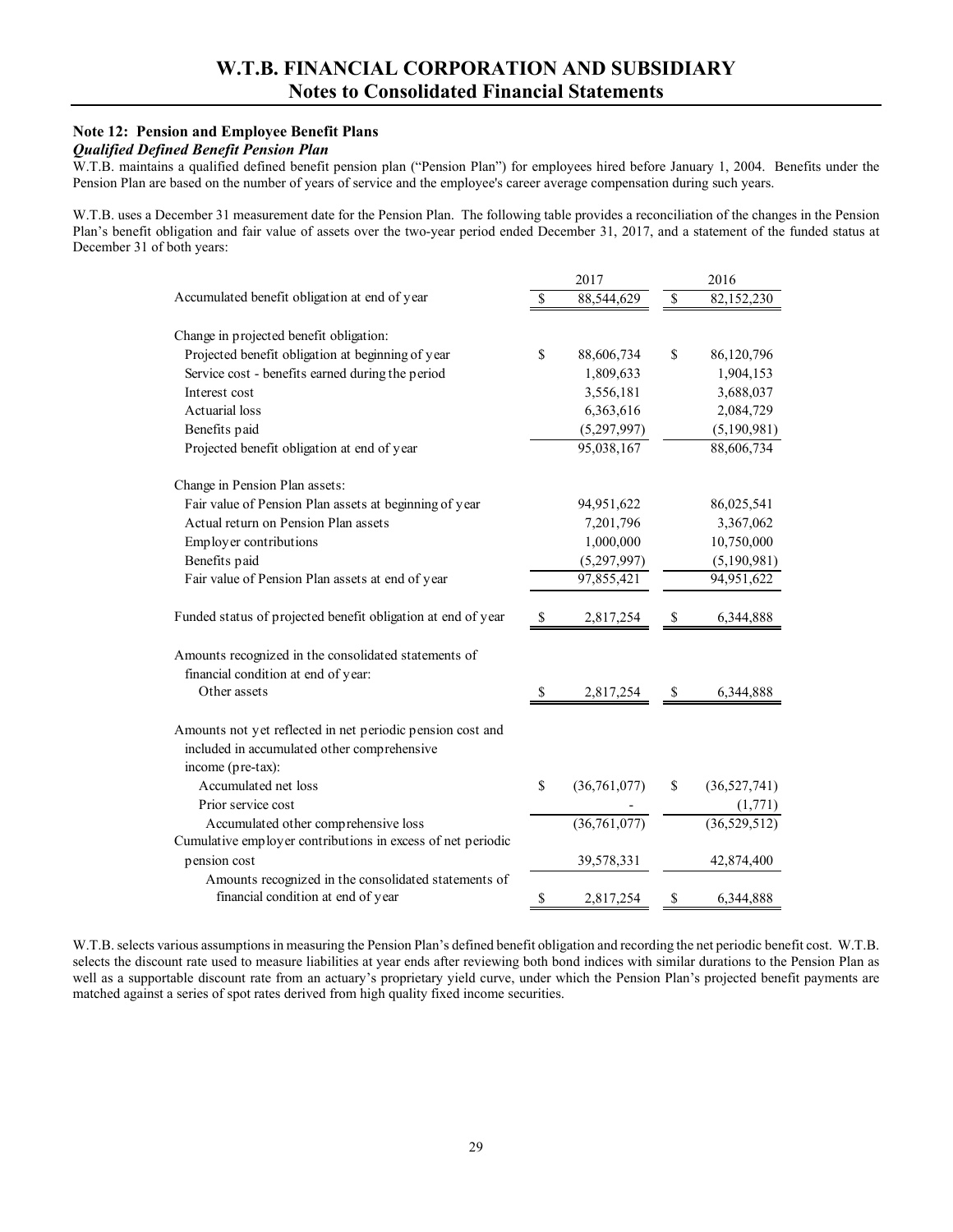# **Note 12: Pension and Employee Benefit Plans (continued)**

### *Qualified Defined Benefit Pension Plan (continued)*

W.T.B.'s assumption for expected long-term return on Pension Plan assets is based on a periodic review and modeling of the Pension Plan's asset allocation over a long-term horizon. The expected long-term rate of return on assets was selected from within the reasonable range of rates determined by (a) historical real returns for the asset classes covered by the investment policy, and (b) expected economic conditions over the long-term period during which benefits are payable to plan participants.

|                                                        | 2017     | 2016     | 2015     |
|--------------------------------------------------------|----------|----------|----------|
| Assumptions used in computing the present value of the |          |          |          |
| accumulated benefit obligation and the projected       |          |          |          |
| benefit obligation at year-end:                        |          |          |          |
| Discount rate                                          | 3.47%    | 4.15%    | $4.30\%$ |
| Rates of increase in compensation                      | $5.00\%$ | $5.00\%$ | $5.00\%$ |
| Expected long-term rate of return on assets used in    |          |          |          |
| computing the net pension expense determined           |          |          |          |
| at beginning of year                                   | $4.50\%$ | $4.50\%$ | 4.75%    |

Net periodic pension costs for 2017, 2016 and 2015, included the following components:

|                                        |   | 2017        | 2016            | 2015 |             |
|----------------------------------------|---|-------------|-----------------|------|-------------|
| Service cost                           | S | 1,809,633   | \$<br>1,904,153 | S    | 2,109,490   |
| Interest cost                          |   | 3,556,181   | 3,688,037       |      | 3,550,241   |
| Expected return on Pension Plan assets |   | (4,231,428) | (3,969,593)     |      | (4,097,860) |
| Amortization of net loss               |   | 3,159,912   | 3,591,956       |      | 3,845,929   |
| Amortization of prior service cost     |   | 1.771       | 8.037           |      | 8,037       |
| Net periodic pension cost              |   | 4.296.069   | 5.222.590       |      | 5,415,837   |

The estimated amortization from accumulated other comprehensive loss into net periodic benefit cost over the next year includes \$3,250,456 of accumulated net loss. The amortization of prior service cost is attributable to Pension Plan amendments that updated past service benefits.

W.T.B.'s Pension Plan asset allocations at December 31, 2017 and 2016, by asset category, were as follows:

|                         | 2017 | 2016  |  |
|-------------------------|------|-------|--|
| Asset category:         |      |       |  |
| Equity securities       | 27%  | 50%   |  |
| Fixed income securities | 29%  | 44%   |  |
| Group annuity contract  | 42%  | $0\%$ |  |
| Cash equivalents        | 2%   | 6%    |  |
| Total                   | 100% | 100%  |  |

W.T.B.'s target asset allocation as of December 31, 2017, by asset category, is as follows:

| Asset category:         |       |
|-------------------------|-------|
| Equity securities       | 30%   |
| Fixed income securities | 29%   |
| Group annuity contract  | 40%   |
| Cash equivalents        | $1\%$ |
| Total                   | 100%  |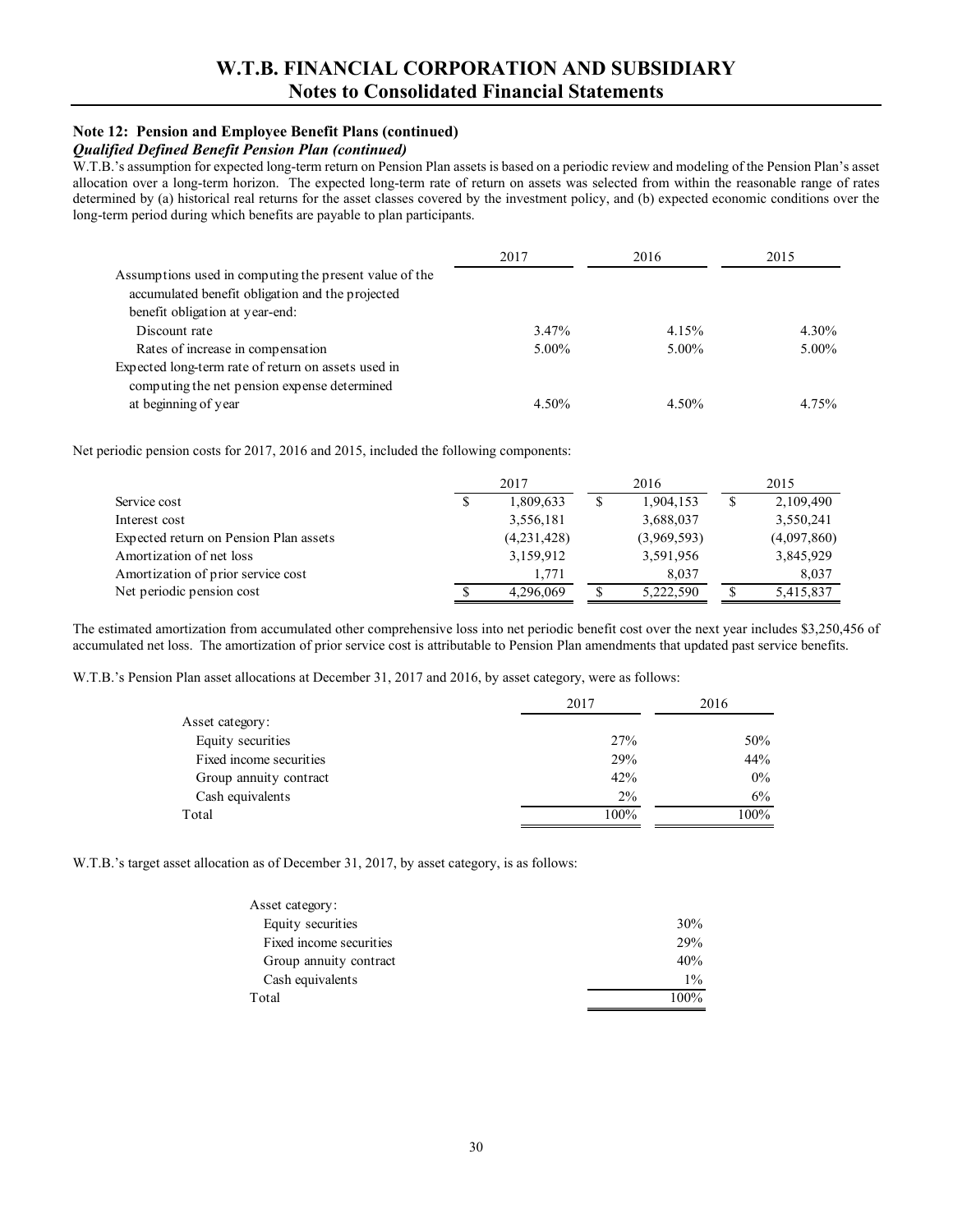# **Note 12: Pension and Employee Benefit Plans (continued)**

### *Qualified Defined Benefit Pension Plan (continued)*

W.T.B.'s investment policy provides direction regarding the investment philosophy, objectives and guidelines for Pension Plan assets. Pension Plan assets are to be invested in a diversified structure that appropriately balances risk and rewards. Diversification includes asset allocation between equity and fixed income securities, foreign and domestic securities, industry sectors and asset management styles. Pension Plan assets are to be invested to maintain a balance between the objective to maximize total return and the need to manage the risks associated with the shortening time frame of the Pension Plan while providing sufficient liquidity to support normal plan operations.

The Pension Plan investment policy is periodically reviewed by W.T.B.'s Retirement Benefits Committee. The investment policy is established and administered in a manner so as to comply at all times with applicable government regulations. The Retirement Benefits Committee sets funding targets to contribute amounts not less than the minimum required to be funded under ERISA.

A summary of estimated future pension benefit payments are as follows:

| 2018                  | \$<br>4,127,813 |
|-----------------------|-----------------|
| 2019                  | 4,293,872       |
| 2020                  | 4,391,132       |
| 2021                  | 4,517,809       |
| 2022                  | 4,699,557       |
| Five years thereafter | 26,379,618      |
|                       |                 |

The fair value of W.T.B.'s Pension Plan assets by asset category are as follows:

|                                                | Fair Value Measurements at December 31, 2017 |            |    |            |    |            |    |            |
|------------------------------------------------|----------------------------------------------|------------|----|------------|----|------------|----|------------|
|                                                |                                              | Total      |    | Level 1    |    | Level 2    |    | Level 3    |
| Corporate obligations                          | \$                                           | 5,196,024  | \$ |            | \$ | 5,196,024  | \$ |            |
| U.S. Treasury and government agency securities |                                              | 6,681,872  |    |            |    | 6,681,872  |    |            |
| U.S. Treasury inflation indexed bonds          |                                              | 2,642,779  |    |            |    | 2,642,779  |    |            |
| Domestic equity securities                     |                                              | 9,733,346  |    | 9,733,346  |    |            |    |            |
| Closed-end REIT                                |                                              | 389,201    |    | 389,201    |    |            |    |            |
| Mutual funds:                                  |                                              |            |    |            |    |            |    |            |
| Market neutral                                 |                                              | 2,741,798  |    | 2,741,798  |    |            |    |            |
| Hedged equity                                  |                                              | 1,804,343  |    | 1,804,343  |    |            |    |            |
| International equity funds                     |                                              | 5,274,387  |    | 5,274,387  |    |            |    |            |
| High yield                                     |                                              | 2,933,206  |    | 2,933,206  |    |            |    |            |
| Domestic equity funds                          |                                              | 2,523,637  |    | 2,523,637  |    |            |    |            |
| Global macro                                   |                                              | 2,081,504  |    | 2,081,504  |    |            |    |            |
| Floating rate                                  |                                              | 2,080,130  |    | 2,080,130  |    |            |    |            |
| Diversified real estate                        |                                              | 1,397,683  |    | 1,397,683  |    |            |    |            |
| M anaged futures                               |                                              | 1,407,119  |    | 1,407,119  |    |            |    |            |
| Global infrastructure                          |                                              | 1,383,797  |    | 1,383,797  |    |            |    |            |
| Diversified commodities                        |                                              | 1,443,597  |    | 1,443,597  |    |            |    |            |
| International bonds                            |                                              | 4,589,215  |    | 4,589,215  |    |            |    |            |
| Group annuity contract                         |                                              | 41,551,388 |    |            |    |            |    | 41,551,388 |
| Marketable CDs                                 |                                              | 439,342    |    |            |    | 439,342    |    |            |
| Money market fund                              |                                              | 1,485,998  |    |            |    | 1,485,998  |    |            |
| Assets at fair value                           |                                              | 97,780,366 | \$ | 39,782,963 | \$ | 16,446,015 | \$ | 41,551,388 |
| Dividends and accrued interest                 |                                              | 75,055     |    |            |    |            |    |            |
| Total assets reported                          | S                                            | 97,855,421 |    |            |    |            |    |            |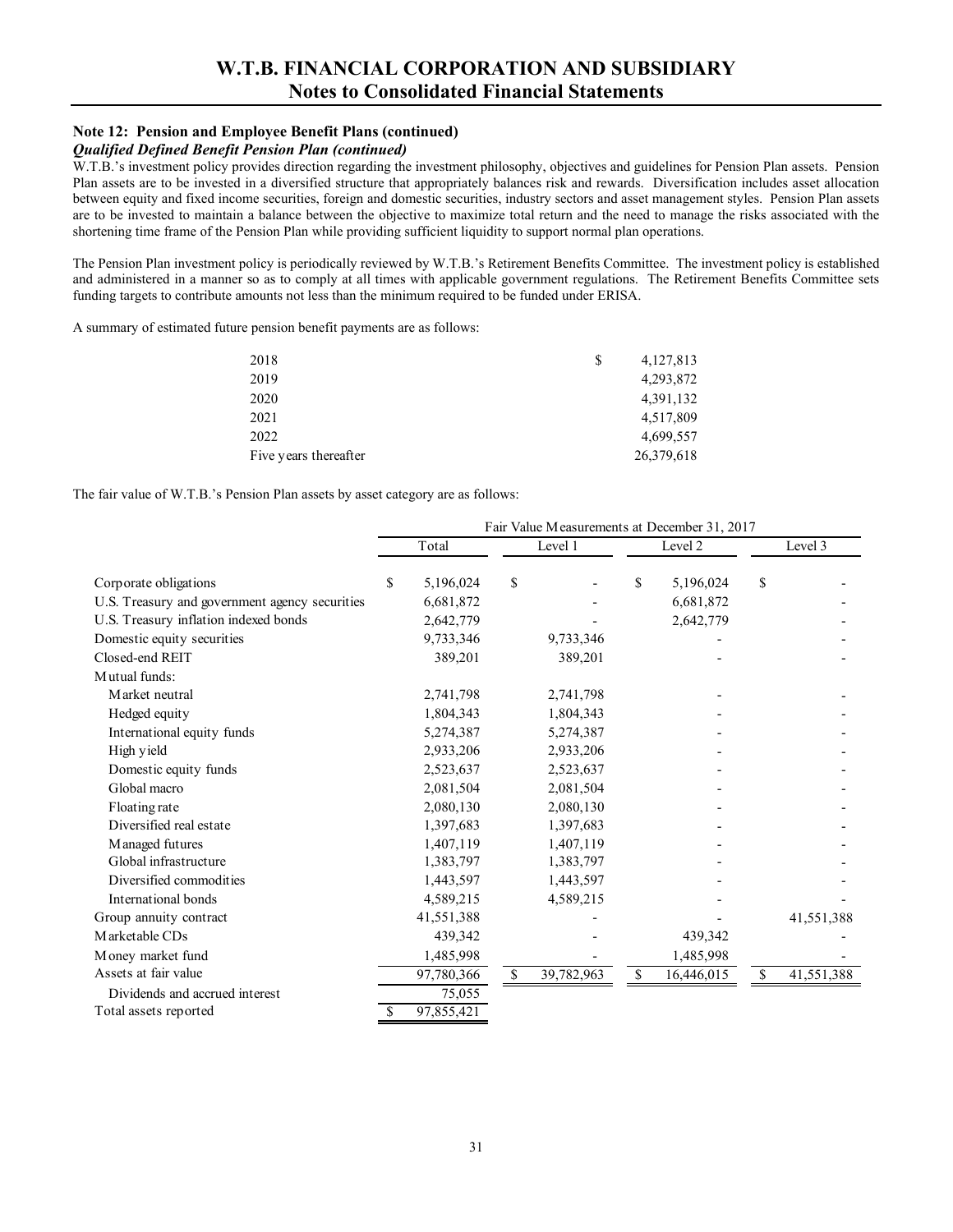#### **Note 12: Pension and Employee Benefit Plans (continued)** *Qualified Defined Benefit Pension Plan (continued)*

|                                                | Fair Value Measurements at December 31, 2016 |            |               |            |         |            |         |  |
|------------------------------------------------|----------------------------------------------|------------|---------------|------------|---------|------------|---------|--|
|                                                |                                              | Total      | Level 1       |            | Level 2 |            | Level 3 |  |
| Corporate obligations                          | \$                                           | 8,457,681  | \$            |            | \$      | 8,457,681  | \$      |  |
| U.S. Treasury and government agency securities |                                              | 15,851,302 |               |            |         | 15,851,302 |         |  |
| U.S. Treasury inflation indexed bonds          |                                              | 3,434,108  |               |            |         | 3,434,108  |         |  |
| State and municipal securities                 |                                              | 675,884    |               |            |         | 675,884    |         |  |
| Mutual funds:                                  |                                              |            |               |            |         |            |         |  |
| Market neutral                                 |                                              | 12,966,112 |               | 12,966,112 |         |            |         |  |
| Hedged equity                                  |                                              | 11,323,507 |               | 11,323,507 |         |            |         |  |
| International equity funds                     |                                              | 9,534,311  |               | 9,534,311  |         |            |         |  |
| High yield                                     |                                              | 5,210,662  |               | 5,210,662  |         |            |         |  |
| Domestic equity funds                          |                                              | 4,536,395  |               | 4,536,395  |         |            |         |  |
| Global macro                                   |                                              | 3,435,795  |               | 3,435,795  |         |            |         |  |
| Floating rate                                  |                                              | 3,572,849  |               | 3,572,849  |         |            |         |  |
| Diversified real estate                        |                                              | 2,306,939  |               | 2,306,939  |         |            |         |  |
| Managed futures                                |                                              | 2,292,582  |               | 2,292,582  |         |            |         |  |
| Global infrastructure                          |                                              | 2,351,476  |               | 2,351,476  |         |            |         |  |
| Diversified commodities                        |                                              | 2,333,324  |               | 2,333,324  |         |            |         |  |
| Marketable CDs                                 |                                              | 686,828    |               |            |         | 686,828    |         |  |
| Money market fund                              |                                              | 5,852,026  |               |            |         | 5,852,026  |         |  |
| Assets at fair value                           |                                              | 94,821,781 | <sup>\$</sup> | 59,863,952 | \$      | 34,957,829 | \$      |  |
| Dividends and accrued interest                 |                                              | 129,841    |               |            |         |            |         |  |
| Total assets reported                          |                                              | 94,951,622 |               |            |         |            |         |  |

### *Employee Savings Plan*

Substantially all of W.T.B.'s employees are eligible to participate in the WTB Defined Contribution Retirement and 401(k) Plan ("WTB 401(k) Plan"), a defined contribution plan sponsored by the Bank. This plan allows qualified employees, at their option, to make contributions of up to certain percentages of pre-tax base salary through salary deductions under Section 401(k) of the Internal Revenue Code. Employer contributions may be made at the discretion of the Board of Directors of the Bank (and electing affiliates of the Bank). The Bank matches a portion of qualified employee contributions. Matching contribution expense for 2017, 2016 and 2015 was \$1,944,124, \$1,776,997 and \$1,635,864, respectively. Employees hired on or after January 1, 2004, are placed in an eligible class for an annual nonelective supplementary contribution equal to at least three percent of eligible compensation after meeting certain requirements. The defined contribution expense for 2017, 2016 and 2015 was \$1,386,360, \$1,217,956 and \$1,030,000, respectively. Contributions are invested at the employees' direction among a variety of investment alternatives.

### *Supplemental Retirement Plans*

W.T.B. is obligated under various nonqualified deferred compensation plans to help supplement the retirement income of certain executives, including certain retired executives. These unfunded plans are defined benefit plans, and provide for payments after the executive's retirement. At December 31, 2017 and 2016, liabilities recorded for the various supplemental retirement and salary continuation plan benefits totaled \$5,228,741 and \$5,437,521, respectively, and were recorded in other liabilities. Changes in the valuation of those liabilities reduced benefit expense by \$93,639, and \$87,051 for the years ended December 31, 2017 and 2016, respectively.

### *Self-Insured Medical, Dental and Vision Plans*

W.T.B. offers medical, dental and vision plans to its employees and self-insures many of these plans. W.T.B. contracts with third-parties to act as claims administrators. Funding for benefits is derived from employer and employee contributions. W.T.B. limits its potential losses through insurance policies with stop-loss carriers. Medical, dental and vision plan expenses were \$5,452,310, \$4,829,315 and \$4,103,268 for 2017, 2016 and 2015, respectively. Self-insurance reserves were \$597,453 and \$457,219 for 2017 and 2016, respectively, and were included in other liabilities.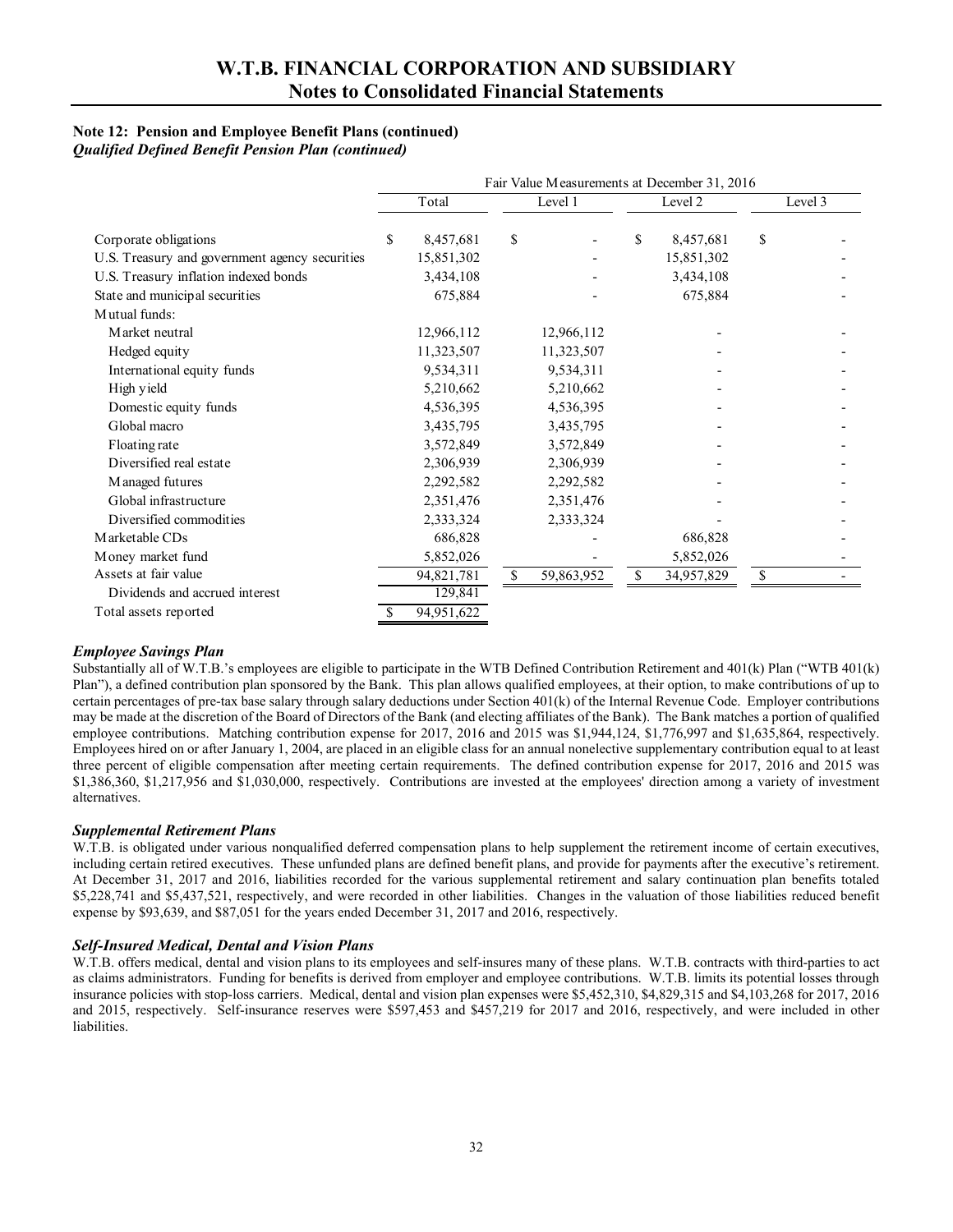#### **Note 13: Stock-Based Compensation Plans**

W.T.B. has a nonqualified deferred compensation "phantom stock" plan for executive officers ("Phantom Stock Plan"). The values of the Phantom Stock Plan awards are indexed to W.T.B.'s book value per share and vest over a five-year period. The stock awards and the change in value of the prior years' stock awards are expensed as compensation over the vesting period. Phantom Stock Plan compensation expense for 2017, 2016 and 2015 was \$1,572,066, \$1,310,517 and \$1,156,524, respectively. Dividend payments on vested and unvested phantom stock are recorded as compensation expense during the period in which they are paid. Phantom Stock Plan dividend payments for 2017, 2016 and 2015 were \$190,482, \$152,124 and \$121,807, respectively.

A summary of changes in the Phantom Stock Plan follows:

|                            | Number of Shares | <b>Total Share Value</b> |
|----------------------------|------------------|--------------------------|
| Balance, December 31, 2014 | 39,961           | \$<br>6,590,767          |
| Granted                    | 4,821            | 795,000                  |
| Increase in value          |                  | 710,370                  |
| Settled                    |                  |                          |
| Balance, December 31, 2015 | 44,782           | 8,096,137                |
| Granted                    | 5,926            | 1,071,345                |
| Increase in value          |                  | 652,630                  |
| Settled                    |                  |                          |
| Balance, December 31, 2016 | 50,708           | 9,820,112                |
| Granted                    | 5,983            | 1,158,668                |
| Increase in value          |                  | 726,778                  |
| Settled                    |                  |                          |
| Balance, December 31, 2017 | 56,691           | 11,705,558               |

At December 31, 2017 and 2016, there were 12,000 and 10,255 unvested phantom shares with total share values of \$2,477,760 and \$1,985,984 and those unvested shares had related liabilities recorded in the amounts of \$897,156 and \$503,516, respectively. Included in other liabilities are Phantom Stock Plan liabilities in the amounts of \$9,909,595 and \$8,337,644 at December 31, 2017 and 2016, respectively.

On February 23, 2010, the Board of Directors approved the W.T.B. Financial Corporation 2010 Restricted Stock Incentive Plan (the "Restricted Stock Plan") to enhance the long-term shareholder value of W.T.B. by offering opportunities to select persons to participate in the growth and success of W.T.B., encourage them to remain in service and to acquire stock and maintain ownership of W.T.B. Under the Restricted Stock Plan, W.T.B. is authorized to grant up to 150,000 shares of Class B common stock, of which 63,928 shares have been granted. The vesting period is determined by the plan administrator on an individual grant basis. For awards granted in 2013 and subsequent years, the vesting is 20% per year over five years. Recipients do not have the right to receive dividends on unvested restricted shares.

The following is a summary of W.T.B.'s unvested restricted stock activity for the years ended December 31, 2017, 2016 and 2015:

|                            |                  | Weighted        |  |  |  |
|----------------------------|------------------|-----------------|--|--|--|
|                            |                  | Average Grant   |  |  |  |
|                            | Number of Shares | Date Fair Value |  |  |  |
| Balance, December 31, 2014 | 24,454           | S<br>129.03     |  |  |  |
| Granted                    | 8,500            | 177.81          |  |  |  |
| Vested                     | (8,161)          | 114.91          |  |  |  |
| Forfeited                  |                  |                 |  |  |  |
| Balance, December 31, 2015 | 24,793           | 150.40          |  |  |  |
| Granted                    | 7,463            | 187.14          |  |  |  |
| Vested                     | (8,261)          | 136.55          |  |  |  |
| Forfeited                  |                  |                 |  |  |  |
| Balance, December 31, 2016 | 23,995           | 166.60          |  |  |  |
| Granted                    | 7,150            | 232.90          |  |  |  |
| Vested                     | (8,053)          | 153.22          |  |  |  |
| Forfeited                  |                  |                 |  |  |  |
| Balance, December 31, 2017 | 23,092           | 191.79          |  |  |  |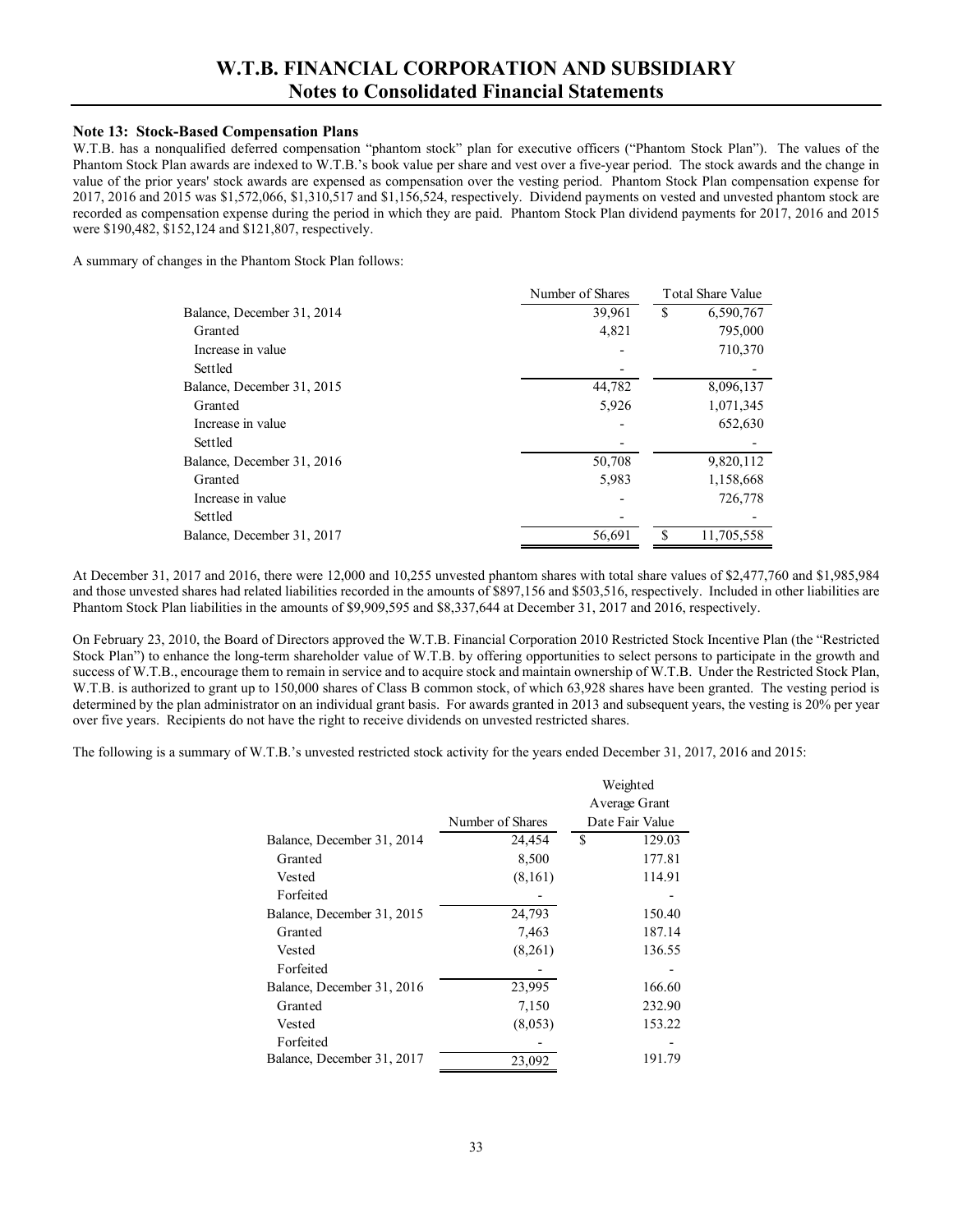#### **Note 13: Stock-Based Compensation Plans (continued)**

The grant date fair value of the restricted shares is estimated using recent observable sales. Compensation expense related to the restricted shares was \$1,355,629, \$1,216,615 and \$1,096,631 for the years ended December 31, 2017, 2016 and 2015, respectively. The total income tax benefit recognized related to restricted stock awards was \$695,229, \$572,195 and \$563,477 for the years ended December 31, 2017, 2016 and 2015, respectively. As of December 31, 2017, there was \$3,277,365 of unrecognized compensation cost related to the unvested restricted stock awards, which is expected to be recognized over a weighted average period of 3.2 years.

### **Note 14: Income Taxes**

The Tax Act was enacted December 22, 2017. The law includes significant changesto the U.S. corporate tax system, including a federal corporate rate reduction from 35% to 21%. As a result of when the Tax Act was signed into law, W.T.B.'s deferred tax assets and liabilities were required to be re-measured using the lower 21% federal rate as of December 31, 2017. The accounting for income tax effects of the Tax Act was complete as of December 31, 2017. This resulted in a one-time unfavorable charge to tax expense of approximately \$16,786,807. This was based on certain estimates of deferred tax balances and as such, additional adjustments may arise during 2018 as these calculations are finalized. Management does not anticipate that these adjustments will be material to the financial statements.

The current and deferred portions of income taxes for the years ended December 31 were as follows:

|                             | 2017             | 2016             | 2015 |              |
|-----------------------------|------------------|------------------|------|--------------|
| Current expense:            |                  |                  |      |              |
| Federal                     | \$<br>28,947,529 | \$<br>27,692,160 | \$   | 23,943,290   |
| State                       | 1,215,826        | 1,047,624        |      | 933,949      |
|                             | 30,163,355       | 28,739,784       |      | 24,877,239   |
| Deferred expense (benefit): |                  |                  |      |              |
| Federal                     | 16,250,852       | (1,010,571)      |      | (1,582,257)  |
| State                       | (137, 779)       | (32,672)         |      | (32,994)     |
|                             | 16,113,073       | (1,043,243)      |      | (1,615,251)  |
| Income taxes                | 46,276,428       | 27,696,541       |      | 23, 261, 988 |

Income taxes on pre-tax income differ from the statutory rate of 35% for the following reasons:

|                                                           | 2017          |           | 2016                     |           | 2015                     |          |
|-----------------------------------------------------------|---------------|-----------|--------------------------|-----------|--------------------------|----------|
| Federal income taxes at statutory rate                    | \$30,825,907  | 35.00%    | \$27,798,120             | 35.00%    | \$24,367,595             | 35.00%   |
| State income taxes, net of federal tax benefit            | 700,731       | 0.80%     | 649.024                  | 0.82%     | 585,620                  | 0.84%    |
| Decrease in income taxes due to tax-exempt interest on    |               |           |                          |           |                          |          |
| securities and loans of states and political subdivisions | (827, 205)    | $-0.94%$  | (917.969)                | $-1.16%$  | (893, 054)               | $-1.28%$ |
| Nondeductible interest expense from carrying              |               |           |                          |           |                          |          |
| tax-exempt assets                                         | 15.186        | $0.02\%$  | 16.517                   | $0.02\%$  | 16.389                   | $0.02\%$ |
| Bank owned life insurance                                 | (1, 554, 125) | $-1.77\%$ | (332,984)                | $-0.42%$  | (1,279,275)              | $-1.84%$ |
| Other nondeductible expenses                              | 336.617       | 0.38%     | 481,160                  | 0.61%     | 455.054                  | $0.66\%$ |
| Deferred tax assets write-down                            | 16,786,807    | 19.06%    | $\overline{\phantom{0}}$ | $0.00\%$  | $\overline{\phantom{0}}$ | $0.00\%$ |
| Other                                                     | (7,490)       | $-0.01\%$ | 2,673                    | $-0.01\%$ | 9,659                    | $0.00\%$ |
| Income taxes                                              | \$46,276,428  | 52.54%    | \$27,696,541             | 34.86%    | \$23,261,988             | 33.40%   |

There were no taxes on net securities gains included in income taxes for the year ended December 31, 2017. Included in income taxes are taxes of \$350,264 and \$211,984 on net securities gains for the years ended December 31, 2016 and 2015, respectively.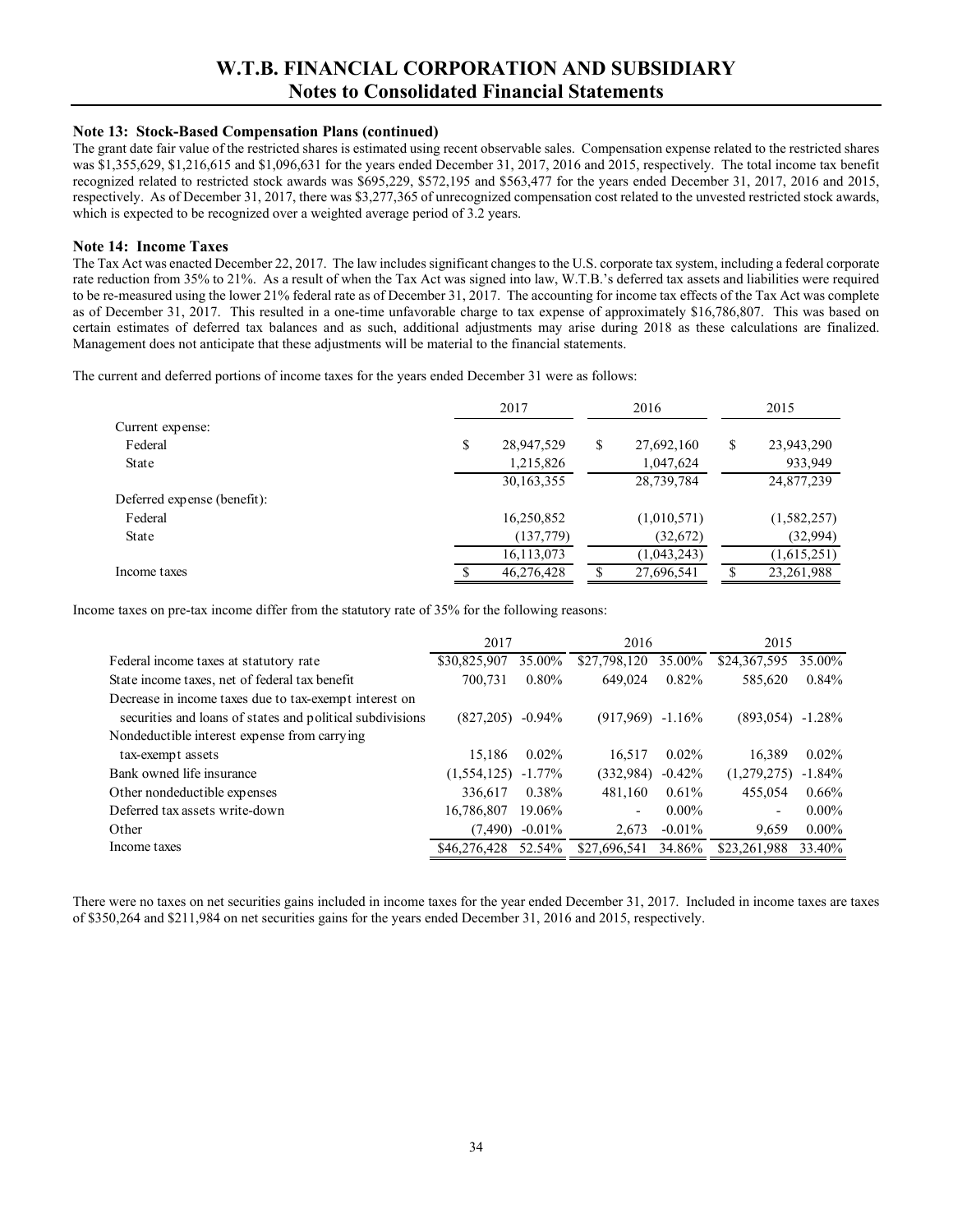### **Note 14: Income Taxes (continued)**

Deferred income taxes reflect the net tax effects of temporary differences between the carrying amounts of assets and liabilities for financial reporting purposes and the amounts used for income tax purposes. Significant components of the deferred assets and liabilities at December 31 were as follows:

|    | 2017       | 2016 |            |  |
|----|------------|------|------------|--|
|    |            |      |            |  |
| \$ | 19,299,020 | \$   | 31,065,060 |  |
|    | 222,397    |      | 362,120    |  |
|    | 4,288,678  |      | 7,033,904  |  |
|    | 4,741,560  |      | 6,765,370  |  |
|    |            |      | 1,934,824  |  |
|    | 39,338     |      | 130,638    |  |
|    | 282,690    |      | 483,480    |  |
|    | 81,080     |      | 173,014    |  |
|    | 268,899    |      | 353,397    |  |
|    | 29,223,662 |      | 48,301,807 |  |
|    |            |      |            |  |
|    | 1,082,258  |      | 3,102,451  |  |
|    | 409,507    |      |            |  |
|    | 1,620,935  |      | 2,635,535  |  |
|    | 89,804     |      | 201,017    |  |
|    | 183,448    |      | 144,141    |  |
|    | 4,405      |      | 6,565      |  |
|    | 197,461    |      | 279,813    |  |
|    | 95,978     |      | 132,401    |  |
|    | 3,683,796  |      | 6,501,923  |  |
| S  | 25,539,866 | \$   | 41,799,884 |  |
|    |            |      |            |  |

W.T.B. files income tax returns in the U.S. federal jurisdiction and various states. With few exceptions, W.T.B. is no longer subject to U.S. federal, state or local income tax examinations by tax authorities for years before 2014.

W.T.B. determined that it was not required to establish a valuation allowance for deferred tax assets since it is more likely than not that the deferred tax asset will be realized through carry back to taxable income in prior years, future reversals of existing taxable temporary differences, and, to a lesser extent, future taxable income. W.T.B.'s net deferred tax asset is recorded in the consolidated statements of financial condition as an asset.

At December 31, 2017 and 2016, W.T.B. had no unrecognized tax benefits. W.T.B. does not expect the total amount of unrecognized tax benefits to significantly increase within the next twelve months.

W.T.B. had no uncertain tax positions as of December 31, 2017 or 2016; therefore, no liabilities were necessary for unrecognized tax benefits.

#### **Note 15: Financial Instruments with Off-Balance-Sheet Risk**

The Bank is a party to financial instruments with off-balance-sheet risk in the normal course of business to meet the financing needs of its customers. The Bank's financial instruments with off-balance-sheet risk include commitments to extend credit, standby letters of credit, and commercial letters of credit.

Such commitments involve, to varying degrees, elements of credit, liquidity and interest rate risk in excess of the amount recognized in the consolidated statements of financial condition. The Bank's exposure to credit losses is represented by the contractual amounts of those instruments. The Bank uses the same credit policies in making commitments and conditional obligations as used in the lending process.

Commitments to extend credit are agreements to lend to customers as long as there are no violations of any conditions established in the commitment contracts. Commitments generally have fixed expiration dates or other termination clauses and may require payment of a fee. Since many of the commitments are expected to expire without being completely drawn upon, the total commitment amounts do not necessarily represent future cash requirements. The Bank evaluates customers' creditworthiness on a case-by-case basis. The amount of collateral obtained, if deemed necessary by the Bank upon extension of credit, is based on management's credit evaluation of the customer.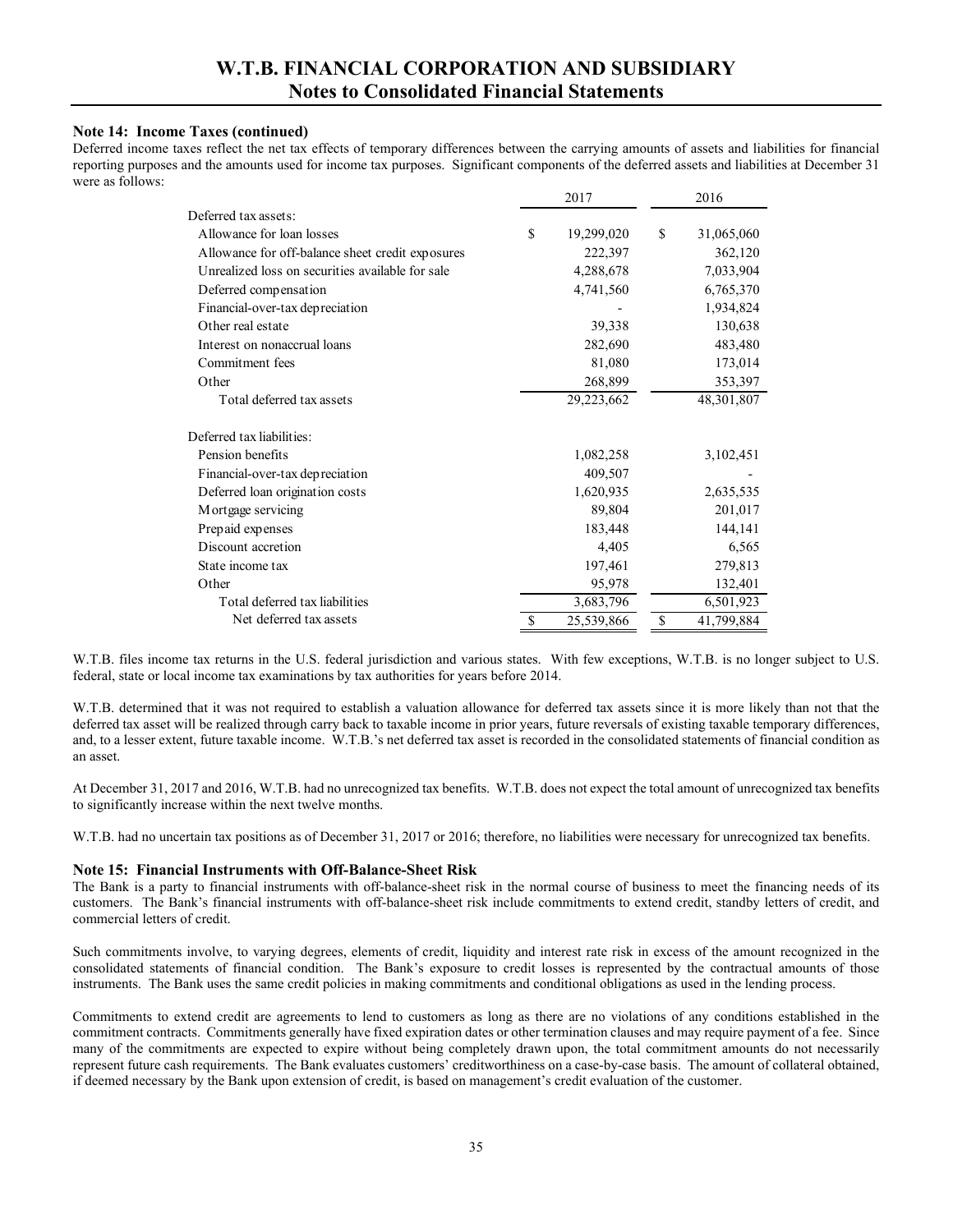#### **Note 15: Financial Instruments with Off-Balance-Sheet Risk (continued)**

Collateral varies, but may include accounts receivable; inventory; property, plant and equipment; residential real estate; or income producing commercial properties.

Standby letters of credit are conditional commitments issued by the Bank to guarantee the performance of commercial customers to a third party. The credit risk involved in issuing standby letters of credit is essentially the same as that involved in extending loans to customers.

Through commercial letters of credit, the Bank guarantees customers' trade transactions to third parties, generally to finance commercial contracts for the shipment of goods. The Bank's credit risk in these transactions is limited, since the contracts are supported by the merchandise being shipped and are generally of short duration.

Following is a summary of the Bank's exposure to off-balance-sheet risk at December 31:

|                                                        | 2017          | 2016             |
|--------------------------------------------------------|---------------|------------------|
| Financial instruments whose contract amounts represent |               |                  |
| credit risk:                                           |               |                  |
| Commitments to extend credit                           | 1,956,917,426 | \$ 1,917,998,731 |
| Standby letters of credit                              | 72,873,172    | 82,005,968       |
| Commercial letters of credit                           | 174.428       | 5,546,574        |

A reserve for credit losses on off-balance-sheet credit exposures is maintained at a level management considers adequate. As of December 31, 2017 and 2016, the balance of the allowance was \$1,000,000, which was included in other liabilities in the consolidated statements of financial condition.

#### **Note 16: Fair Value Measurements**

W.T.B. measures some of its assets on a fair value basis. Fair value is used on a recurring basis for certain assets, such as securities available for sale and interest rate swaps, for which fair value is the primary basis of accounting. Fair value is defined as the price that would be received for the sale of an asset in an orderly transaction between market participants at the measurement date. If there has been a significant decrease in the volume and level of activity for the asset or liability, a change in valuation technique or the use of multiple valuation techniques may be appropriate. In such instances, determining the price at which willing market participants would transact at the measurement date under current market conditions depends on the facts and circumstances and requires the use of significant judgment. The fair value is a reasonable point within the range that is most representative of fair value under current market conditions.

Fair value measurement, among other things, requires W.T.B. to maximize the use of observable inputs and minimize the use of unobservable inputs. Observable inputs reflect market data obtained from independent sources, while unobservable inputs reflect W.T.B.'s market assumptions. Three types of inputs create the following fair value hierarchy:

Level 1 - Quoted prices for identical instruments in active markets that W.T.B. has the ability to access as of the measurement date.

Level 2 - Quoted prices for similar instruments in active markets; quoted prices for identical or similar instruments in markets that are not active; and model-derived valuations whose inputs are observable or whose significant value drivers are observable market data.

Level 3 - Valuations for instruments with inputs that are unobservable, are derived from other valuation methodologies, including option pricing models, discounted cash flow models and similar techniques, and are not based on market exchange, dealer, or broker traded transactions. Level 3 valuations incorporate certain assumptions and projections in determining the fair value assigned to such instruments.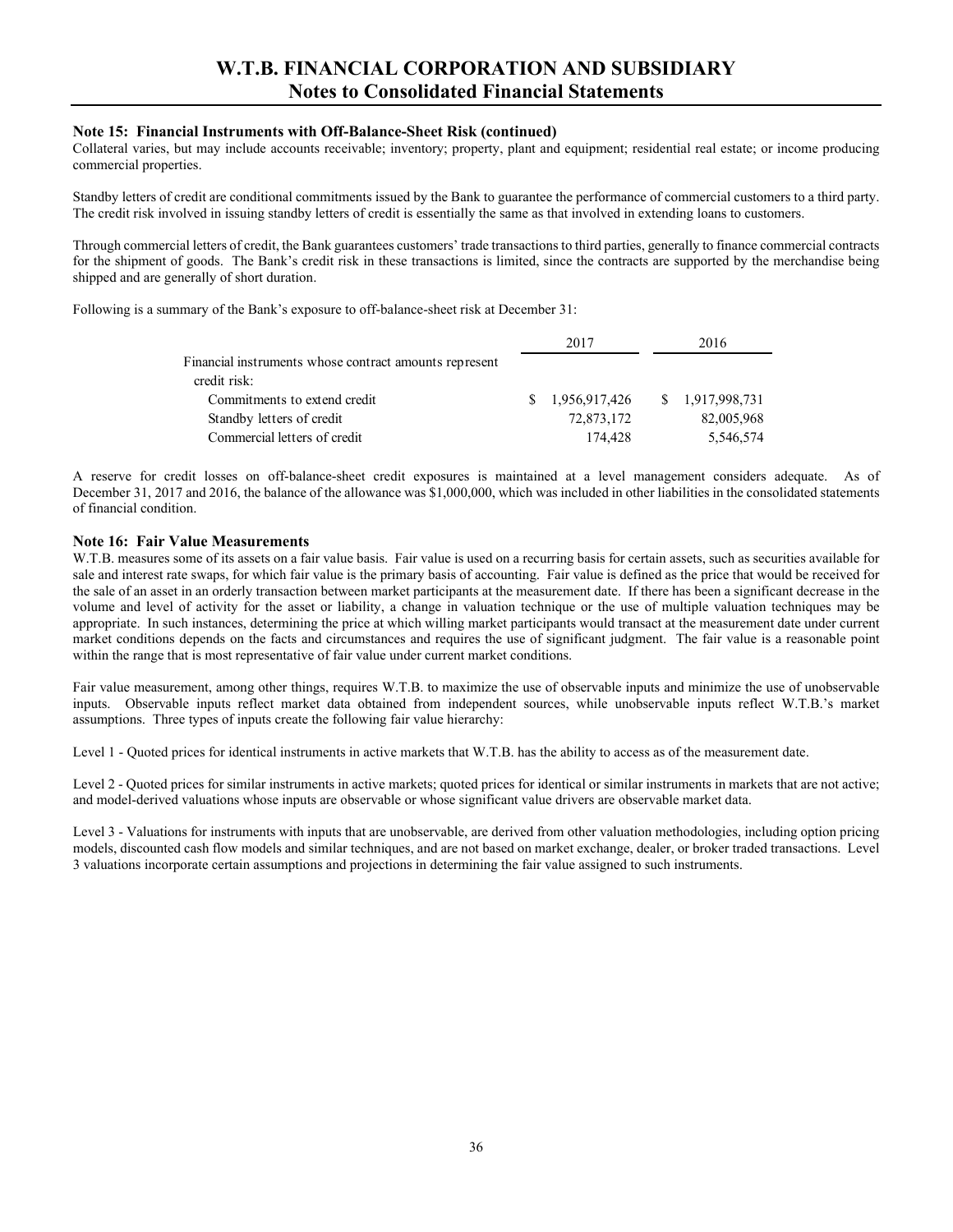### **Note 16: Fair Value Measurements (continued)**

A financial instrument's categorization within the valuation hierarchy is based upon the lowest level of input that is significant to the fair value measurement.

The following table presents information about W.T.B.'s assets and liabilities measured at fair value on a recurring basis and the level within the fair value hierarchy of the fair value measurements for those assets at December 31:

|                                    |                  | 2017    |                   |         |
|------------------------------------|------------------|---------|-------------------|---------|
|                                    | Total            | Level 1 | Level 2           | Level 3 |
| Securities available for sale:     |                  |         |                   |         |
| U.S. Treasury and federal agencies | 575,957,647<br>S | \$      | 575,957,647<br>\$ | \$      |
| States and political subdivisions  | 1,346,027        |         | 1,346,027         |         |
| Mortgage-backed securities         | 329,360,264      |         | 329,360,264       |         |
| Interest rate swap assets          | 225,177          |         | 225,177           |         |
| Total assets                       | 906,889,115      | \$      | 906,889,115       | \$      |
| Interest rate swap liabilities     | 355,195          | \$      | 355,195           | \$      |
| Total liabilities                  | 355,195          | \$      | 355,195           |         |
|                                    |                  | 2016    |                   |         |
|                                    | Total            | Level 1 | Level 2           | Level 3 |
| Securities available for sale:     |                  |         |                   |         |
| U.S. Treasury and federal agencies | 529,804,620<br>S | \$      | 529,804,620<br>\$ | \$      |
| States and political subdivisions  | 1,353,556        |         | 1,353,556         |         |
| M ortgage-backed securities        | 401,630,285      |         | 401,630,285       |         |
| Total assets                       | 932,788,461      | \$      | 932,788,461       | \$      |
| Interest rate swap liabilities     | 266,026          | S       | 266,026           | \$      |
| Total liabilities                  | 266,026          | \$      | 266,026           | \$      |

The following table presents the fair value measurement of assets on a nonrecurring basis and the level within the fair value hierarchy for those assets at December 31:

| Level 3 |
|---------|
| 531,360 |
| 310,500 |
| 841,860 |
|         |
| Level 3 |
| 870,500 |
| 870,500 |
|         |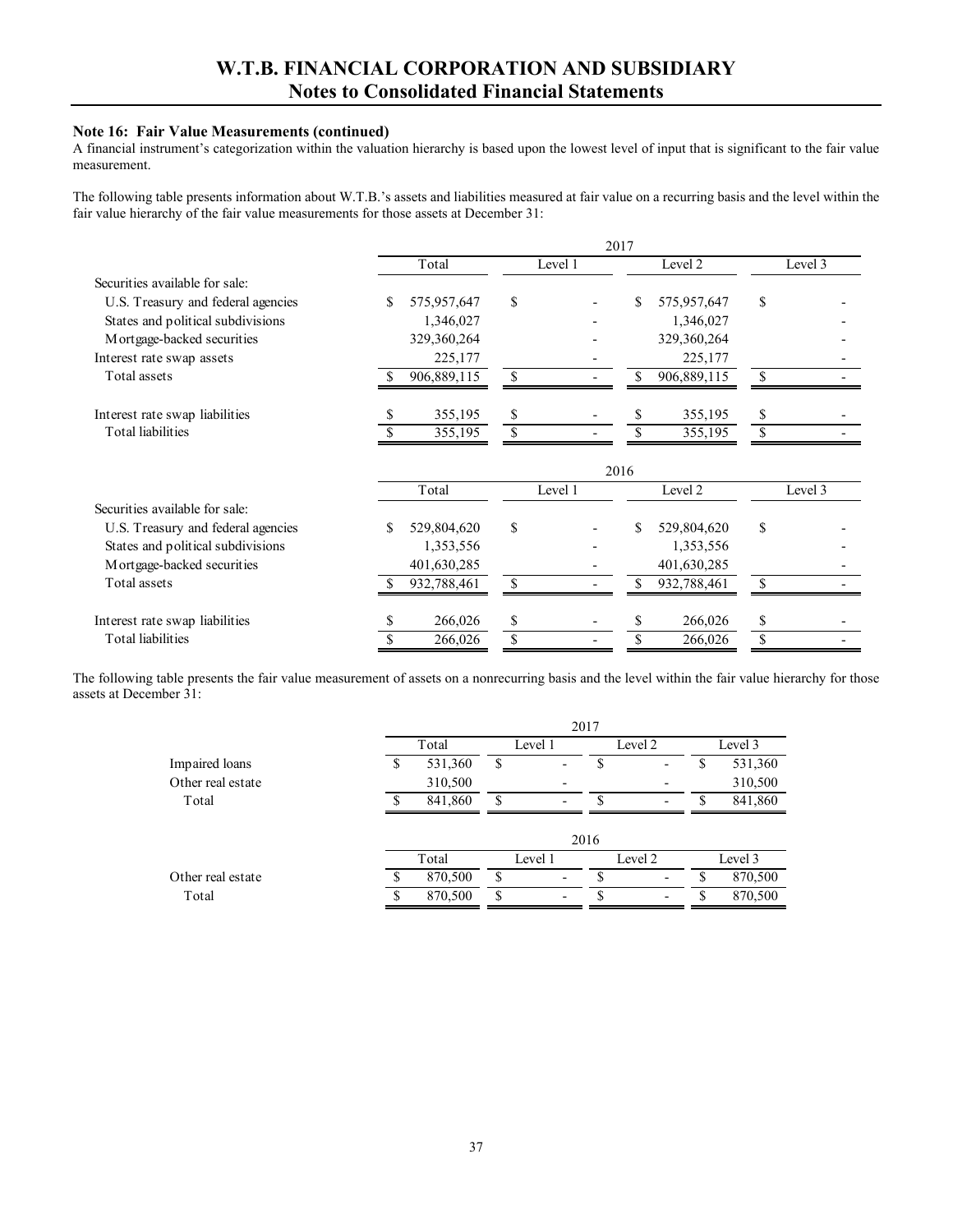### **Note 16: Fair Value Measurements (continued)**

The following table provides additional quantitative information about the unobservable inputs for W.T.B.'s assets and liabilities classified as Level 3 and measured at fair value on a nonrecurring basis at December 31:

|                             |    |            | 2017                |                             |                  |
|-----------------------------|----|------------|---------------------|-----------------------------|------------------|
| <b>Financial Instrument</b> |    | Fair Value | Valuation Technique | Unobservable Input          | Weighted Average |
| Impaired loans              | \$ | 531,360    | Market approach     | Selling costs               | 10.0%            |
|                             |    |            |                     | Discount to appraised value | $10.0\%$         |
| Other real estate owned     |    | 310,500    | Market approach     | Selling costs               | 11.0%            |
|                             |    | 841,860    |                     |                             |                  |
|                             |    |            | 2016                |                             |                  |
| <b>Financial Instrument</b> |    | Fair Value | Valuation Technique | Unobservable Input          | Weighted Average |
| Other real estate owned     | c  | 870,500    | Market approach     | Selling costs               | 4.0%             |
|                             | \$ | 870,500    |                     |                             |                  |

Carrying values of certain impaired loans are periodically evaluated to determine if valuation adjustments, or partial write-downs, should be recorded. When a collateral dependent loan is identified as impaired, the impairment is measured using the current fair value of the collateral, less selling costs. Depending on the characteristics of a loan, the fair value of collateral is generally estimated by obtaining external appraisals. Troubled debt restructurings that are not collateral dependent discount expected future cash flows based on the original contractual rate of the loan and are not considered to be at fair value. The significant unobservable inputs used in the fair value measurement of impaired loans may include estimated selling costs, discounts that may be required to dispose of the property, and management assumptions regarding market trends and other relevant factors. If the determined value of the impaired loan is less than the recorded investment in the loan, impairment is recognized by adjusting the carrying value of the loan through a charge-off to the allowance for loan losses. The carrying value of loans fully charged-off is zero.

Carrying values of other real estate owned are periodically evaluated to determine if valuation adjustments, or partial write-downs, should be recorded. Other real estate owned is carried at the lower of cost or fair value of the property, less the estimated cost to sell. Factors considered in determining the fair value of the property generally include geographic sales trends, the value of comparable sales of surrounding property, pending purchase agreements, as well as the condition of the property.

W.T.B. is required to disclose the estimated fair value of financial instruments, whether or not recognized in the balance sheet, for which it is practicable to estimate those values. These fair value estimates are made at December 31 based on relevant market information and information about the financial instruments. Fair value estimates are intended to represent the price at which an asset could be sold or the price at which a liability could be settled. However, given there is no active market or observable market transactions for many of W.T.B.'s financial instruments, W.T.B.'s estimates of many of these fair values are subjective in nature, involve uncertainties and matters of significant judgment and therefore cannot be determined with precision. Changes in assumptions could significantly affect the estimated values. Nonfinancial instruments are excluded from disclosure requirements. Specifically, land and buildings are not disclosed at fair value, nor is the value derived from retaining customer deposit relationships, commonly referred to as a customer deposit base intangible. Accordingly, the aggregate fair value amounts presented are not intended to represent the fair value of W.T.B.'s assets and liabilities taken as a whole, nor W.T.B.'s shareholders' equity.

The following methods and assumptions were used by W.T.B. in estimating its fair value disclosures for each class of financial instruments:

#### *Cash and Cash Equivalents*

The carrying amounts reported in the statements of financial condition for cash and short-term instruments approximate those assets' fair values.

#### *Securities*

W.T.B. estimates fair values using external, independent pricing models that consider standard input factors such as observable market data, benchmark yields, interest rate volatilities, broker/dealer quotes, live trading levels, trade execution data, market consensus prepayment speeds and credit spreads. Examples of such instruments that would generally be classified within Level 2 of the valuation hierarchy include governmentsponsored entity obligations, corporate bonds and other securities. Mortgage-backed securities are included in Level 2 if observable inputs are available. In certain cases, where there is limited activity or less transparency around inputs to the valuation, W.T.B. classifies those securities as Level 3.

### *FHLB and PCBB Stock*

The fair values of loans held for sale are based upon the redemption value of the stock that equates to its carrying value.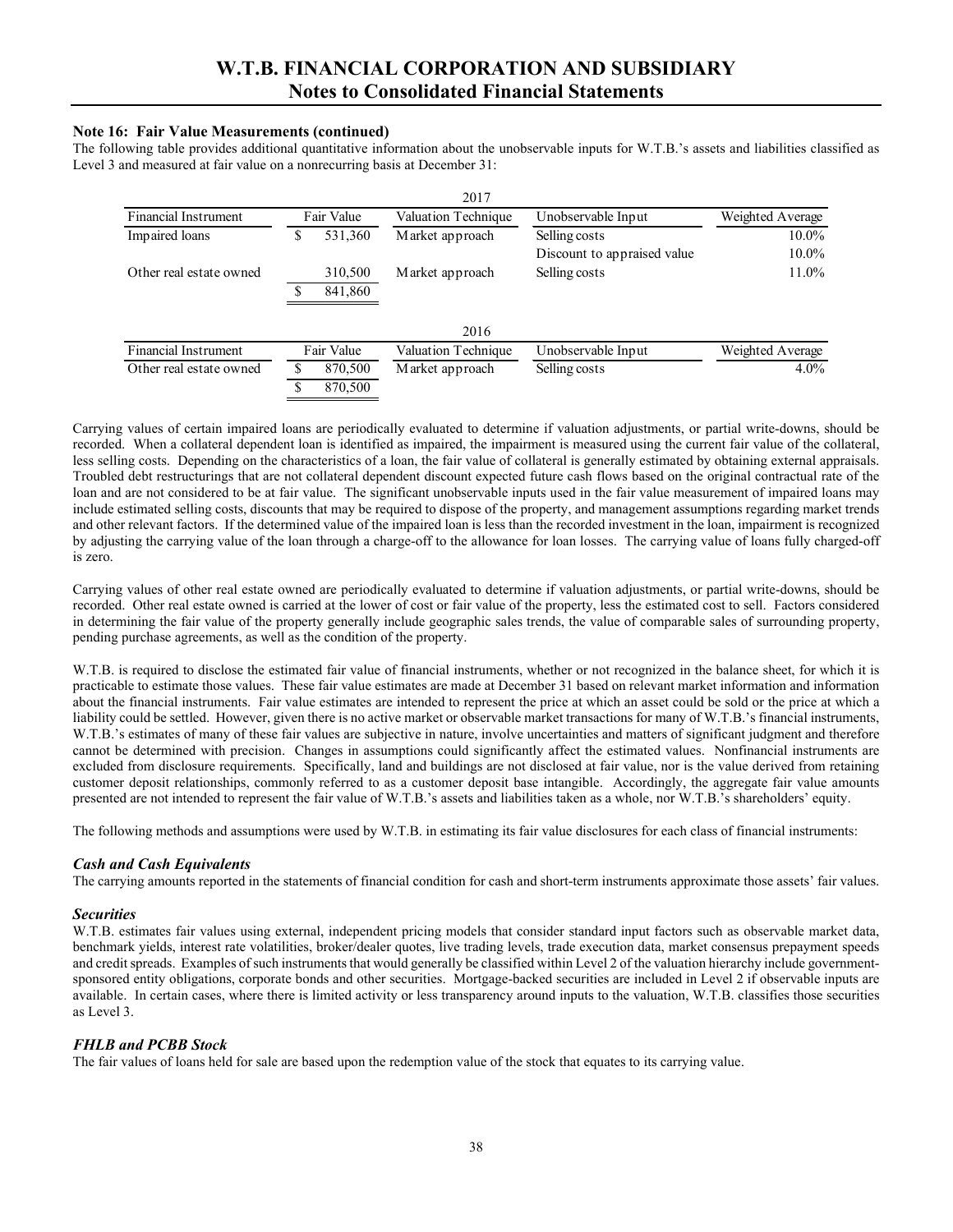### **Note 16: Fair Value Measurements (continued)**

#### *Loans Held for Sale*

Fair value is determined based on quoted secondary market prices for similar loans.

#### *Loans Held in Portfolio*

Fair values of loans are estimated using discounted cash flow analyses and interest rates currently being offered for loans with similar terms to borrowers of similar credit quality. Fair values for noncurrent loans are estimated using discounted cash flow analysis or underlying collateral values, where applicable. The fair values of lending commitments at year-end are estimated to approximate the remaining unamortized fees.

### *Cash Surrender Value of Life Insurance*

The fair value of cash surrender value of life insurance is based upon the surrender value of the policies that equates to its carrying value.

### *Mortgage Servicing Rights*

The fair value of mortgage servicing rights is estimated using discounted cash flows based on current market interest rates and current prepayment assumptions for serviced loans.

### *Deposits*

The fair values disclosed for interest- and noninterest-bearing demand deposits and savings are equal to the amounts payable on demand at the reporting date (i.e., their carrying amounts). The carrying amounts for variable-rate time deposits approximate their fair values at the reporting date. Fair values for fixed-rate time deposits are estimated using a discounted cash flow calculation that applies interest rates currently offered on such deposits to a schedule of aggregated expected monthly maturities.

### *Securities Sold Under Agreements to Repurchase*

The carrying amounts of securities sold under agreements to repurchase approximate their fair values.

### *Interest Rate Swaps*

The fair value of interest rate swaps is estimated by discounting the estimated expected cash flows of the swap using a discount curve and implied forward rates.

### *Carrying Amounts and Estimated Fair Values*

The carrying amounts and estimated fair values of W.T.B.'s financial instruments at December 31 were as follows:

|                                                   |                     | 2017              |                   |
|---------------------------------------------------|---------------------|-------------------|-------------------|
|                                                   | Level in Fair Value |                   | Estimated         |
|                                                   | Hierarchy           | Carrying Amount   | Fair Value        |
| Financial assets:                                 |                     |                   |                   |
| Cash and due from banks and interest-bearing      |                     |                   |                   |
| deposits with banks                               | 1                   | \$<br>854,973,507 | \$<br>854,973,507 |
| Securities available for sale                     | $\overline{2}$      | 906,663,938       | 906,663,938       |
| Securities held to maturity                       | $\overline{c}$      | 480,511,844       | 475, 131, 009     |
| Federal Home Loan Bank and Pacific Coast Bankers' |                     |                   |                   |
| Bancshares stock                                  | $\overline{c}$      | 6,857,600         | 6,857,600         |
| Loans held for sale                               | 2                   | 21,068,365        | 21,068,365        |
| Loans held in portfolio, net of allowance         | 3                   | 3,824,222,951     | 3,855,523,275     |
| Cash surrender value of life insurance            |                     | 7,859,504         | 7,859,504         |
| Mortgage servicing rights                         | 3                   | 403,803           | 1,012,878         |
| Interest rate swaps                               | 2                   | 225,177           | 225,177           |
| Financial liabilities:                            |                     |                   |                   |
| Demand and savings deposits                       |                     | 5,155,590,004     | 5,155,590,004     |
| Time deposits                                     | $\overline{c}$      | 293,275,976       | 292, 337, 144     |
| Securities sold under agreements to repurchase    |                     | 222, 135, 525     | 222, 135, 525     |
| Interest rate swaps                               |                     | 355,195           | 355,195           |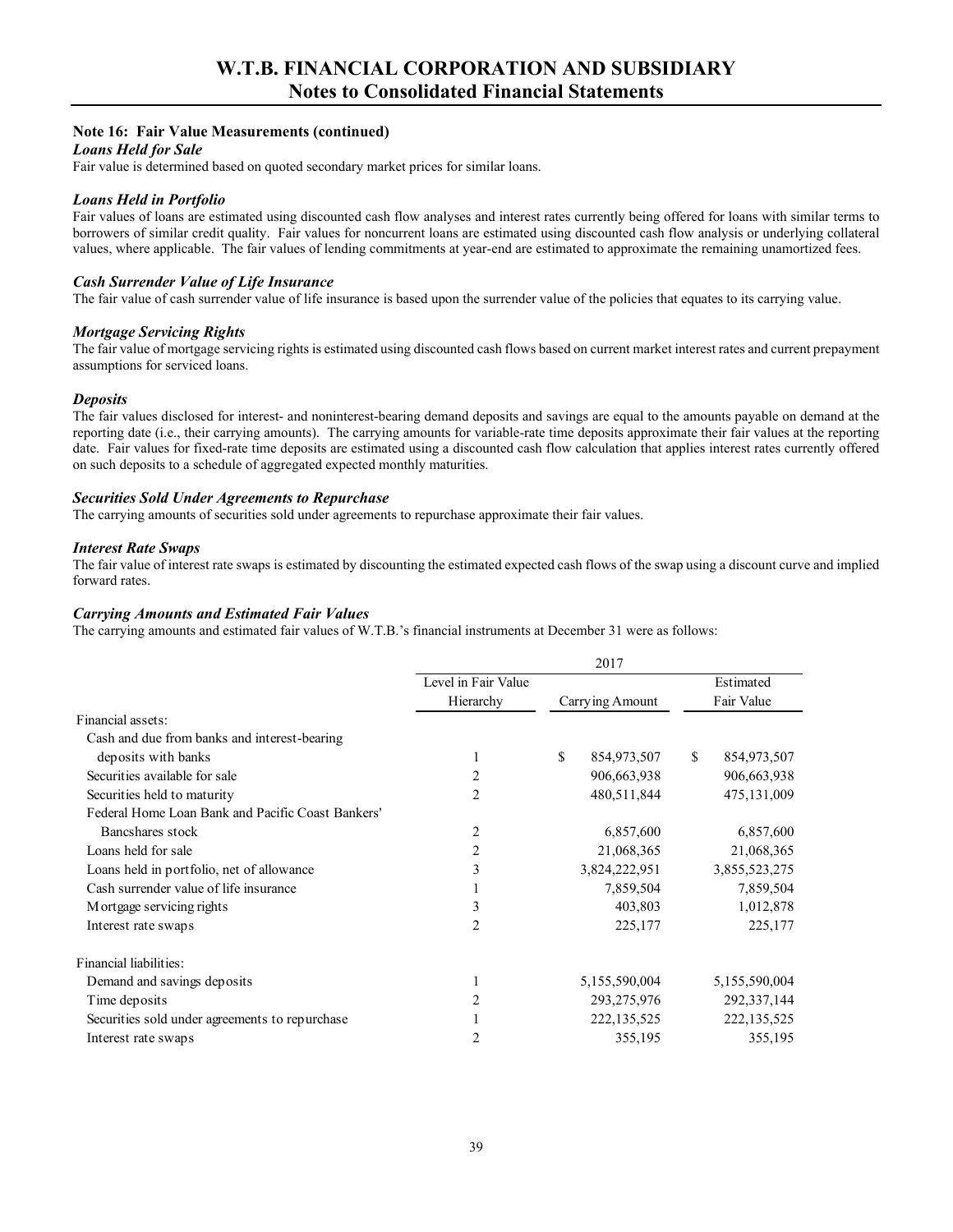### **Note 16: Fair Value Measurements (continued)**

|                                                   |                     | 2016              |            |               |  |
|---------------------------------------------------|---------------------|-------------------|------------|---------------|--|
|                                                   | Level in Fair Value |                   |            | Estimated     |  |
|                                                   | Hierarchy           | Carrying Amount   | Fair Value |               |  |
| Financial assets:                                 |                     |                   |            |               |  |
| Cash and due from banks and interest-bearing      |                     |                   |            |               |  |
| deposits with banks                               |                     | \$<br>423,413,571 | \$.        | 423,413,571   |  |
| Securities available for sale                     | 2                   | 932,788,461       |            | 932,788,461   |  |
| Securities held to maturity                       | 2                   | 452,029,006       |            | 449,441,361   |  |
| Federal Home Loan Bank and Pacific Coast Bankers' |                     |                   |            |               |  |
| Bancshares stock                                  | 2                   | 6,421,500         |            | 6,421,500     |  |
| Loans held for sale                               | 2                   | 27,972,608        |            | 27,972,608    |  |
| Loans held in portfolio, net of allowance         | 3                   | 3,671,316,767     |            | 3,699,151,729 |  |
| Cash surrender value of life insurance            |                     | 21,331,668        |            | 21,331,668    |  |
| M ortgage servicing rights                        | 3                   | 555,113           |            | 1,212,228     |  |
| Financial liabilities:                            |                     |                   |            |               |  |
| Demand and savings deposits                       |                     | 4,633,383,304     |            | 4,633,383,304 |  |
| Time deposits                                     | 2                   | 290,306,504       |            | 289,847,620   |  |
| Securities sold under agreements to repurchase    |                     | 211,462,438       |            | 211,462,438   |  |
| Interest rate swaps                               | 2                   | 266,026           |            | 266,026       |  |

#### **Note 17: Interest Rate Swaps**

The Bank is party to various interest rate swap derivative instruments that are used for asset and liability management and customer financing needs. These interest rate swap derivative arrangements help the Bank manage exposure to both credit risk and market risk. The fair value of interest rate swaps is determined by netting discounted future fixed cash receipts (or payments) and the discounted expected variable payments (or receipts). The variable cash payments (or receipts) are based on the expectation of future interest rates derived from observed market interest rate curves.

Credit risk of the financial contract is controlled through credit approval, limits, and monitoring procedures. The Bank is exposed to creditrelated losses in the event of nonperformance by the counterparty to these agreements when the Bank is in an unrealized gain position.

#### *Interest Rate Swaps Designated in Hedge Relationships*

For certain long-term, fixed rate loans, the Bank has entered into interest rate swap agreements with a counterparty to serve as a hedge to changes in interest rates. Under the swap agreements, the Bank pays the counterparty a fixed rate equal to the rate on the borrower's note. In return, the Bank receives a variable rate from the counterparty.

As of December 31, the notional values and fair values of the Bank's interest rate swaps designated in hedge relationships were as follows:

|                          |      | <b>Asset Derivatives</b> |          |      |                          |           |      |            | Liability Derivatives |           |  |            |  |
|--------------------------|------|--------------------------|----------|------|--------------------------|-----------|------|------------|-----------------------|-----------|--|------------|--|
|                          | 2017 |                          |          | 2016 |                          |           | 2017 |            |                       | 2016      |  |            |  |
| Notional                 |      | Fair Value               | Notional |      | Fair Value               | Notional  |      | Fair Value |                       | Notional  |  | Fair Value |  |
| $\overline{\phantom{0}}$ |      | $\overline{\phantom{0}}$ |          |      | $\overline{\phantom{0}}$ | 2,667,256 |      | 130.018    |                       | 4.302.296 |  | 266,026    |  |

The changes in fair value of the hedged asset and derivatives are recorded in income. Since loans are the item being hedged, net cash settlements on interest rate swaps that qualify for hedge accounting are recorded in interest revenue on loans. Net payments on interest rate swaps reduced interest revenue on loans by \$118,719, \$212,505 and \$262,937 for 2017, 2016 and 2015, respectively.

#### *Interest Rate Swaps Not Designated in Hedge Relationships*

The Bank executes interest rate swaps with commercial banking customers to facilitate their respective risk management strategies. The Bank simultaneously enters into an offsetting interest rate swap with a third party such that the Bank minimizes its net risk exposure. These swaps do not qualify as designated hedges; therefore, each interest rate swap is accounted for as a free standing derivative with changes in fair value reported in income. Net cash settlements for stand-alone derivatives are reported in noninterest revenue.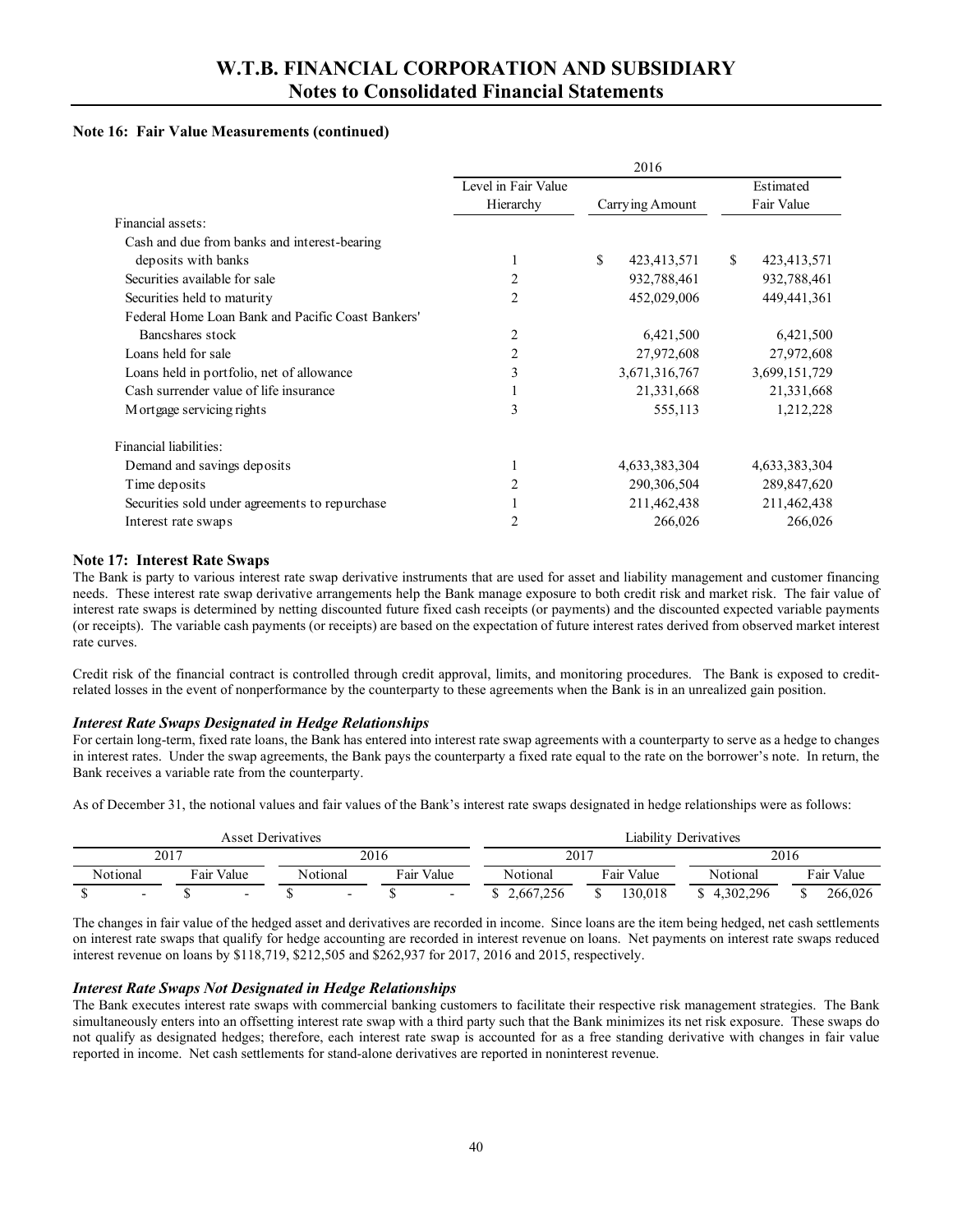# **Note 17: Interest Rate Swaps (continued)**

#### *Interest Rate Swaps Not Designated in Hedge Relationships (continued)*

As of December 31, the notional values and fair values of the Bank's interest rate swaps not designated in hedge relationships were as follows:

|           |            | <b>Asset Derivatives</b> |          |      |            |           | <b>Liability Derivatives</b> |            |  |                          |      |            |
|-----------|------------|--------------------------|----------|------|------------|-----------|------------------------------|------------|--|--------------------------|------|------------|
|           | 2017       |                          |          | 2016 |            | 2017      |                              |            |  |                          | 2016 |            |
| Notional  | Fair Value |                          | Notional |      | Fair Value | Notional  |                              | Fair Value |  | Notional                 |      | Fair Value |
| 4,941,486 | 225177     |                          |          |      |            | 4,941,486 |                              | 225 177    |  | $\overline{\phantom{0}}$ |      |            |

#### **Note 18: Commitments and Contingencies**

#### *Lease Commitments*

W.T.B. has various operating leases covering the use of certain premises. The lease expense under such arrangements amounted to \$2,987,577, \$2,757,180 and \$2,500,394 for the years ended December 31, 2017, 2016 and 2015, respectively. All leases, not including renewal options, expire prior to the end of year 2027. Certain leases contain renewal clauses and rent escalation clauses based on the Consumer Price Index, or other factors contained in the lease agreement.

The following table sets forth future minimum lease payments under non-cancelable operating leases:

| 2018<br>3,793,498<br>S                            |  |
|---------------------------------------------------|--|
| 3,600,912<br>2019                                 |  |
| 2020<br>3,257,555                                 |  |
| 3,050,320<br>2021                                 |  |
| 2,765,951<br>2022                                 |  |
| 2023 and thereafter<br>5,723,275                  |  |
| Total future minimum lease payments<br>22,191,511 |  |

# *Concentrations of Credit Risk*

The Bank grants commercial and agricultural, real estate and consumer loans to customers, mainly in Washington, Idaho and Oregon, secured by business, real and personal property. The loans are expected to be repaid from cash flow or proceeds from the sale of selected assets of the borrowers. Although the loan portfolio is diversified, a substantial portion of the borrower's ability to honor their agreements is dependent upon economic conditions in Washington, Idaho and Oregon. The Bank has no significant exposure to foreign credits in its loan portfolio.

#### *Legal Proceedings*

During the normal course of business, W.T.B. and the Bank are involved as defendants in various legal matters. In the opinion of W.T.B.'s management, the potential liability, if any, upon resolution of all litigation currently pending would not have a material adverse effect on W.T.B.'s financial position or results of operations.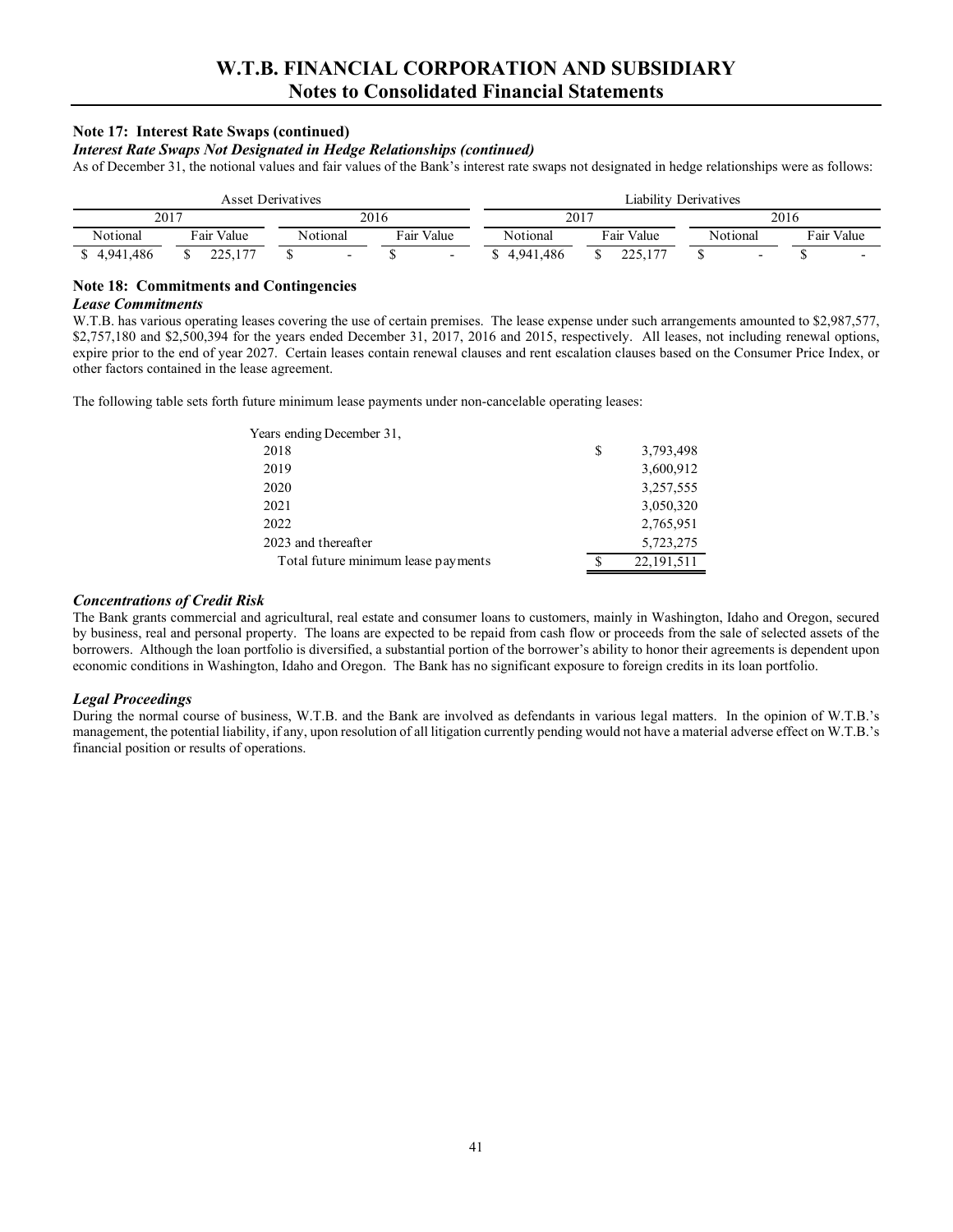### **Note 19: Parent Company Statements**

W.T.B.'s parent company statements are presented using the equity method of accounting; therefore, accounts of its subsidiary have not been included. Intercompany transactions and balances have not been eliminated. The condensed parent company statements follow:

| <b>Statements of Financial Condition</b>               | December 31. |             |    |               |  |  |  |  |
|--------------------------------------------------------|--------------|-------------|----|---------------|--|--|--|--|
|                                                        |              | 2017        |    | 2016          |  |  |  |  |
| <b>Assets</b>                                          |              |             |    |               |  |  |  |  |
| Cash                                                   | \$           | 1,631,580   | \$ | 4,251,478     |  |  |  |  |
| U.S. Treasury securities available for sale,           |              |             |    |               |  |  |  |  |
| carried at fair value                                  |              | 993,750     |    | 1,000,078     |  |  |  |  |
| Equity in underlying net book value of bank subsidiary |              | 517,148,063 |    | 487, 348, 512 |  |  |  |  |
| Premises and equipment, net                            |              | 8,073,140   |    | 1,156,667     |  |  |  |  |
| Other assets                                           |              | 3,555,108   |    | 2,564,553     |  |  |  |  |
| Total assets                                           |              | 531,401,641 | S  | 496, 321, 288 |  |  |  |  |
|                                                        |              |             |    |               |  |  |  |  |
| <b>Liabilities</b>                                     |              |             |    |               |  |  |  |  |
| Other liabilities                                      | \$           | 610,658     | \$ | 35,380        |  |  |  |  |
| Shareholders' equity                                   |              | 530,790,983 |    | 496,285,908   |  |  |  |  |
| Total liabilities and shareholders' equity             | S            | 531,401,641 | \$ | 496,321,288   |  |  |  |  |

| <b>Statements of Income</b>                 | Years Ended December 31. |             |    |            |      |            |  |  |
|---------------------------------------------|--------------------------|-------------|----|------------|------|------------|--|--|
|                                             | 2017                     |             |    | 2016       | 2015 |            |  |  |
| Revenue                                     |                          |             |    |            |      |            |  |  |
| Dividends from banking subsidiary           | \$                       | 11,158,000  | \$ | 11,639,000 | \$   | 7,079,741  |  |  |
| Other                                       |                          | 1,219,677   |    | 1,208,761  |      | 1,133,177  |  |  |
| Total revenue                               |                          | 12,377,677  |    | 12,847,761 |      | 8,212,918  |  |  |
| <b>Expense</b>                              |                          |             |    |            |      |            |  |  |
| Salaries and employee benefits              |                          | 748,540     |    | 732,465    |      | 733,866    |  |  |
| Other                                       |                          | 1,398,555   |    | 1,125,280  |      | 1,188,981  |  |  |
| Total expense                               |                          | 2,147,095   |    | 1,857,745  |      | 1,922,847  |  |  |
| Income before income tax benefit and equity |                          |             |    |            |      |            |  |  |
| in undistributed net income of subsidiary   |                          | 10,230,582  |    | 10,990,016 |      | 6,290,071  |  |  |
| Income tax benefit                          |                          | (1,409,975) |    | (220, 605) |      | (271, 390) |  |  |
| Income before equity in undistributed net   |                          |             |    |            |      |            |  |  |
| income of subsidiary                        |                          | 11,640,557  |    | 11,210,621 |      | 6,561,461  |  |  |
| Equity in undistributed net income of       |                          |             |    |            |      |            |  |  |
| banking subsidiary                          |                          | 30,157,034  |    | 40,516,037 |      | 39,798,253 |  |  |
| Net income                                  |                          | 41,797,591  |    | 51,726,658 |      | 46,359,714 |  |  |
| Preferred stock dividends                   |                          |             |    |            |      | 141,346    |  |  |
| Net income available to common shareholders | \$                       | 41,797,591  | \$ | 51,726,658 | \$   | 46,218,368 |  |  |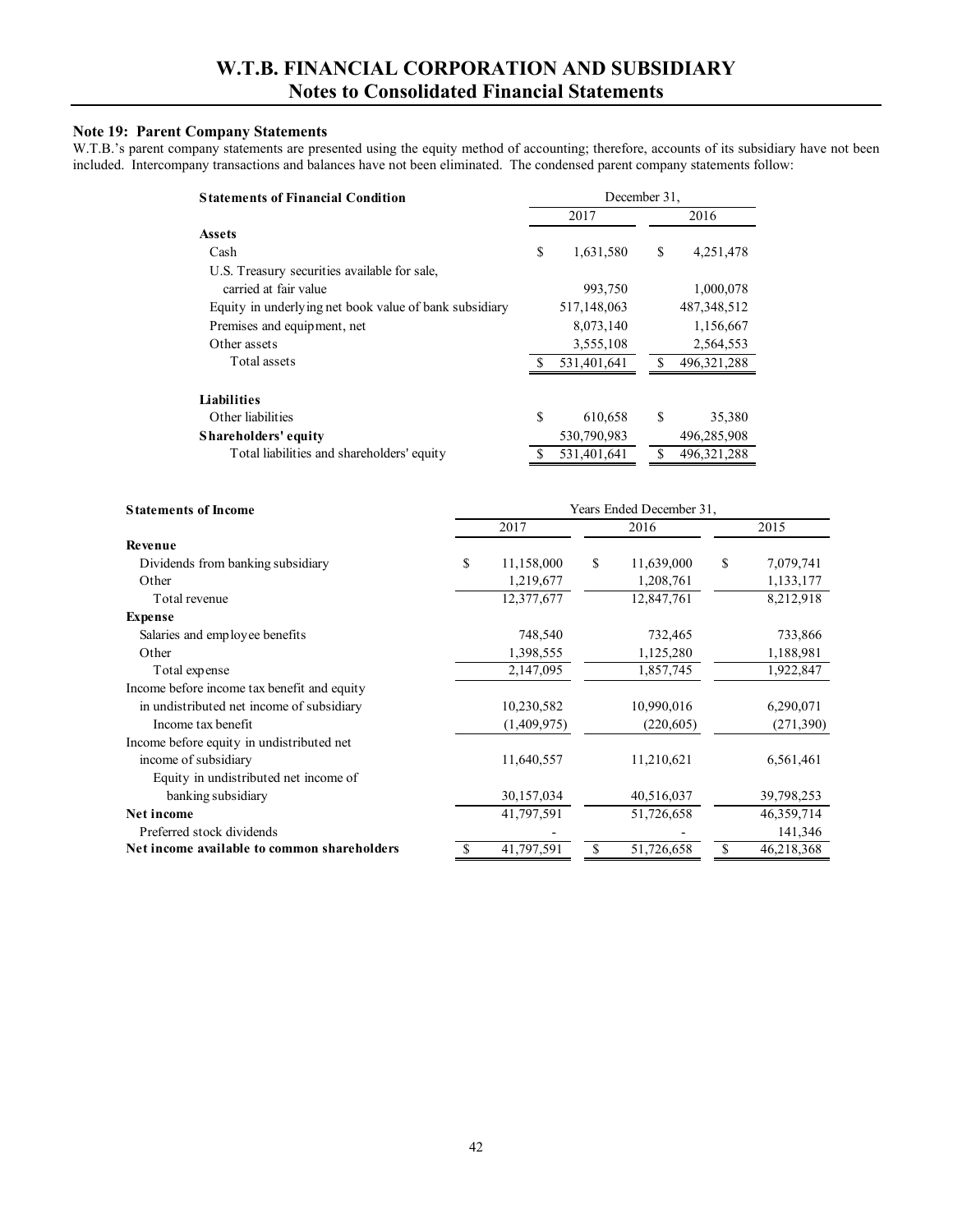### **Note 19: Parent Company Statements (continued)**

| <b>Statements of Cash Flows</b>                           | Years Ended December 31, |                |             |                |      |                |  |  |
|-----------------------------------------------------------|--------------------------|----------------|-------------|----------------|------|----------------|--|--|
|                                                           |                          | 2017           | 2016        |                | 2015 |                |  |  |
| Cash flows from operating activities:                     |                          |                |             |                |      |                |  |  |
| Net income                                                | \$                       | 41,797,591     | \$          | 51,726,658     | \$   | 46,359,714     |  |  |
| Adjustments to reconcile net income to                    |                          |                |             |                |      |                |  |  |
| cash provided by operating activities:                    |                          |                |             |                |      |                |  |  |
| Undistributed net income of subsidiary                    |                          | (30, 157, 034) |             | (40,516,037)   |      | (39,798,253)   |  |  |
| Depreciation                                              |                          | 57,607         |             | 102,735        |      | 105,263        |  |  |
| Deferred income taxes (benefit)                           |                          | 1,670,801      |             | (16,937)       |      | (16, 021)      |  |  |
| Stock-based compensation                                  |                          | 1,355,629      |             | 1,363,219      |      | 1,276,286      |  |  |
| Stock-based directors' fees                               |                          | 270,721        |             | 300,132        |      | 270,210        |  |  |
| Other, net                                                |                          | (2,009,786)    |             | (9,047)        |      | 35,544         |  |  |
| Net cash provided by operating activities                 |                          | 12,985,529     |             | 12,950,723     |      | 8,232,743      |  |  |
| Cash flows from investing activities:                     |                          |                |             |                |      |                |  |  |
| Purchase of securities available for sale                 |                          |                |             |                |      | (997, 891)     |  |  |
| Proceeds from maturities of securities available for sale |                          |                |             |                |      | 1,000,000      |  |  |
| Proceeds from investments in subsidiary                   |                          |                |             |                |      | 12,571,000     |  |  |
| Purchases of premises and equipment                       |                          | (6,974,080)    |             |                |      |                |  |  |
| Purchase of other assets and investments                  |                          | (110,000)      |             | (288,910)      |      | (273, 978)     |  |  |
| Proceeds from investments                                 |                          | 35,484         |             | 22,014         |      | 101,969        |  |  |
| Net cash provided (used) by investing activities          |                          | (7,048,596)    |             | (266, 896)     |      | 12,401,100     |  |  |
| Cash flows from financing activities:                     |                          |                |             |                |      |                |  |  |
| Repurchase of preferred stock                             |                          |                |             |                |      | (19, 571, 000) |  |  |
| Common share repurchase and retirement                    |                          |                |             | (3,000,000)    |      |                |  |  |
| Common stock dividends paid                               |                          | (8,556,831)    |             | (7,634,318)    |      | (6,915,771)    |  |  |
| Preferred stock dividends paid                            |                          |                |             |                |      | (190, 274)     |  |  |
| Net cash used in financing activities                     |                          | (8, 556, 831)  |             | (10, 634, 318) |      | (26, 677, 045) |  |  |
| Increase (decrease) in cash                               |                          | (2,619,898)    |             | 2,049,509      |      | (6,043,202)    |  |  |
| Cash at beginning of year                                 |                          | 4,251,478      |             | 2,201,969      |      | 8,245,171      |  |  |
| Cash at end of year                                       | S                        | 1,631,580      | $\mathbb S$ | 4,251,478      | \$   | 2,201,969      |  |  |

#### **Note 20: Related Parties**

In the ordinary course of business, W.T.B. and the Bank make loans and enter into other transactions with certain related parties, its directors and entities having a specified relationship with the directors. Such transactions are made on substantially the same terms and conditions as transactions with other customers. Total deposits from these related parties were \$44,994,771, \$43,600,477 and \$35,217,517 at December 31, 2017, 2016 and 2015, respectively. Related party loan amounts for the years ended December 31, 2017, 2016 and 2015, are summarized in the table below. The reclassifications represent loans that were not related party that subsequently became related party loans, or loans that were once considered related party but are no longer considered related party.

|                              |   | 2017           | 2016         | 2015 |                |
|------------------------------|---|----------------|--------------|------|----------------|
| Balance at beginning of year | S | 36,239,620     | 43,181,161   |      | 43,199,742     |
| New loans and advances       |   | 7,129,144      | 17,521,720   |      | 11,229,802     |
| Repayments                   |   | (19, 857, 192) | (23,090,884) |      | (13, 140, 883) |
| Other and reclassifications  |   | -              | (1,372,377)  |      | 1,892,500      |
| Balance at end of year       | S | 23,511,572     | 36,239,620   |      | 43, 181, 161   |

Under current federal regulations, W.T.B. is limited in the amount that may be borrowed from the Bank. At December 31, 2017, 2016 and 2015, a maximum of \$4,319,875 could be loaned to W.T.B. No such loans have been made.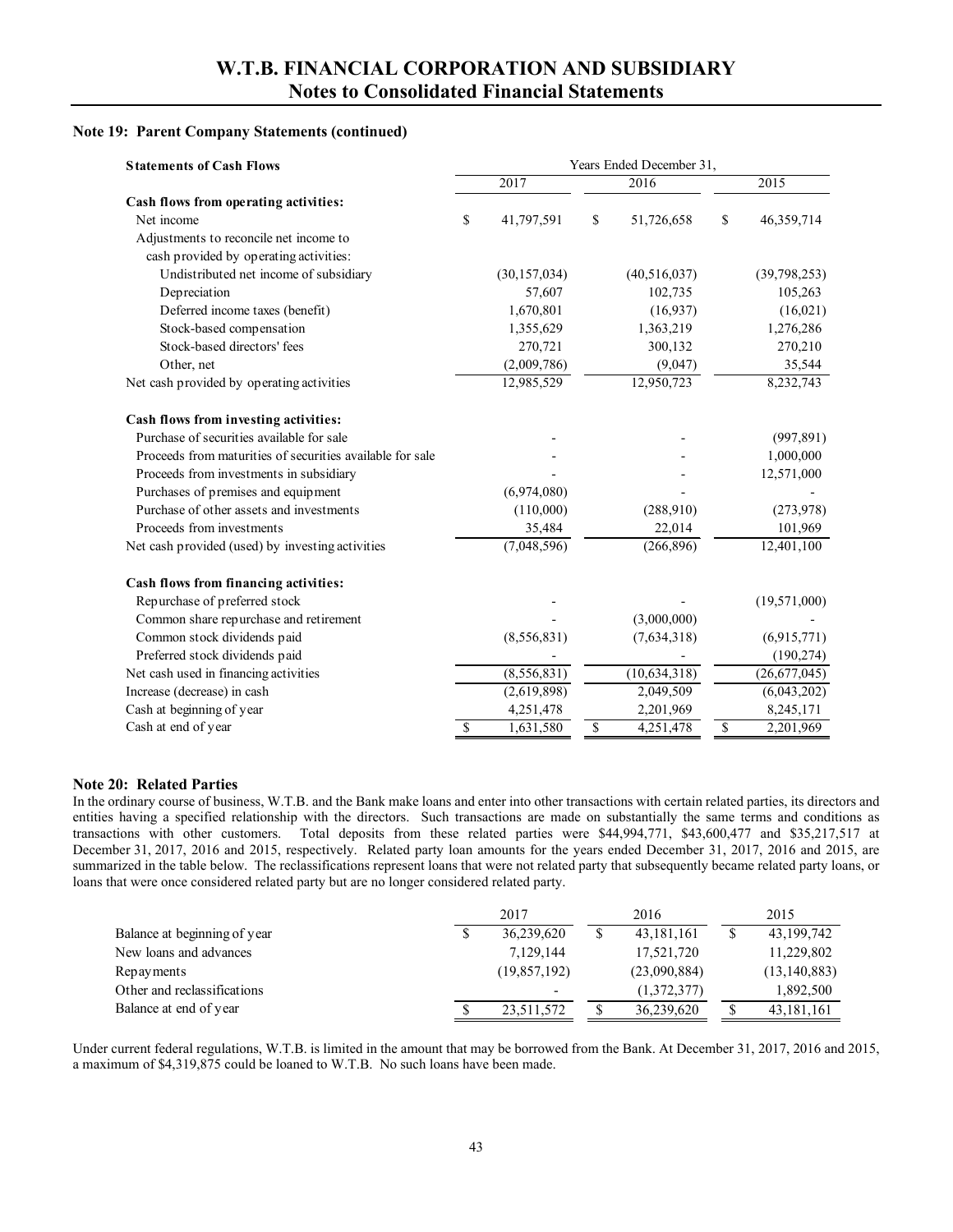### **Note 21: Earnings per Share**

The numerators and denominators used in computing basic and diluted earnings per common share for the years ended December 31, 2017, 2016 and 2015, can be reconciled as follows:

|                                              | 2017<br>2016     |    |            | 2015 |              |
|----------------------------------------------|------------------|----|------------|------|--------------|
| Numerator:                                   |                  |    |            |      |              |
| Net income                                   | \$<br>41,797,591 | \$ | 51,726,658 | \$   | 46, 359, 714 |
| Preferred stock dividends                    |                  |    |            |      | 141,346      |
| Net income available to common shareholders  | 41,797,591       |    | 51,726,658 |      | 46,218,368   |
| Denominator:                                 |                  |    |            |      |              |
| Weighted-average number of common            |                  |    |            |      |              |
| shares outstanding - basic                   | 2,545,414        |    | 2,543,917  |      | 2,541,339    |
| Effect of potentially dilutive common shares | 9,423            |    | 5,977      |      | 24,738       |
| Weighted-average number of common            |                  |    |            |      |              |
| shares - diluted                             | 2,554,837        |    | 2,549,894  |      | 2,566,077    |
| Earnings per common share:                   |                  |    |            |      |              |
| <b>Basic</b>                                 | \$<br>16.42      | \$ | 20.33      | S    | 18.19        |
| Diluted                                      | \$<br>16.36      | \$ | 20.29      | S    | 18.01        |

#### **Note 22: Regulatory Matters**

W.T.B. (on a consolidated basis) and the Bank are subject to various regulatory capital requirements administered by the federal banking agencies. Failure to meet minimum capital requirements can result in certain mandatory and possibly additional discretionary actions by regulators that, if undertaken, could have a direct material adverse effect on W.T.B.'s and the Bank's financial statements. Under capital adequacy guidelines and the regulatory framework for prompt corrective action, W.T.B. and the Bank must meet specific capital guidelines that involve quantitative measures of assets, liabilities, and certain off-balance-sheet items as calculated under regulatory accounting practices. W.T.B.'s and the Bank's capital amounts and classification are also subject to qualitative judgments by the regulators about components, risk-weightings and other factors.

The Bank is well capitalized under the regulatory framework for prompt corrective action as of December 31, 2017. W.T.B. is not subject to the regulatory framework for prompt corrective action. To be categorized as well capitalized, a bank must maintain minimum capital ratios as set forth in the table below.

The capital amounts and ratios, as calculated under regulatory guidelines at December 31, 2017 and 2016, are as follows (dollars in thousands):

|                                                       |           |        |                      |          | To Be Well Capitalized  |                          |  |
|-------------------------------------------------------|-----------|--------|----------------------|----------|-------------------------|--------------------------|--|
|                                                       |           |        | For Capital Adequacy |          | Under Prompt Corrective |                          |  |
|                                                       |           | Actual |                      | Purposes |                         | <b>Action Provisions</b> |  |
|                                                       | Amount    | Ratio  | Amount               | Ratio    | Amount                  | Ratio                    |  |
| December 31, 2017                                     |           |        |                      |          |                         |                          |  |
| Tier 1 capital to average assets:                     |           |        |                      |          |                         |                          |  |
| W.T.B. Financial Corporation                          | \$575,966 | 9.32%  | \$247,321            | $4.00\%$ | N/A                     | N/A                      |  |
| Washington Trust Bank                                 | 562,319   | 9.10%  | 247,104              | 4.00%    | 308,880                 | 5.00%                    |  |
| Common equity tier 1 capital to risk-weighted assets: |           |        |                      |          |                         |                          |  |
| W.T.B. Financial Corporation                          | 575,966   | 12.41% | 208,899              | 4.50%    | N/A                     | N/A                      |  |
| Washington Trust Bank                                 | 562,319   | 12.14% | 208,385              | 4.50%    | 301,000                 | $6.50\%$                 |  |
| Tier 1 risk-based capital to risk-weighted assets:    |           |        |                      |          |                         |                          |  |
| W.T.B. Financial Corporation                          | 575,966   | 12.41% | 278,532              | $6.00\%$ | N/A                     | N/A                      |  |
| Washington Trust Bank                                 | 562,319   | 12.14% | 277,846              | $6.00\%$ | 370,462                 | 8.00%                    |  |
| Total risk-based capital to risk-weighted assets:     |           |        |                      |          |                         |                          |  |
| W.T.B. Financial Corporation                          | 634,361   | 13.67% | 371,376              | 8.00%    | N/A                     | N/A                      |  |
| <b>Washington Trust Bank</b>                          | 620,572   | 13.40% | 370,462              | 8.00%    | 463,077                 | 10.00%                   |  |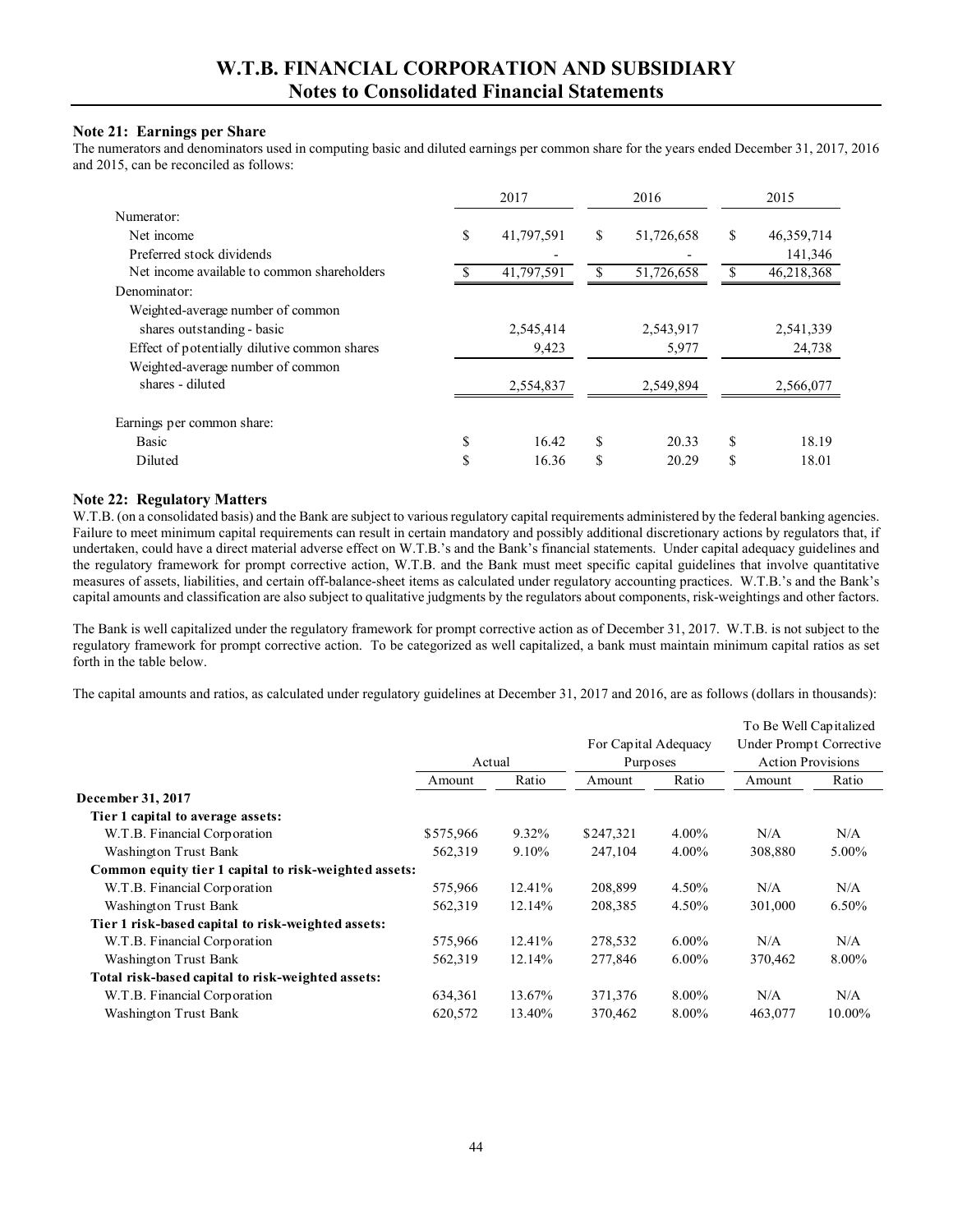### **Note 22: Regulatory Matters (continued)**

|                                                       |           |        |                      |          | To Be Well Capitalized   |          |  |
|-------------------------------------------------------|-----------|--------|----------------------|----------|--------------------------|----------|--|
|                                                       |           |        | For Capital Adequacy |          | Under Prompt Corrective  |          |  |
|                                                       | Actual    |        | Purposes             |          | <b>Action Provisions</b> |          |  |
|                                                       | Amount    | Ratio  | Amount               | Ratio    | Amount                   | Ratio    |  |
| December 31, 2016                                     |           |        |                      |          |                          |          |  |
| Tier 1 capital to average assets:                     |           |        |                      |          |                          |          |  |
| W.T.B. Financial Corporation                          | \$533,093 | 9.59%  | \$222,408            | $4.00\%$ | N/A                      | N/A      |  |
| Washington Trust Bank                                 | 524,157   | 9.43%  | 222,238              | $4.00\%$ | 277,797                  | 5.00%    |  |
| Common equity tier 1 capital to risk-weighted assets: |           |        |                      |          |                          |          |  |
| W.T.B. Financial Corporation                          | 533,093   | 11.90% | 201,524              | $4.50\%$ | N/A                      | N/A      |  |
| <b>Washington Trust Bank</b>                          | 524,157   | 11.71% | 201,374              | 4.50%    | 290,874                  | $6.50\%$ |  |
| Tier 1 risk-based capital to risk-weighted assets:    |           |        |                      |          |                          |          |  |
| W.T.B. Financial Corporation                          | 533,093   | 11.90% | 268,699              | $6.00\%$ | N/A                      | N/A      |  |
| Washington Trust Bank                                 | 524,157   | 11.71% | 268,499              | $6.00\%$ | 357,998                  | 8.00%    |  |
| Total risk-based capital to risk-weighted assets:     |           |        |                      |          |                          |          |  |
| W.T.B. Financial Corporation                          | 589,452   | 13.16% | 358,265              | $8.00\%$ | N/A                      | N/A      |  |
| Washington Trust Bank                                 | 580,475   | 12.97% | 357,998              | 8.00%    | 447,498                  | 10.00%   |  |

The payment of cash dividends by W.T.B. to its shareholders is subject to federal regulatory requirements for capital levels and other restrictions. In addition, the cash dividends paid by the Bank to W.T.B. are subject to both federal and state regulatory requirements.

The Federal Reserve and the Federal Deposit Insurance Corporation approved new regulations (the "Basel III Capital Regulation") that became effective on January 1, 2015. The Basel III Capital Regulation included a capital conservation buffer that will equal 2.5% of risk-weighted assets once fully phased in on January 1, 2019, that is in addition to adequately capitalized regulatory minimums across all three risk-based capital ratios. The capital conservation buffer is being phased in beginning on January 1, 2016 with full implementation by January 1, 2019. The capital conservation buffer was 1.25% for 2017. An institution that does not maintain risk-based capital ratio levels above the sum of adequately capitalized levels plus the phased in portion of the conservation buffer, will be subject to restrictions on certain activities including payment of dividends, stock repurchases, and discretionary bonuses to executive officers. As part of the implementation of the Basel III Capital Regulation, W.T.B. and the Bank made a one-time election to exclude accumulated other comprehensive income or loss from regulatory capital calculations. Management believes as of December 31, 2017, W.T.B. and the Bank meet all capital adequacy requirements to which it is subject.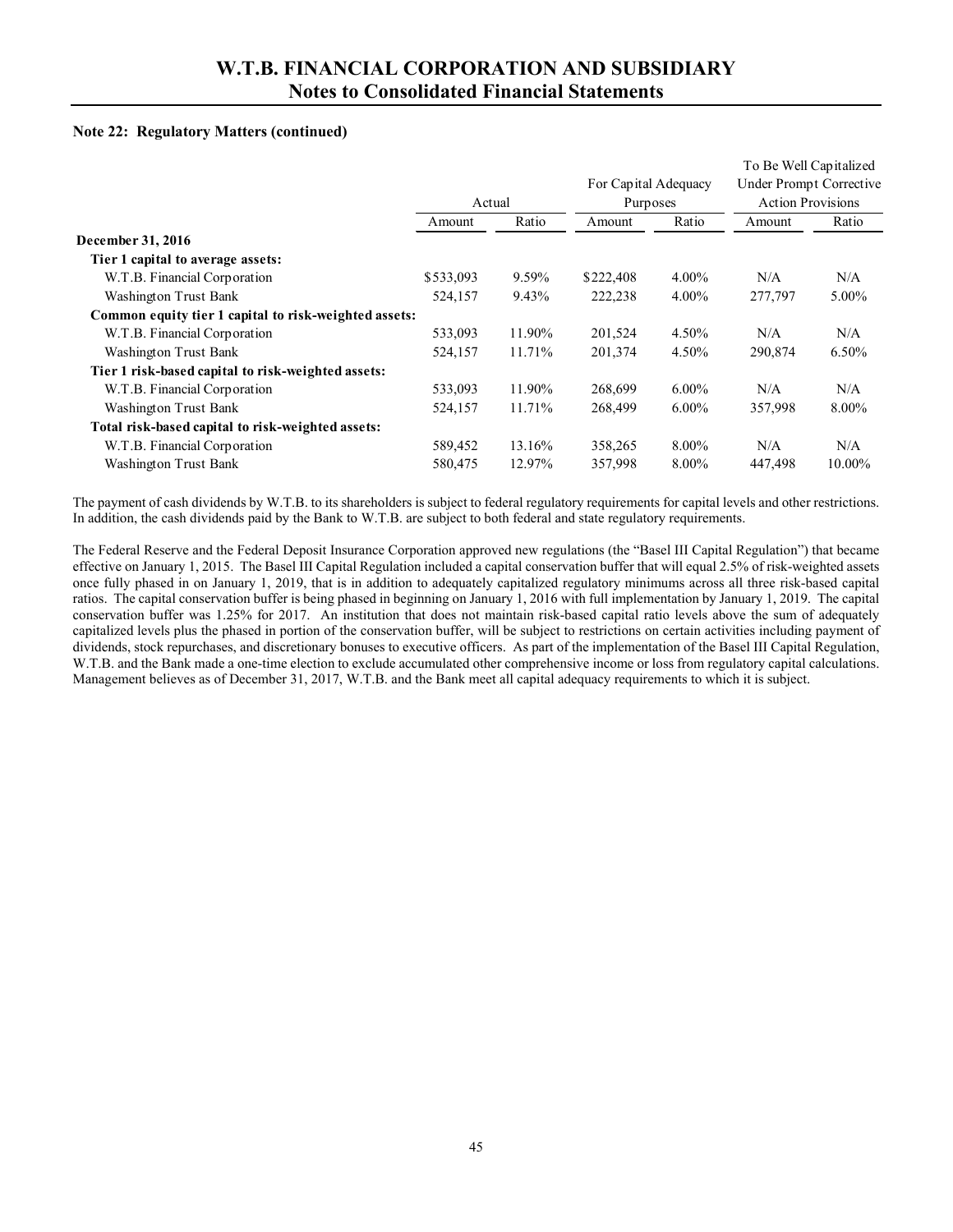To the Board of Directors W.T.B. Financial Corporation Washington Trust Bank and subsidiary (Washington Trust Bank)

#### **Report on Financial Statements**

We have audited the accompanying consolidated financial statements of W.T.B. Financial Corporation and subsidiary (Company), which comprise the consolidated statements of financial condition as of December 31, 2017 and 2016, and the related consolidated statements of income, comprehensive income, changes in shareholders' equity, and cash flows for each of the years in the three-year period ended December 31, 2017, and the related notes to the consolidated financial statements.

#### *Management's Responsibility for the Financial Statements*

Management is responsible for the preparation and fair presentation of these consolidated financial statements in accordance with accounting principles generally accepted in the United States of America; this includes the design, implementation, and maintenance of internal control relevant to the preparation and fair presentation of consolidated financial statements that are free from material misstatement, whether due to fraud or error.

#### *Auditor's Responsibility*

Our responsibility is to express an opinion on these consolidated financial statements based on our audits. We conducted our audits in accordance with auditing standards generally accepted in the United States of America. Those standards require that we plan and perform the audits to obtain reasonable assurance about whether the consolidated financial statements are free from material misstatement.

An audit involves performing procedures to obtain audit evidence about the amounts and disclosures in the consolidated financial statements. The procedures selected depend on the auditor's judgment, including the assessment of the risks of material misstatement of the consolidated financial statements, whether due to fraud or error. In making those risk assessments, the auditor considers internal control relevant to the entity's preparation and fair presentation of the consolidated financial statements in order to design audit procedures that are appropriate in the circumstances. An audit also includes evaluating the appropriateness of accounting policies used and the reasonableness of significant accounting estimates made by management, as well as evaluating the overall presentation of the consolidated financial statements.

We believe that the audit evidence we have obtained is sufficient and appropriate to provide a basis for our audit opinion.

#### *Opinion*

In our opinion, the consolidated financial statements referred to above present fairly, in all material respects, the financial position of W.T.B. Financial Corporation and subsidiary, as of December 31, 2017 and 2016, and the results of their operations and their cash flows for each of the years in the three-year period ended December 31, 2017, in accordance with accounting principles generally accepted in the United States of America.

#### *Report on Internal Control Over Financial Reporting*

We also have audited, in accordance with auditing standards generally accepted in the United States of America, Washington Trust Bank's internal control over financial reporting as of December 31, 2017, based on criteria established in the Internal Control—Integrated Framework (2013), issued by the Committee of Sponsoring Organizations of the Treadway Commission (COSO) relevant to internal reporting objectives for the express purpose of meeting the regulatory requirements of Section 112 of the Federal Deposit Insurance Corporation Improvement Act (FDICIA) and our report dated March 20, 2018, expressed an unmodified opinion.

#### *Other Matter*

Our audits were conducted for the purpose of forming an opinion on the consolidated financial statements taken as a whole. The Consolidated Financial Highlights on page 1 are presented for purposes of additional analysis and are not a required part of the consolidated financial statements. Such information has not been subjected to the auditing procedures applied in the audit of the consolidated financial statements, and accordingly, we express no opinion on it.

Moss Adams LLP

Spokane, Washington March 20, 2018